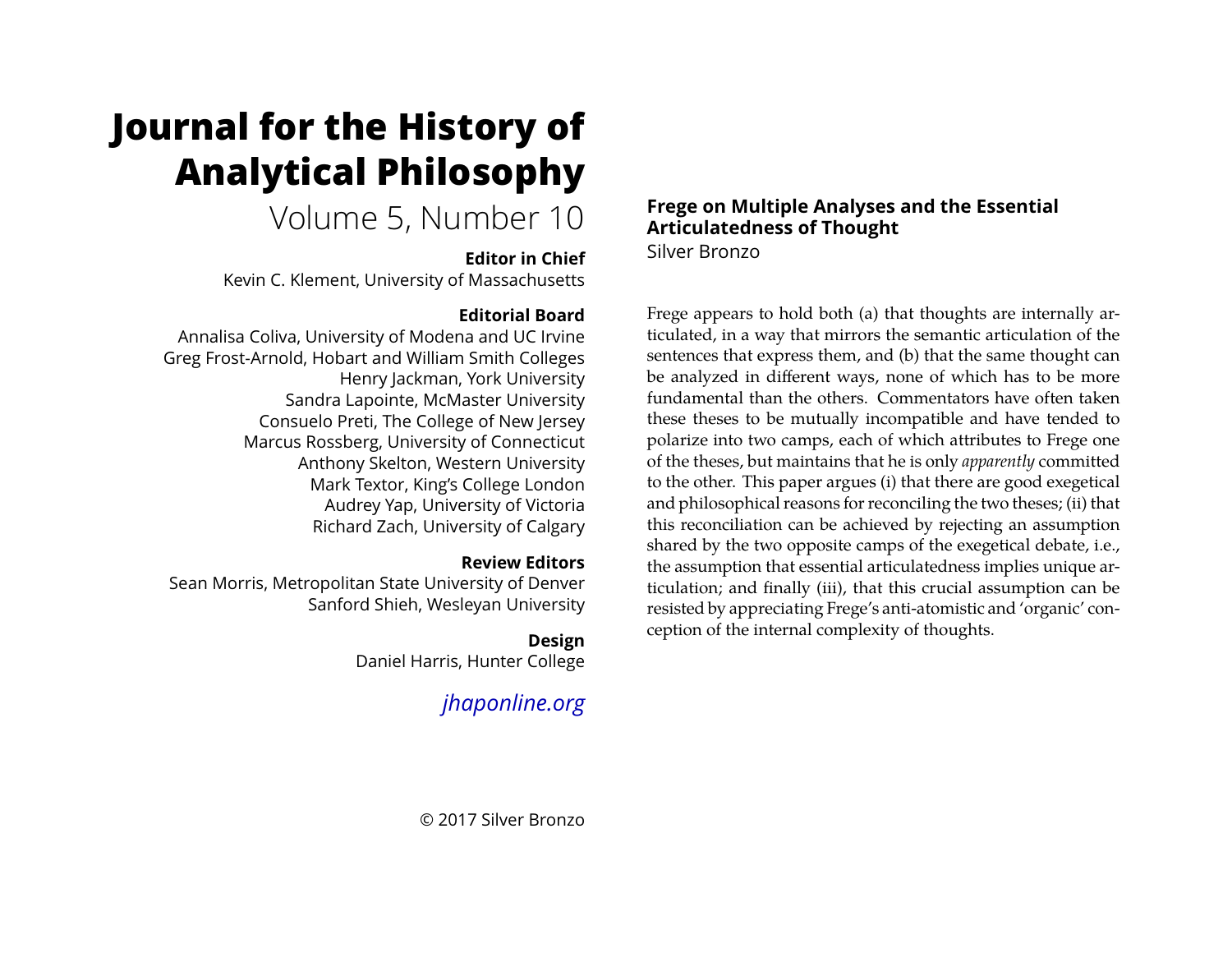## **Frege on Multiple Analyses and the Essential Articulatedness of Thought**

Silver Bronzo

#### <span id="page-1-1"></span>**1. The Problem**

On the face of it, Frege is committed to two theses about thoughts and sentences. The first thesis, which I shall call the *Articulation Thesis*, states that thoughts are articulated into parts that correspond, by and large, to the grammatical parts of the sentences that express them. As Frege puts it,

We can regard a sentence as a mapping of a thought: corresponding to the whole-part relation of a thought and its parts we have, by and large, the same relation for the sentence and its parts. [\(Frege](#page-33-0) [1919,](#page-33-0) 275, translation 255; see also [1914a,](#page-33-1) 224, 243, 262, translation 207–08, 225, 243; [1914b,](#page-33-2) 127–28, translation 320; [1918b,](#page-33-3) 148, translation 351; [1923,](#page-33-4) 36, translation 390; [2004,](#page-33-5) 87)

For Frege, a meaningful sentence is generally a logically complex sign: it is composed of parts (words or phrases) that have senses (and possibly references) of their own. The senses expressed by the parts of the sentence are *parts* of the sense expressed by the whole sentence, which for Frege is a *thought*. In this way, the part/whole structure of a sentence mirrors in general the part/whole structure of the corresponding thought.

The second thesis, which I shall call the *Multiple Analyses Thesis*, states that the same thought can be 'split up' or 'analyzed' or 'decomposed' or 'carved up' in many ways, none of which has to be more fundamental than the others.<sup>1</sup> In Frege's words,

We must notice . . . that one and the same thought can be split up in different ways and so can be seen as put together out of parts in different ways. [\(Frege](#page-33-6) [1906,](#page-33-6) 218, translation 201–02; see also [1892b,](#page-32-0) 199, translation 188)

The same thought can result from the combination of different thought-constituents, i.e., different sub-sentential senses. The analysis of a thought into its parts is not unique: the same thought can be analyzed into different sets of sub-sentential senses. We can also say: sentences with different semantic structures can express the same thought, where two sentences have different semantic structures if they are not composed of expressions with the same senses put together in the same way. The idea that no way of analyzing a thought needs to have a privileged status over the others is not explicitly stated in the quotation I gave or in other similar passages, but it can be seen to follow from some of Frege's examples (which will be examined in detail in the [next section\)](#page-3-0).

These formulations of the two theses are framed in terms of Frege's mature semantic view, which is informed by the sense/reference distinction. According to Frege's earlier view, complete sentences express 'judgeable contents', and their fundamental parts denote 'objects' and 'concepts'. Within this earlier framework, the first thesis would be recast as the claim that a judgeable content is composed of parts (i.e., concepts and objects) that correspond, by and large, to the parts of the sentence that expresses it, and the second thesis as the claim that the same judgeable content can be split up in many ways, none of which has to be more fundamental than the others. There are indeed passages in Frege's early writings that appear to express quite explicitly this latter formulation of the Multiple Analyses Thesis. For example, he states:

I do not believe that for any judgeable content there is only one way in which it can be decomposed, or that one of these possible

<span id="page-1-0"></span><sup>1</sup>The verbs that Frege uses in this connection are *zerfallen* and *zerlegen*, which are variously translated as 'splitting up', 'analyzing', or 'decomposing', and *zerspalten*, which is generally translated as 'carving up'.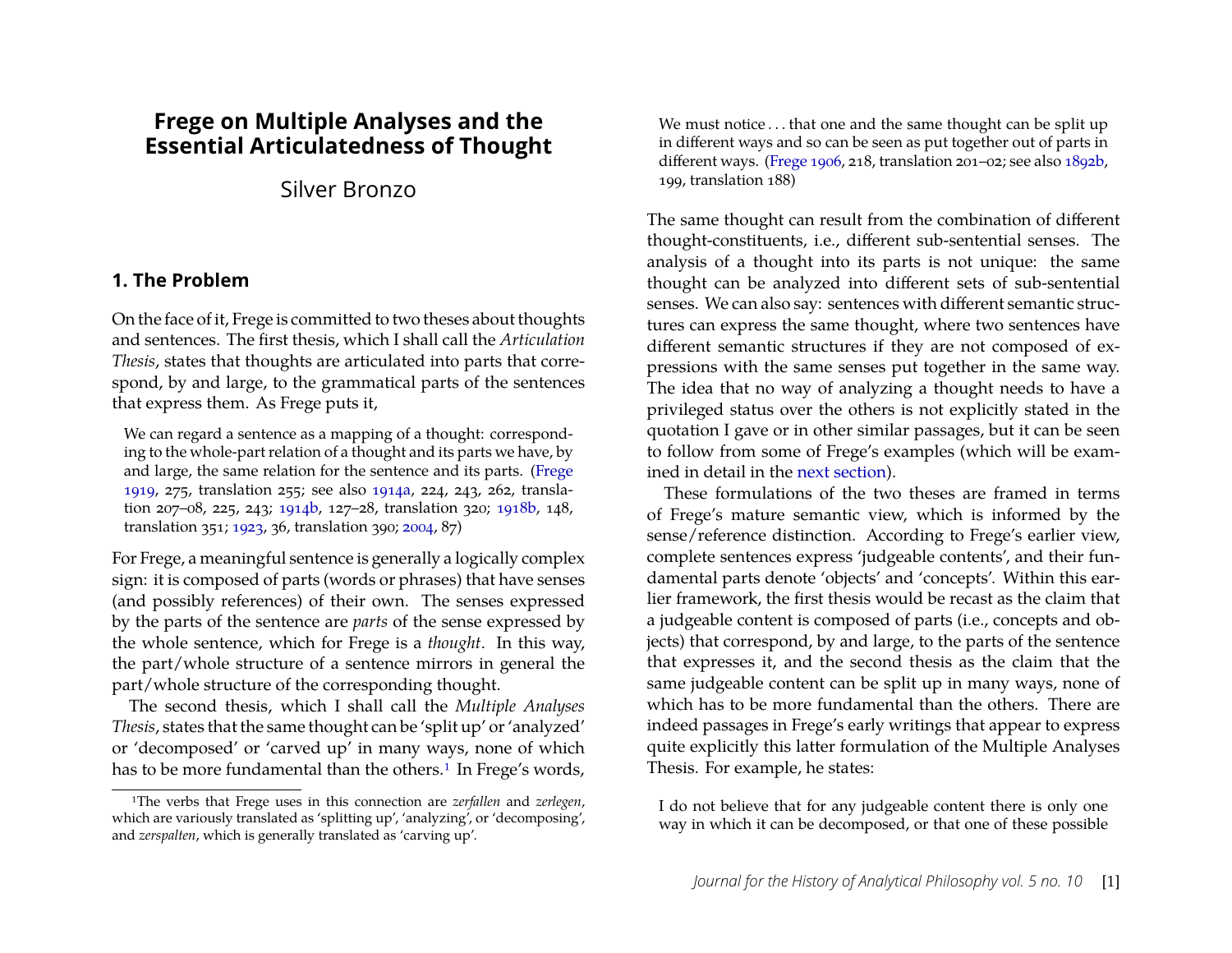ways can always claim objective preeminence. [\(Frege](#page-32-1) [1882,](#page-32-1) 164, translation  $81$ <sup>2</sup>

Early Frege does not state as explicitly that a judgeable content is composed of objects and concepts in a manner that mirrors the composition of the corresponding sentence, but such a view can be plausibly seen to follow from some of the ways in which he characterizes judgeable contents. In §2 of [1879,](#page-32-2) for example, Frege describes a judgeable content as a 'complex of ideas', where the term 'idea', in this very early work, denotes the content of a sub-sentential expression, i.e., an object or a concept. The natural implication is that judgeable contents have objects and concepts as their constituent parts. Moreover, in [1880–81](#page-32-3) (17, translation 16), Frege argues that a content of possible judgment can be 'split into a constant and a variable part', i.e. (in the simplest case) into an object and a concept. This suggests that he treats concepts and objects as *parts* of judgeable contents, and it is clear from his procedure that he takes the segmentation of a judgeable content to mirror the logical segmentation of the corresponding sentence.

Many of Frege's most distinguished commentators have thought that the two theses, taken as they stand, are mutually incompatible. Accordingly, it has seemed that a sympathetic interpretation should show that Frege is not *really* committed to both theses. The debate, then, has tended to polarize into two camps. Each camp argues that Frege subscribes only to one of the theses, and merely *appears* to subscribe to the other. The two camps differ because they implement this exegetical schema in opposite ways. I shall refer to one of these camps as the *Dummettian Camp*, because it has been most forcefully championed

by Michael Dummett; the opposite camp I shall simply call the *Anti-Dummettian Camp*, because it has tended to develop as a reaction against Dummett's interpretation. The two camps may be characterized as follows:

- *The Dummettian Camp***.** Frege endorses the Articulation Thesis, but is not really committed to the Multiple Analyses Thesis. Thoughts are articulated into parts, in a way that mirrors the internal articulation of the sentences that express them; but each thought is articulated in a *unique* way. Sentences with different semantic structures cannot express the same thought.
- *The Anti-Dummettian Camp***.** Frege endorses the Multiple Analyzes Thesis, but is not really committed to the Articulation Thesis. Thoughts can be analyzed in many ways, because they are in themselves *inarticulate*. Thoughts, as unstructured wholes, cannot mirror the semantic structure of the sentences that express them.

In this paper, I will examine Dummett's position as well as two different proposals that belong to the opposite camp—namely the interpretations advanced by Hans Sluga and David Bell. I will also discuss the interpretation proposed by Peter Geach, arguing that it oscillates unstably between the Dummettian and Anti-Dummettian camp. This exercise has two aims. First, it aims to show that there are good exegetical and philosophical reasons for reconciling the two theses. I will criticize attempts on each side of the debate to explain away or downplay the textual evidence that Frege is committed to both theses. Moreover, I will show that each side of the debate has provided good philosophical reasons for upholding each thesis. Dummett has offered powerful arguments in support of the Articulation Thesis, hinging on considerations about what it is to speak a *language* and to express a *thought* (in the full sense of each term), and about what it is to *express* a thought (as opposed to merely *encoding*

<span id="page-2-0"></span><sup>2</sup>See also [Frege](#page-32-2) [\(1879,](#page-32-2) §9, translation 66–69); [\(1884,](#page-32-4) §64, translation 75). Further evidence that early Frege does not think that there must be a unique *ultimate* analysis of each judgeable content, having absolute priority over all the others, is provided by some of the examples that he discusses, which will be examined in the [next section.](#page-3-0)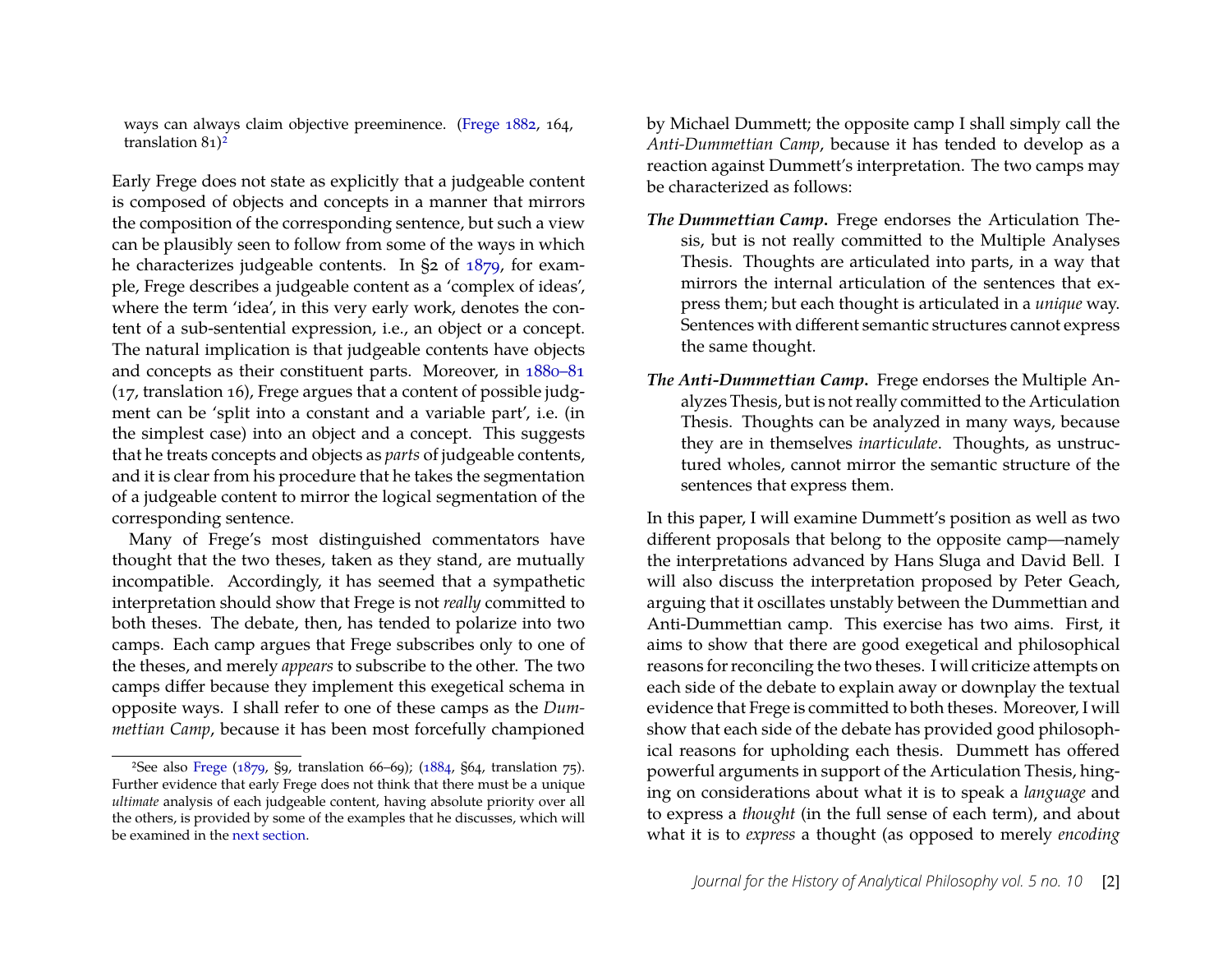or *referring* to it). Commentators of the opposite camp, on the other hand, have pointed out that only philosophical prejudice can lead one to deny the Multiple Analyses Thesis, because the thesis amounts to the truism that we can, indeed, *say the same thing in different ways*. A reconciliation of the two theses, therefore, would not only enable us to make best sense of Frege's texts as they stand, but would also amount to a philosophical achievement in its own right.

The second aim of the following examination of the debate between Dummett and his opponents is to show that it has been informed by a crucial but unexamined assumption:

*The Underlying Assumption***.** If internal articulation is essential to thoughts, then there must be *one* articulation which is the single and unique articulation of each thought. Conversely, if each thought can be articulated in more than one way (none of which has to be more fundamental than the others), then it must be intrinsically *inarticulate*.

It is the allegiance to this assumption that forces each camp of the debate to believe that the two theses are mutually incompatible. But the assumption, I will argue, can be resisted. It is compulsory if one conceives of thoughts as aggregates of atomistically independent components. But this is not the only option. One can also conceive of thoughts as *organic unities* that are indeed articulated into parts, but by parts that are individuated by the *function* that they perform within the whole. I will argue that when the relationship between a thought and its parts is construed on this model, the Underlying Assumption ceases to be compulsory and one becomes entitled to the simultaneous assertion of the two theses. I will also give independent reasons for thinking that Frege does in fact conceive of thoughts as organic unities. My suggestion, therefore, will be that by construing thoughts as organic unities, Frege can coherently accept both theses and vindicate in this way the philosophical insights that animate the two opposite camps of the exegetical debate.<sup>3</sup>

#### <span id="page-3-2"></span>**2. Frege on Multiple Analyses: Five Kinds of Candidate Cases**

<span id="page-3-0"></span>Frege's works contain discussions of several different kinds of examples that may be taken to illustrate his commitment to the Multiple Analyses Thesis. Before we turn to the two camps of the debate, it will help to have a systematic overview of these examples and to distinguish them from cases that are clearly *not* exemplifications of the phenomenon of multiple analyses.

It is uncontroversial that, for Frege, 'different sentences may express the same thought' [\(1892b,](#page-32-0) 199, translation 188): he insists on this point all over the place [\(Frege](#page-32-5) [1879–91,](#page-32-5) 6, translation 6; [1892b,](#page-32-0) 196, translation 184, note G; [1897,](#page-33-7) 154, translation 143; [1924–25,](#page-33-8) 288, translation 269). But statements of this form, taken in isolation, do not suffice to show that Frege is committed to the possibility of multiple analyses. Within Frege's framework, there is room for at least three kinds of cases in which the same thought is expressed by different sentences, but is not split up in different ways. First, there can be sentences that are composed of words with identical meanings and psychological associations, put together in exactly the same way (such as, possibly, 'John is American' and 'John ist Amerikanisch'). Secondly, there can be sentences that have the same semantic structure, but differ in

<span id="page-3-1"></span><sup>&</sup>lt;sup>3</sup>In addition to the writings of Dummett, Sluga, Bell, and Geach that I will discuss below, there is a vast literature on Frege's view of multiple analyses, which I will not be able to address in detail in this paper. This literature includes [Hodes](#page-34-0) [\(1982\)](#page-34-0), [Currie](#page-32-6) [\(1985\)](#page-32-6), [Garavaso](#page-33-9) [\(1991\)](#page-33-9), [Bermúdez](#page-32-7) [\(2001\)](#page-32-7), [Levine](#page-34-1) [\(2002\)](#page-34-1), [Penco](#page-34-2) [\(2003\)](#page-34-2), [Textor](#page-34-3) [\(2009\)](#page-34-3), [Kemmerling](#page-34-4) [\(2010\)](#page-34-4), [Heck and May](#page-34-5) [\(2011\)](#page-34-5), [Travis](#page-34-6) [\(2012\)](#page-34-6), and [Garavaso](#page-33-10) [\(2013\)](#page-33-10). Some of this literature seeks to reconcile Frege's apparently incompatible commitments. However, none of these attempted reconciliations coincides with the one that I defend in this paper, or shares my sense of what blocks a proper understanding of Frege's position.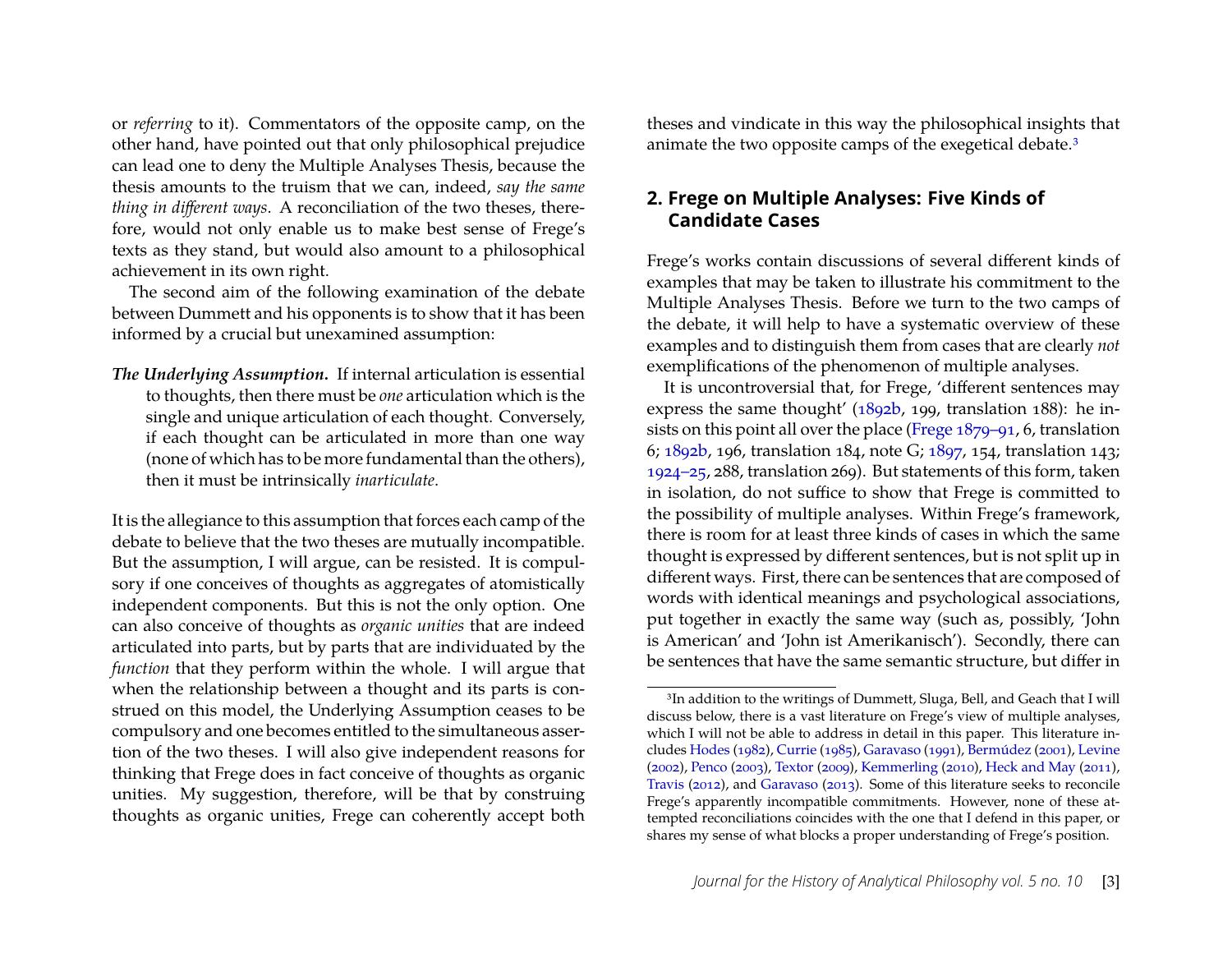psychological associations (such as, for Frege, 'The dog is barking' and 'The cur is barking'; see [Frege](#page-33-7) [1897,](#page-33-7) 152, translation 140). And finally, there can be sentences that have different surfacesyntactical forms, but the same underlying logical form (such as, for Frege, 'Everybody loves somebody' and '∀*x*∃*y*(*x* loves *y*)').

If one wants to argue that Frege is committed to the Multiple Analysis Thesis, one must look at his treatment of different sorts of cases. I will distinguish five kinds of relevant cases. As we shall see, there are various similarities and differences between the individual examples that Frege discusses. I do not claim, therefore, that what follows is the only sensible way of classifying them. The classification given below is meant to facilitate the discussion of the secondary literature in a way that I hope will become evident in the following sections.

*First kind of candidate case.* Frege maintains that given a meaningful sentence, of either natural language or Begriffsschrift, there are many ways of segmenting it into a functional expression and argument expressions. Each of these segmentations is achieved by regarding one or more parts of the sentence as variable, and the remaining part of the sentence as constant. The constant part will be a functional expression; more specifically, a concept-expression. The variable parts will be proper names, if the constant part is a first-level concept-expression, or concept-expressions of first or higher level, if the constant part is a concept-expression of second or higher level. In §9 of *Begriffsschrift*, for example, Frege indicates three different ways of 'splitting up' the sentence 'Cato killed Cato'. We may regard the first occurrence of 'Cato' as variable and the rest as constant: in this case, we will regard the sentence as composed of the proper name 'Cato' and the concept-expressions 'ξ killed Cato' (where the Greek letter indicates the empty place that needs to be filled by a proper name). If we regard the *second* occurrence of the word 'Cato' as variable and the rest as constant, then we will regard the sentence as composed of the proper name 'Cato'

and the concept-expression 'Cato killed  $\xi'$ . Finally, if we regard both occurrences of the word 'Cato' as variable, but in such a way that they may only be replaced by two occurrences of the same proper name, then we will regard the sentence as composed of the proper name 'Cato' and the concept-expression 'ξ killed ξ'. It seems to follow from Frege's view that these are only three out of *many* possible ways of splitting up the sentence. For example, if we regard the concept-expression  $\zeta$ killed  $\xi'$  as variable and the rest as constant, then we will segment the sentence into a first-level concept-expression and a second-level concept-expression, the Cato-quantifier  $Cx(\phi x)$ ' (where the Greek letter indicates the empty place that needs to be filled, in the early Frege, by a first-level one-place conceptexpression, and in the mature Frege, by any first-level one-place function-expression). In fact, some commentators have argued that, by ascending the hierarchy of levels, we can split up any logically articulated sentence in infinitely many ways (see [Hodes](#page-34-0) [1982,](#page-34-0) 167–68). In the following table, I provide a synopsis of the alternative ways of segmenting the sentence 'Cato killed Cato' that we have explicitly considered. Following Frege's practice, I associate each alternative method of analysis with an ordinary language paraphrase of the original sentence; the dots on the bottom line indicate that the list is not meant to be exhaustive:

| Sentence          | Alternative Analyses              | Ordinary Language Paraphrases |
|-------------------|-----------------------------------|-------------------------------|
|                   | Cato + $\xi$ killed Cato          | Cato killed Cato.             |
|                   | Cato + Cato killed $\xi$          | Cato was killed by Cato.      |
| Cato killed Cato. | Cato + $\xi$ killed $\xi$         | Cato killed himself.          |
|                   | $\xi$ killed $\xi$ + $Cx(\phi x)$ | Having killed oneself is a    |
|                   |                                   | property of Cato.             |
|                   | .                                 | .                             |

Table 1

Frege discusses many analogous examples in his writings (see [1979,](#page-33-11) §9, translation 66; [1880–81,](#page-32-3) 17–18, translation 16–17; [1882,](#page-32-1)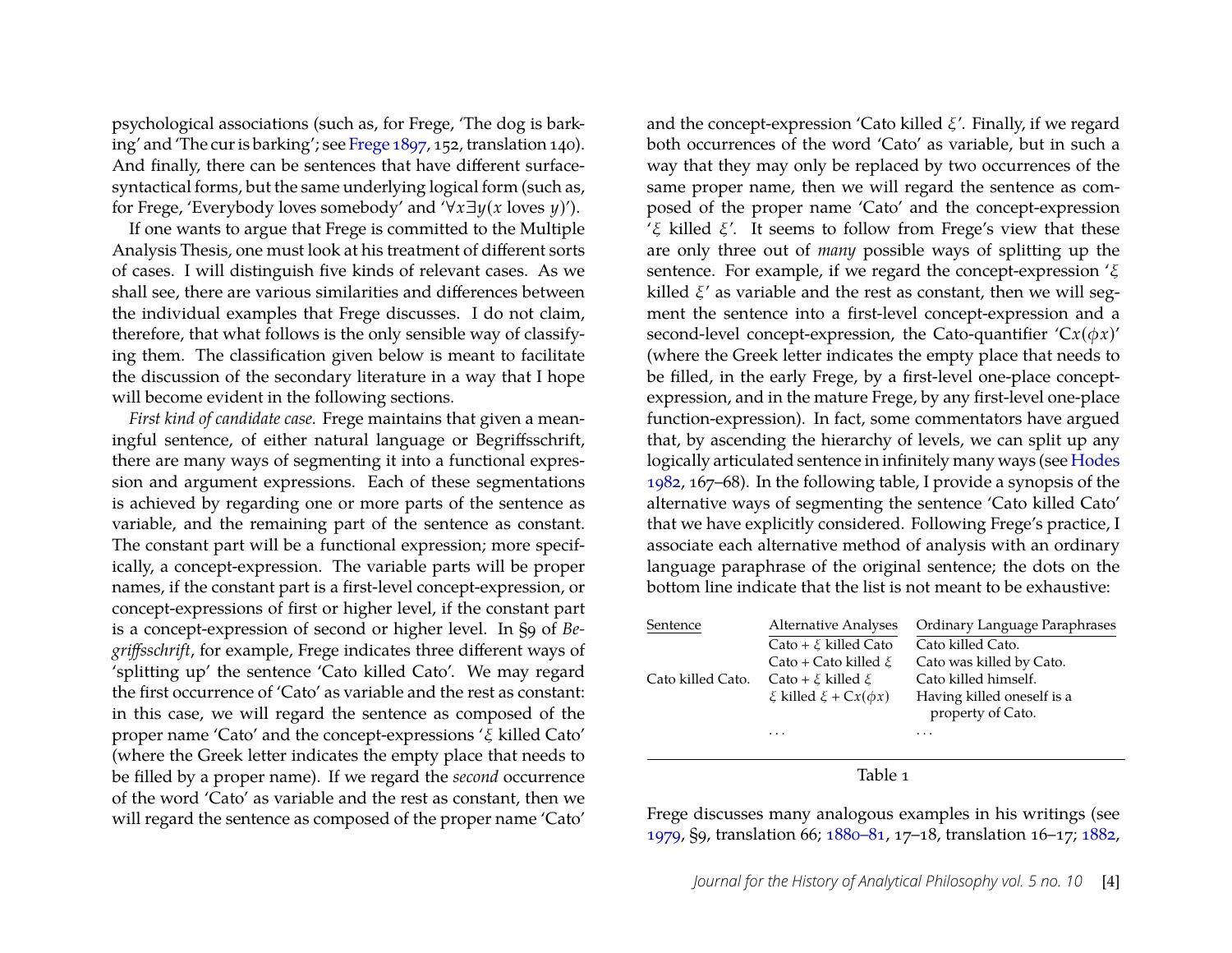translation 81). These cases may be taken to be illustrations of the Multiple Analyses Thesis for the following reason. The alternative segmentations of each sentence produce different sets of *logical* or*semantic* units; they display, accordingly, different ways of splitting up the *content* expressed by the sentence. But Frege insists that these different analyses need not affect the 'conceptual content' expressed by the sentence, but only 'our way of grasping it' [\(1879,](#page-32-2) §9). Thus it seems that the *same* propositional content ('judgeable content' for early Frege, 'thought' for mature Frege) may be expressed by sentences with different semantic structures. On the other hand, as we shall see in the next section, one may argue that these cases do *not* actually illustrate the Multiple Analyses Thesis, because they are compatible with the idea that each sentence and thought has a unique *fundamental* structure, which accounts for all the possible alternative analyses.

*Second kind of candidate case.* Frege holds that by applying what is now known as the Principle of Abstraction, we can 'carve up' the same propositional content in a different way. Three cases that he discusses explicitly are presented in [Table 2.](#page-5-0)[4](#page-5-1) We have here three propositional contents, each of which is analyzed in

| Recarvings of the same content by<br>application of the Abstraction Principle                                                                                                | Transcriptions in logical notation                                                                                                                                                                                                                                                                                                                         |  |
|------------------------------------------------------------------------------------------------------------------------------------------------------------------------------|------------------------------------------------------------------------------------------------------------------------------------------------------------------------------------------------------------------------------------------------------------------------------------------------------------------------------------------------------------|--|
| <i>a</i> is parallel to <i>b</i> .                                                                                                                                           | a//b                                                                                                                                                                                                                                                                                                                                                       |  |
| The direction of a is identical to<br>the direction of b.                                                                                                                    | $D(a) = D(b)$                                                                                                                                                                                                                                                                                                                                              |  |
| There is a one-to-one correlation<br>between the Fs and the Gs.                                                                                                              | $\exists R \{\forall x (Fx \rightarrow \exists y (Gy \& xRy)) \&$<br>$\forall y (Gy \rightarrow \exists x (Fx \& xRy))$ &<br>$\forall x \forall y \forall z [((xRy \& zRy) \rightarrow (Fx \rightarrow$<br>$(Fz \rightarrow (Gy \rightarrow x = z))))$ & $((xRy$<br>& $xRz$ ) $\rightarrow$ $(Fx \rightarrow Gy \rightarrow Gz \rightarrow$<br>$y = z))$ ) |  |
| The number of <i>Fs</i> is identical to the<br>number of Gs.                                                                                                                 | $Nx(Fx) = Nx(Gx)$                                                                                                                                                                                                                                                                                                                                          |  |
| The functions $\Phi(\xi)$ and $\Psi(\xi)$ have<br>always the same value for the<br>same argument.<br>The functions $\Phi(\xi)$ and $\Psi(\xi)$<br>have the same value-range. | $\forall x(\Phi x = \Psi x)$<br>$\vec{\varepsilon} \Phi \varepsilon = \vec{\varepsilon} \Psi \varepsilon$                                                                                                                                                                                                                                                  |  |
|                                                                                                                                                                              |                                                                                                                                                                                                                                                                                                                                                            |  |

Table 2

<span id="page-5-0"></span>two alternative ways. Concerning the first case, Frege writes in *Grundlagen* that 'we carve up the content in a way different from the original way, and this yields us a new concept', namely the concept of direction (§64; other analogous examples are discussed in §§64–65). Clearly, this consideration is meant to apply also to the second case, since the discussion of directions serves in *Grundlagen* as an analogy for Frege's treatment of numbers (§63). In 'Function and Concept', Frege discusses an instance of the third case and writes that the two sentences express 'the same sense, but in a different way': one 'presents the sense as an equality holding generally', whereas the other 'is simply an equation', stating that two objects are identical [\(1891,](#page-32-9) 11, translation 136). Since the essay was written in light of

<span id="page-5-1"></span><sup>4</sup>In the table, the Latin capital letters '*F*' and '*G*' (or more accurately, those letters together with their argument places, i.e., '*F*ξ' and '*G*ξ') are used as schematic first-level one-place concept-expressions—what we would call schematic predicate letters. This accords with standard logical notation. By contrast, the Greek capital letters ' $Φ'$  and ' $Ψ'$  (or more accurately, ' $Φξ'$ and  $'\Psi\xi'$ ) are used more widely as schematic first-level one-place functionexpressions, which may be conceptual (e.g., ' $\xi$  is wise') or non-conceptual (e.g., ' $\xi^{2}$ '). This follows Frege's mature notational conventions [\(Frege](#page-32-8) [1893,](#page-32-8) §3, translation  $7-8$ ). One of the formulae to appear below, ' $\forall x (\Phi x = \Psi x)$ ' is not well-formed in standard logical notation if the capital Greek letters are interpreted as concept-expressions (the correct formula would be ' $\forall x (Fx \leftrightarrow Gx)$ '), but it is well-formed in Frege's mature system, where concepts are treated as special cases of functions. The capital Greek letters discussed here should not be confused with the lower-case Greek letters ' $\phi'$  and ' $\psi'$ , which I use elsewhere in this paper (following [Frege](#page-32-8) [1893,](#page-32-8) §21, translation 37) to indicate the argument places of second-level fuction-expressions.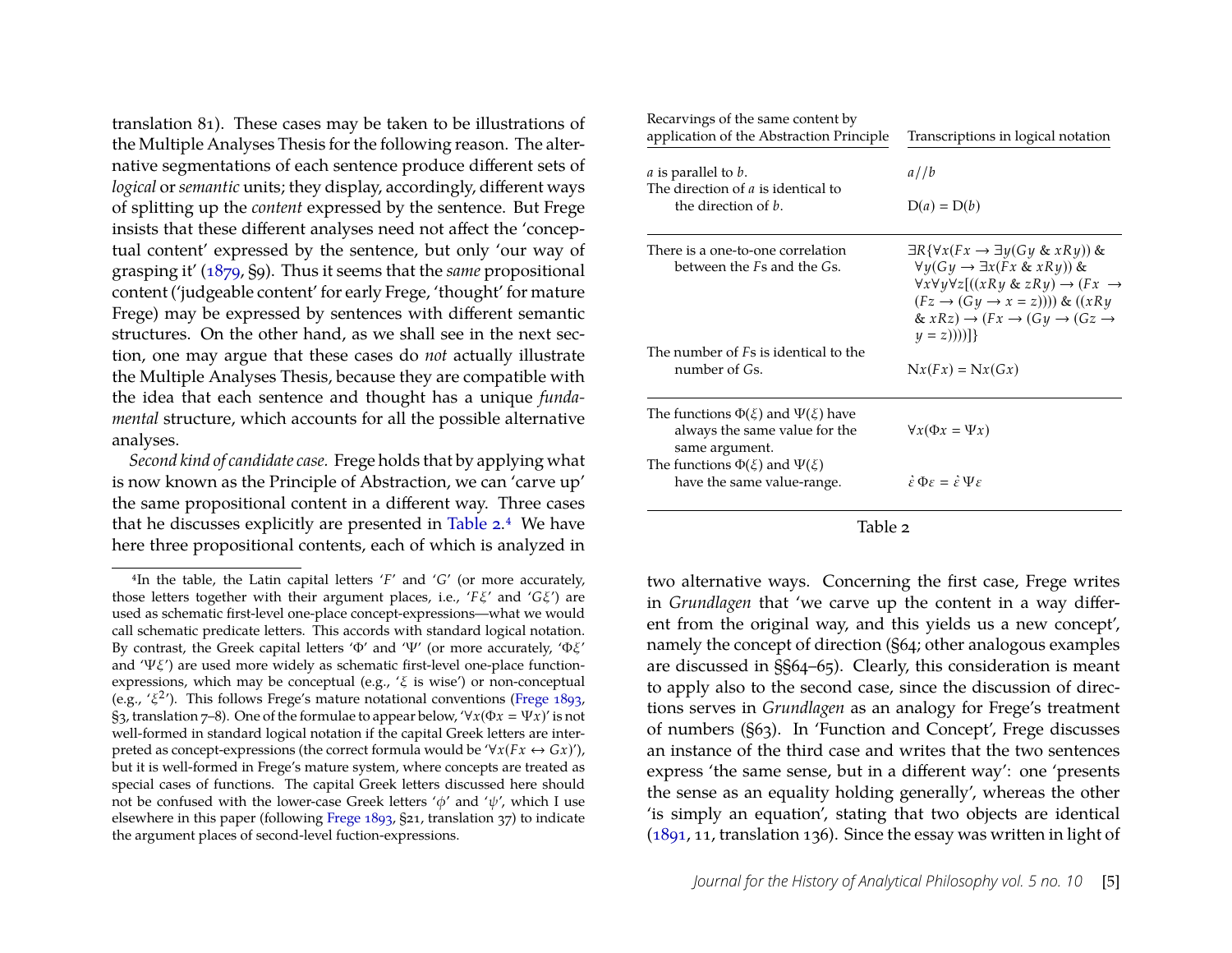the sense/reference distinction, this remark asserts that the two sentences agree not only in truth-value, but also in the thought they express.<sup>5</sup> So in each of these three cases, sentences that by Frege's own standards have different semantic structures are said to express the same thought or judgeable content.

There are some notable differences between these cases and the former ones. Cases of the first kind are characterized by the fact that the different analyses of the same thought are obtained *from a single sentence*, by regarding each time different parts of the sentence as variable and constant. Cases of the second kind, on the other hand, are characterized by the fact that we start from the very beginning with different sentences, which are thought to exhibit different semantic structures. Moreover, cases of the former kind display a method for generating an indefinite (or perhaps an infinite) number of different analyses of *any* thought that is initially expressed in an articulate way, whereas the 'recarving process' applies only to thoughts of a certain form (namely those involving an equivalence relation) and generates only *two* alternative analyses.

*Third kind of candidate case.* Further evidence for Frege's commitment to the possibility of multiple analyses is provided by his discussion of sentences involving truth-functional connectives. Here are some of the cases that Frege discusses:

Alternative expressions of the same thought by means of sentences involving truth-functional connectives

| $\begin{array}{c} p\,\,\&\,\,q\\ q\,\,\&\,\,p \end{array}$ |  |  |
|------------------------------------------------------------|--|--|
| $p$ & $p$                                                  |  |  |
| $\,p\,$                                                    |  |  |
| $\,p\,$                                                    |  |  |
| $\neg\neg p$                                               |  |  |
| $p\rightarrow q$                                           |  |  |
| $\neg q \rightarrow \neg p$                                |  |  |

#### Table 3

<span id="page-6-2"></span>Concerning the first two pairs of sentences, Frege writes that these are cases 'where two linguistically different expressions correspond to the same sense', i.e., the same thought [\(1923,](#page-33-4) 9, translation 393). And yet, at least in the second case, it seems that the two sentences, by Frege's standards, must exhibit different semantic structures. For Frege, the sign for conjunction is a concept-expression in its own right: it refers to a concept and expresses a certain sense, which will be *part* of the thought expressed by the sentence in which it occurs. Thus, the thought expressed by '*p* & *p*' will contain a part that is not contained in the thought expressed by '*p*'. Similar considerations apply to the last two pairs of sentences. About double negation, Frege writes that '"not (not *B*)" has the same sense as "*B*"' [\(1923,](#page-33-4) 44, translation 399);<sup>6</sup> and about contraposition, he asserts that '[t]he sense is scarcely affected by it' [\(1897–98,](#page-33-13) 166, translation 154).

<span id="page-6-0"></span><sup>5</sup>Frege regards the possibility of 'transforming' sentences of the form  $'Vx(Φx = Ψx)'$  into sentences of the form ' $\vec{\epsilon} Φε = \vec{\epsilon} \Psi ε'$  and vice versa as a fundamental law of logic and includes it among the axioms of his formal system. This is the infamous Basic Law V [\(Frege](#page-32-8) [1893,](#page-32-8) §§3, 9, 20). In the passage from 'Function and Concept' that I have mentioned, Frege says *explicitly*, of a particular pair of sentences of that form, that they express the same sense (i.e., the same thought), and even though the remark is made in connection with a particular example, it is clearly meant to have general significance. However, whether Frege held the same view in *Grundgesetze* is a debated issue. Some commentators argue that Basic Law V incorporates identity of sense as well as identity of truth-value (see e.g., Michael Beaney's editorial notes in [Frege](#page-33-12) [1997,](#page-33-12) 136, note 4, 213, note 26); others argue that it expresses only identity of truth-value (see e.g., [Dummett](#page-32-10) [1981a,](#page-32-10) 336).

<span id="page-6-1"></span><sup>&</sup>lt;sup>6</sup>See also [Frege](#page-32-2) ( $1879$ , viii, translation 51), where Frege introduces an axiom stating that  $\neg\neg p$  and  $p$  have the same conceptual content (for a helpful discussion of this passage, see [Kremer](#page-34-7) [2010,](#page-34-7) 238). However, Frege does not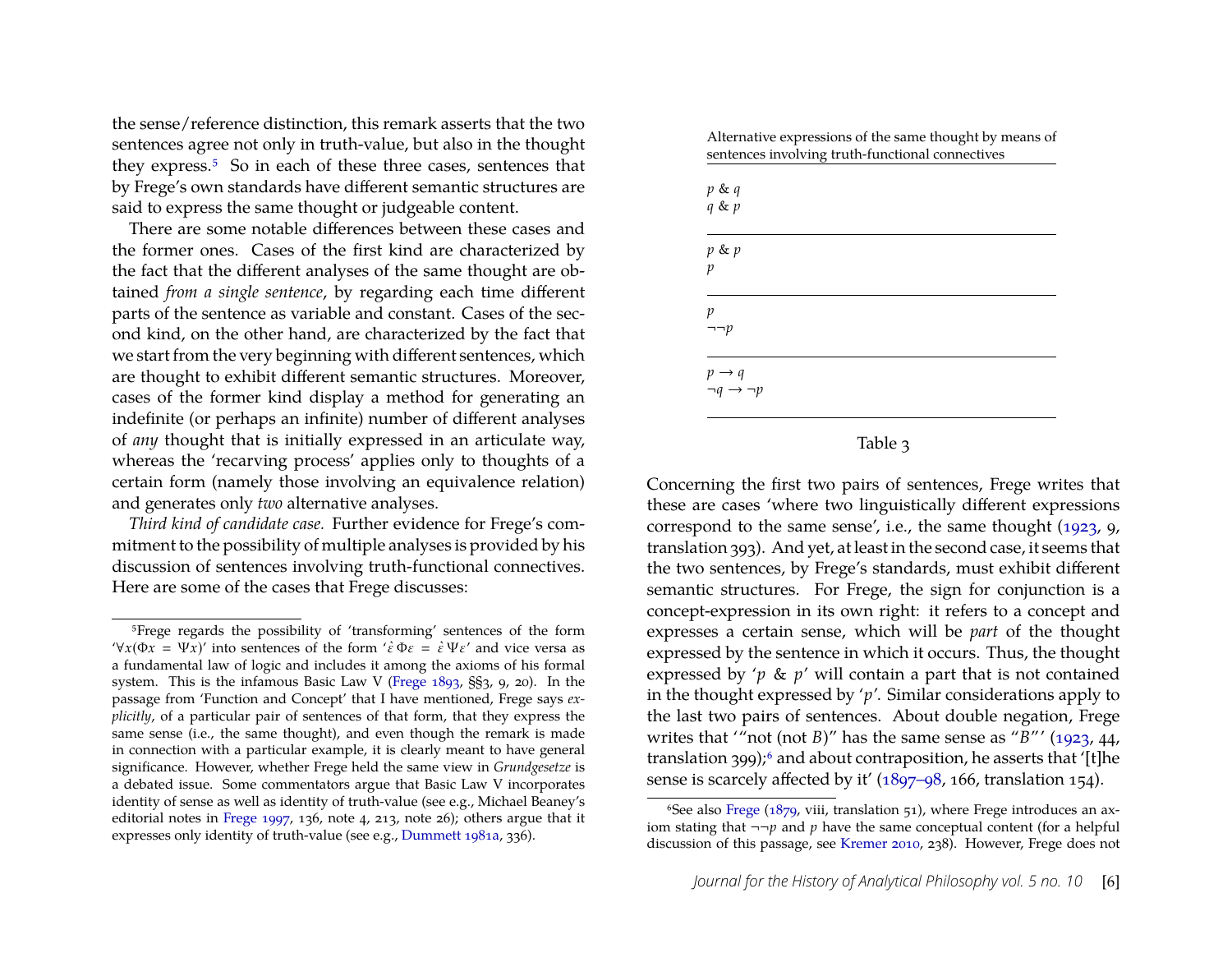*Fourth kind of candidate case*. In 'On Concept and Object', Frege states that the two sentences, 'There is at least one square root of four' and 'The concept *square root of four* is realized', express the same thought [\(1892b,](#page-32-0) 199, translation 187–88). Frege argues that in the former sentence the expression 'square root of four' is a concept-expression, designating a first-level concept, whereas in the latter sentence, the expression 'The concept*square root of four*' is a proper name, designating an object. For Frege, therefore, the two sentences have different logical structures: the former represents a first-level concept falling within a second-level concept (namely the existential quantifier), whereas the latter represents an object falling under a first-level concept. And yet, they are said to express the same thought. Similar considerations apply to other examples discussed in the same essay, such as the pair of sentences 'Jesus is a man' and 'Jesus falls under the concept *man*', and the pair of sentences '2 is a prime number' and '2 falls under the concept *prime number*' [\(1892b,](#page-32-0) 197 and 205 respectively, translation 185 and 193; see also [Frege](#page-33-5) [2004,](#page-33-5) 66). One may wonder what are, for Frege, the objects designated by expressions of the form 'The concept *F*'. There is evidence that, at least in 'On Concept and Object', Frege takes these expressions to designate *extensions of concepts*. He writes that they stand for objects that 'go proxy' for concepts [\(1892b,](#page-32-0) 197, translation 185), and then maintains that any expression of the form 'The extension of the concept *F*' may be replaced with an expression of the form 'The concept *F*' [\(1892b,](#page-32-0) 199, translation 187; for an extensive discussion of this issue, see [Burge](#page-32-11) [2005,](#page-32-11) chap. 7). We can therefore represent the different semantic structures of the sentences considered above by means of Frege's notation for value-ranges, of which extensions of concepts are special cases:<sup>7</sup>

| Alternative analyses of the<br>same thought, by means of sentences |                                                                                       |
|--------------------------------------------------------------------|---------------------------------------------------------------------------------------|
| involving extensions of concepts                                   | Transcriptions in logical notation                                                    |
| There is at least one square root of four.                         | $\exists x(x=\sqrt{4})$                                                               |
| The concept square root of four is realized.                       | $R(\dot{\varepsilon}(\varepsilon = \sqrt{4}))$                                        |
| Jesus is a man.                                                    | Мj                                                                                    |
| Jesus falls under the concept man.                                 | $U(j, \dot{\varepsilon} M \varepsilon)$ ; or: $j \in \dot{\varepsilon} M \varepsilon$ |
| 2 is a prime number.                                               | P(2)                                                                                  |
| 2 falls under the concept <i>prime number</i> .                    | $U(2, \dot{\varepsilon} P \varepsilon)$ ; or: $2 \in \dot{\varepsilon} P \varepsilon$ |

#### Table 4

*Fifth kind of candidate case.* There is some reason to believe that the use of the truth predicate generates for Frege another class of cases of multiple analyses. Consider pairs of sentences of the following form:

> Different expressions of the same thought, by means of sentences involving the truth predicate

*p* It is true that *p*.

Table 5

appear to be completely consistent in his writings about the fact that a sentence and its double negation express the same thought. At the end of [1918b](#page-33-3) (157, translation 361), Frege writes that 'of the two thoughts, *A* and the negation of the negation of *A*, either both are true or neither is': here it would seem that there are *two* different thoughts which necessarily agree in truth-value.

<span id="page-7-0"></span><sup>7</sup>Some commentators have maintained that, for Frege, the members of each of these pairs of sentences differ merely in surface-grammatical structure and correspond, accordingly, to a single formula of a proper logical notation (see, for instance, [van Heijenoort](#page-34-8) [1977\)](#page-34-8). However, I don't see any reason for thinking that this is Frege's view in [1892b.](#page-32-0) At most, one may argue that this is the view that Frege *should* have endorsed in that essay, given his other commitments, or given the nature of the matter.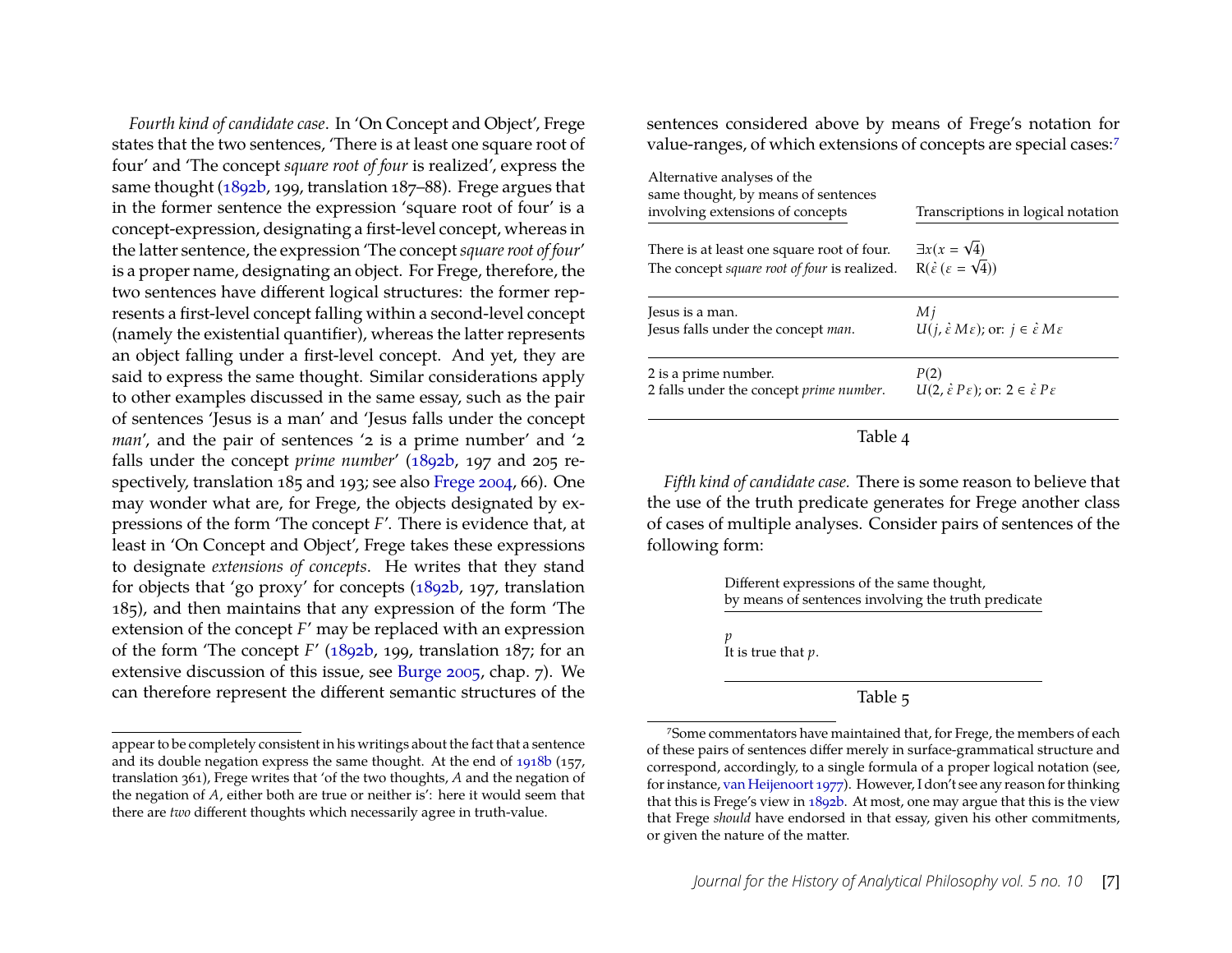Frege consistently maintains that sentences of the form '*p*' and 'It is true that *p*' express the same thought or judgeable content[.8](#page-8-0) Moreover, at least on some occasions, he seems to regard the truth predicate as a genuine concept-expression. To the extent that he does so, he is committed to the idea that the same thought may be expressed by sentences with different semantic structures.<sup>9</sup>

This concludes my overview of the kinds of cases discussed by Frege that may be taken to express his commitment to the

<span id="page-8-1"></span>9The claim that Frege's conception of truth shows that he is committed to the multiple analyzability of thoughts is made in [Bermúdez](#page-32-7) [\(2001\)](#page-32-7) and, more incidentally, in [Burge](#page-32-11) [\(2005,](#page-32-11) 292, note 16). However, Frege's view of the nature of truth (and of the role of the truth predicate) is a very delicate issue. At some points, Frege argues that the predicate 'is true' should be regarded as a concept-expression, even though a *sui generis* one: 'All one can say is: the word "true" has a sense that contributes nothing to the sense of the whole sentence in which it occurs as a predicate' [\(1915,](#page-33-14) 271, translation 251–52). But it is only with great reluctance that Frege talks of truth as a property. After an inquiry into the peculiar logical features of the truth predicate, Frege concludes: 'The *Bedeutung* of the word "true" seems to be altogether *sui generis*. May we not be dealing here with something which cannot be called a property in the ordinary sense at all? In spite of this doubt I will begin by expressing myself in accordance with ordinary usage, as if truth were a property, until some more appropriate way of speaking is found' [\(1918a,](#page-33-15) 61–62, translation 328– 29). This reluctance on Frege's part, as well as other aspects of his conception of truth (such as the idea that 'the meaning of the word "true" is spelled out in the laws of logic' [\(1918a,](#page-33-15) 59, translation 326) and the claim that 'the word "true" seems to make the impossible possible: it allows what corresponds to the assertoric force to assume the form of a contribution to the thought' [\(1915,](#page-33-14) 272, translation 252)), can be taken to show that Frege is not really committed to regarding truth as a property *at all* (see [Ricketts](#page-34-9) [1996\)](#page-34-9). If that is the case, then there are grounds for attributing to Frege the view that pairs of sentences of the form '*p*' and 'It is true that *p*' express the same thought, but do not exhibit different semantic structures: the difference would merely lie in their surface-grammatical form. Consequently, Frege's discussion of pairs of sentences of the form ' $p'$  and 'It is true that  $p'$  could not be taken to illustrate his commitment to the doctrine of multiple analyses.

Multiple Analysis Thesis. It is worth acknowledging that many of these cases pose special problems. Frege himself held different views about some of these cases at different points of his career. Thus one might argue, as Frege did in his late writings, that given the inconsistency of Basic Law V, expressions of the form 'the extension of the concept *F'* or ' $\epsilon$ <sup>2</sup> *F* $\epsilon$ ' should *not* be treated as genuine proper names (see [Frege](#page-33-8) [1924–25,](#page-33-8) 288, translation 269)[.10](#page-8-2) Consequently, some of the cases of the second type, and all of the cases of the fourth type, would not count as instances of multiple analyzability. Similarly, concerning cases of the fifth type, one might argue that the truth predicate should not be treated as a genuine concept-expression, and there is at least a strand in Frege's writings that appears to pursue this line of reasoning[.11](#page-8-3) And again, concerning cases of the third kind, one could argue, following Wittgenstein's *Tractatus*, that logical connectives should not be treated as concept-expressions with a sense and reference of their own[.12](#page-8-4) But none of these considerations shows that there is something objectionable in the very idea that the same thought can be analyzed in many alternative ways, none of which can claim absolute priority over the others. Nor the fact that Frege, at some point of his career, subscribed to considerations of this sort shows that he was willing to question his commitment to the Multiple Analyses Thesis. The aforementioned considerations do not invoke any general reason for rejecting the possibility of multiple analyses.

<span id="page-8-0"></span><sup>8</sup>See [Frege](#page-33-7) [\(1897,](#page-33-7) 153, translation 141); [\(1915,](#page-33-14) 271, translation 251–52); [\(1918a,](#page-33-15) 61, translation 328); see also §3 of *Begriffsschrift*, where Frege assumes that sentences of the form '*p*' and 'It is a fact that *p*' express the same judgeable content.

<span id="page-8-2"></span><sup>10</sup>For an account of the evolution of Frege's view about extensions of concepts, see [Burge](#page-32-11) [\(2005,](#page-32-11) chap. 7).

<span id="page-8-4"></span><span id="page-8-3"></span> $11$ See note  $9$  above.

<sup>12</sup>The *Tractatus* summarizes this view at 4.0312: 'My fundamental thought is that the "logical constants" do not represent'. For the *Tractatus*, 'logical constants' (i.e., logical connectives) do not characterize the sense of propositions, but express *operations* on the senses of propositions. In a perspicuous notation, truth-functionally equivalent propositions are expressed by means of a *single* sign: for instance, the propositions ' $p \rightarrow q'$ , ' $\neg q \rightarrow \neg p'$ , and ' $\neg (p \& \neg q)'$ are *all* expressed in the compact truth-table notation described in 4.442 as:  $'(p,q)(T F T T)'$ .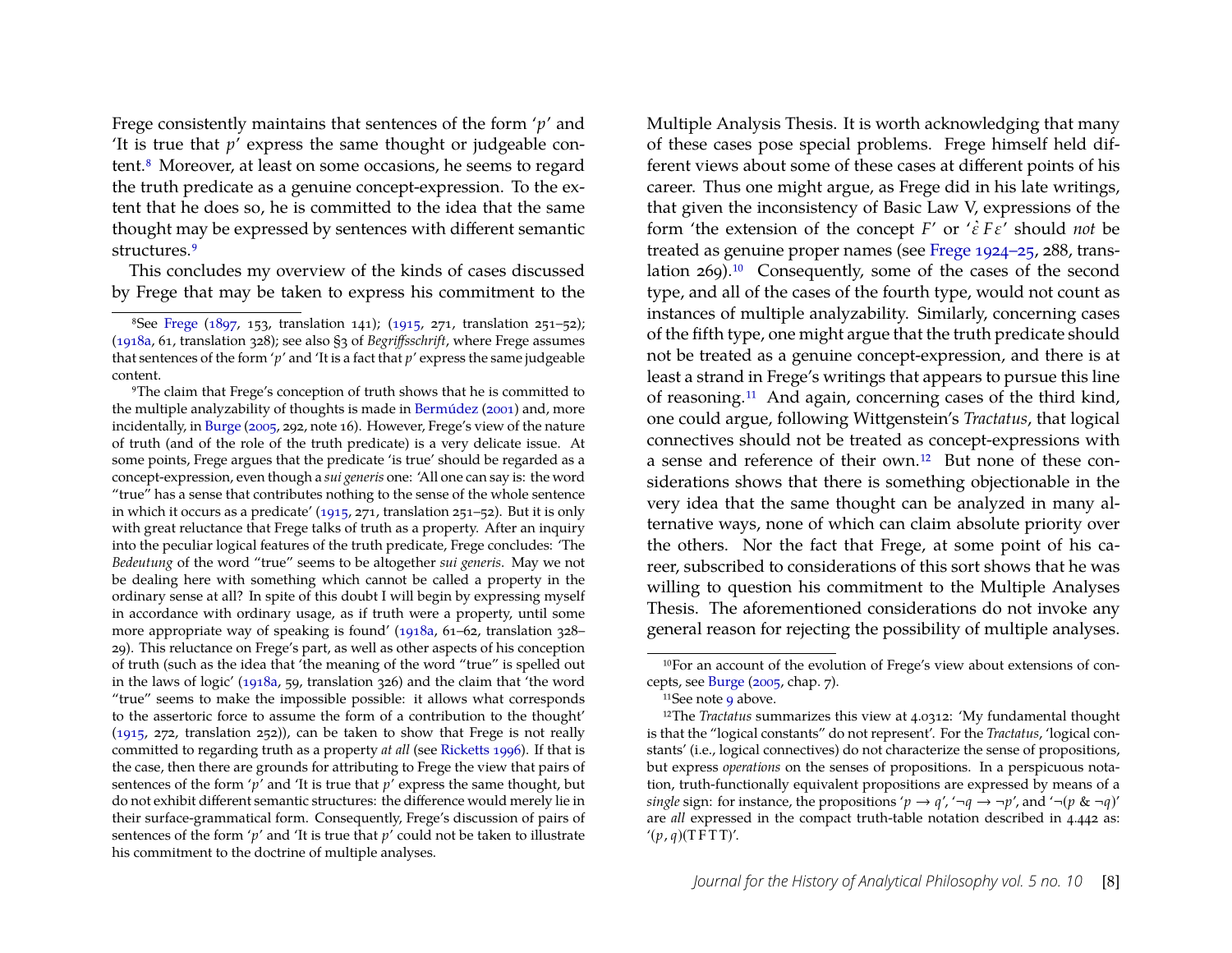The question, rather, is always whether the *particular case at hand* should be taken as an instance of multiple analyzability, given the specific issues that it raises. In principle, one could raise specific objections against each of the five kinds of cases mentioned above, and yet admit the possibility of multiple analyses, which may still be exemplified by other cases.

In the following sections, we will look at the two opposite sides of the debate that I described in Section [1,](#page-1-1) beginning with Michael Dummett's attempt to *explain away* Frege's apparent recognition of the possibility of multiple analyses.

#### **3. Dummett on the 'Essential Structure' of Thoughts**

According to Dummett, Frege (or anyway Frege at his best) held the view that each thought has a *unique* identifying structure, which corresponds to the unique semantic structure of the sentences that express it. For Dummett's Frege, each unambiguous sentence is constructed in stages from a set of ultimate constituents. The senses of the constituents, together with their mode of combination, determine the sense of the whole sentence, i.e., the thought it expresses. More specifically, the senses of the parts of the sentence are *parts* of the thought it expresses. The identity of each thought—and this is the crucial claim is given by the parts of which it is composed and by the way they are put together. Consequently, sentences with different semantic structures cannot express the same thought.<sup>13</sup>

Dummett is of course well aware of the fact that he needs to account for what Frege says about the different kinds of cases that we considered in the previous section, since Frege's statements on the matter seem to show that he held precisely the opposite view. Dummett addresses different cases with different strategies. I will begin with his attempt to deal with the first kind of case by distinguishing between 'analysis' and 'decomposition'.

Dummett argues that in order to understand what Frege writes about the alternative ways of analyzing a sentence such as 'Cato killed Cato', we need to introduce a fundamental distinction (not explicitly drawn by Frege) between the *analysis* and the *decomposition* of a sentence, and a correlative distinction between the *constituents* and the *components* of a sentence. The process of analysis shows how the sentence has been built, in stages, from its ultimate constituents. For each unambiguous sentence there is only one analysis, which specifies a unique set of ultimate constituents and a unique sequence of construction steps. For example, the constituents of 'Cato killed Cato' are (presumably) 'Cato', 'Cato', and '. . . killed . . . ', and the sentence is constructed by filling the argument places of the first-level concept-expression with two occurrences of the proper name. Once we have a sentence and understand its sense as determined by its constituents and their manner of combination, we can *then* decompose the sentence (and the thought it expresses) in a variety of different ways, obtaining in each case a different set of components. The process of decomposition consists in taking a complete sentence and omitting from it one or more of its significant expressions, on one or more of their occurrences. The part that is left over is, for Dummett, a component but not a constituent of the sentence. Dummett calls it a *complex predicate* (of first or higher level), in contrast with the *simple predicates* that are revealed by analysis. A complex predicate has empty spaces that need to be filled with expressions of the same logical type as the expressions that have been omitted; moreover, all the empty places that have been created by omitting more occurrences of the same expression must be filled with occurrences of the same expression. Dummett indicates the empty places of complex predicates by means of Greek letters (in accordance with Frege's general notation for concept-expressions), and signals the ar-

<span id="page-9-0"></span><sup>&</sup>lt;sup>13</sup>The reconstruction of Dummett's interpretation that I provide in this section is based especially on [Dummett](#page-32-10)  $(1981a, \text{chaps. } 15-17)$  $(1981a, \text{chaps. } 15-17)$ ,  $(1981b, 27-33)$  $(1981b, 27-33)$ and [\(1991,](#page-32-13) 192–95, 289–314).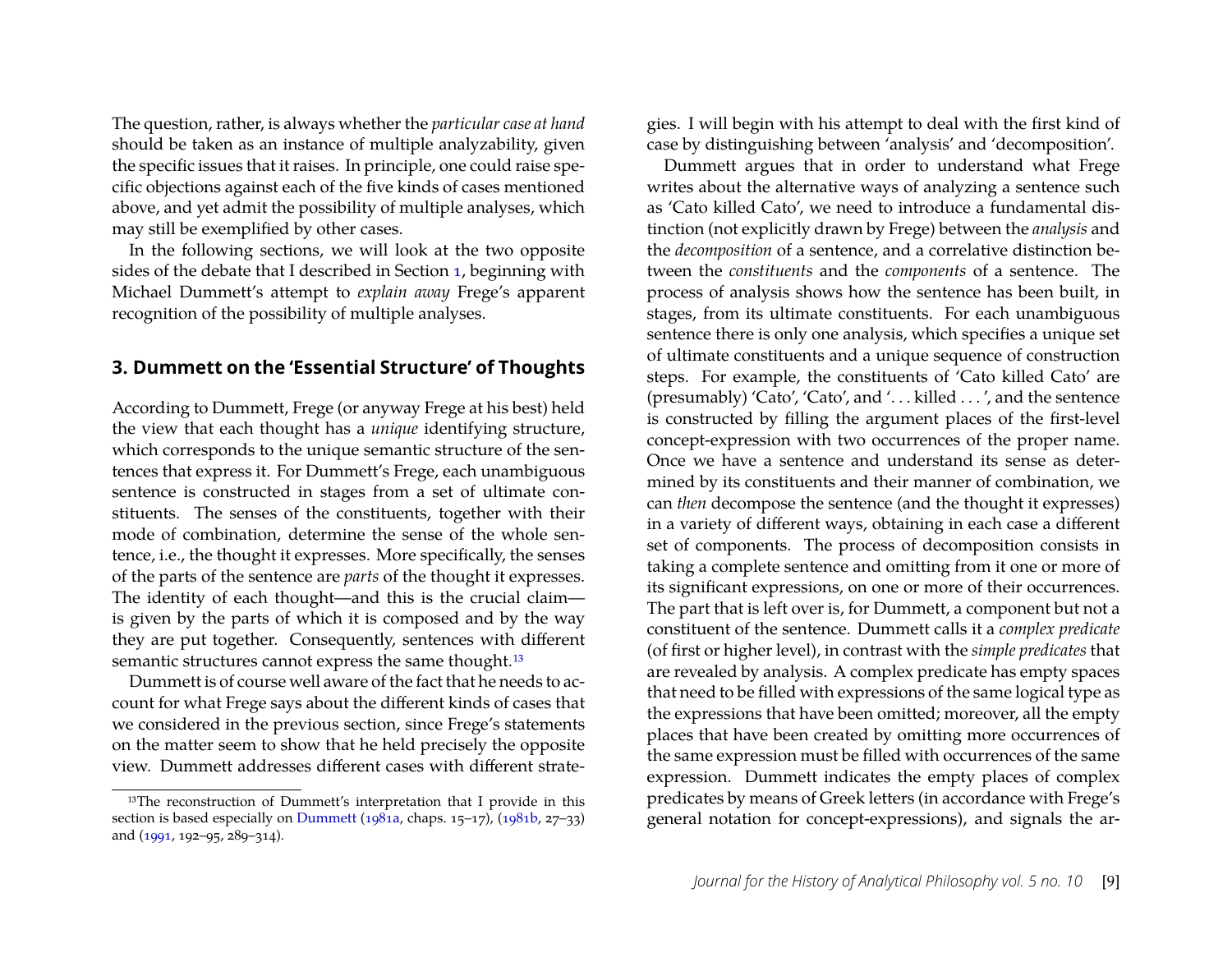gument places of simple predicates by means of dots (as I did above with the putative simple predicate '... killed...'). Thus, once we have the sentence 'Cato killed Cato', we can decompose it in various ways by omitting each time different significant parts of the sentence: we can decompose it into 'Cato' and 'Cato killed ξ', or into 'Cato' and 'ξ killed ξ', and so on. In each case, we obtain a different set of components. Decomposition does not give us the building blocks out of which the sentence has been constructed, but patterns that the sentence may share with other sentences. For each sentence (and for each corresponding thought), there is only one analysis, which reveals its essential structure, but many possible decompositions.

Dummett emphasizes that the distinction between analysis and decomposition should not be confused with the distinction between complete and partial analysis. The components obtained by decomposition do not have to figure at *any* stage of the process of analysis. For example, the concept-expression 'Cato killed  $\xi'$  does not figure at any intermediate step of the analysis of 'Cato killed Cato': this is, by Dummett's standards, an atomic sentence, and its analysis takes place in a single step. We do not reach the constituent '. . . killed. . . ' by *first* decomposing the sentence into 'Cato' and 'Cato killed ξ'. Analysis and decomposition, as Dummett puts it, are two different *kinds* of process [\(1991,](#page-32-13) 193, 301–02).

Dummett explains that these two processes fulfill different functions. The aim of analysis is 'to reveal the manner in which the sense of a sentence depends upon the senses of its parts' [\(1981a,](#page-32-10) 271). In this way, analysis shows how we understand a sentence given our understanding of its ultimate constituents and their manner of combination. Decomposition, on the other hand, serves at least two functions. In the first place, it generates complex predicates that can appear as (non-ultimate) constituents of quantified sentences and definite descriptions [\(1981a,](#page-32-10) 276). From 'Cato killed Cato' we can extract by decomposition the complex predicate 'Cato killed  $\xi$ '; we can then attach to this expression a quantifier and obtain, say, '∃*x*(Cato killed *x*)'. The complex predicate, which was only a component of the sentence from which it was extracted, is now a genuine constituent of the quantified sentence, since it figures at one stage of the analysis of the sentence. However, since the complex predicate does not figure at the *last* stage of the analysis of the quantified sentence, it is not one of its *ultimate* constituents.

A second function of decomposition, according to Dummett, is to 'explain the validity of an inference in which the given sentence figures, or to exhibit such an inference as exemplifying some general pattern' [\(1981a,](#page-32-10) 273). One way to explain the validity of an inference is to show that it exemplifies some valid general pattern. In order to explain by this method different inferential relations of the same sentence, we may have to decompose the sentence in different ways. Consider for instance these two inferences:

| Cato killed Cato.       | Cato killed Cato.       |
|-------------------------|-------------------------|
| : Cato killed somebody. | : Somebody killed Cato. |

The two inferences exemplify the same general pattern, namely the introduction rule for the existential quantifier:

*Fa* ∴  $\exists x(Fx)$ 

But in order to show that the two inferences exemplify this very same pattern, we need to decompose 'Cato killed Cato' in different ways: in the first case, we regard it as composed of 'Cato' and 'Cato killed  $\xi'$ , whereas in the second case we regard it as composed of 'Cato' and 'ξ killed Cato'. In many cases, moreover, the same inference may be naturally taken to exemplify more than one general pattern. The choice of one particular pattern will then dictate different decompositions of the relevant sentences. Take the following inference: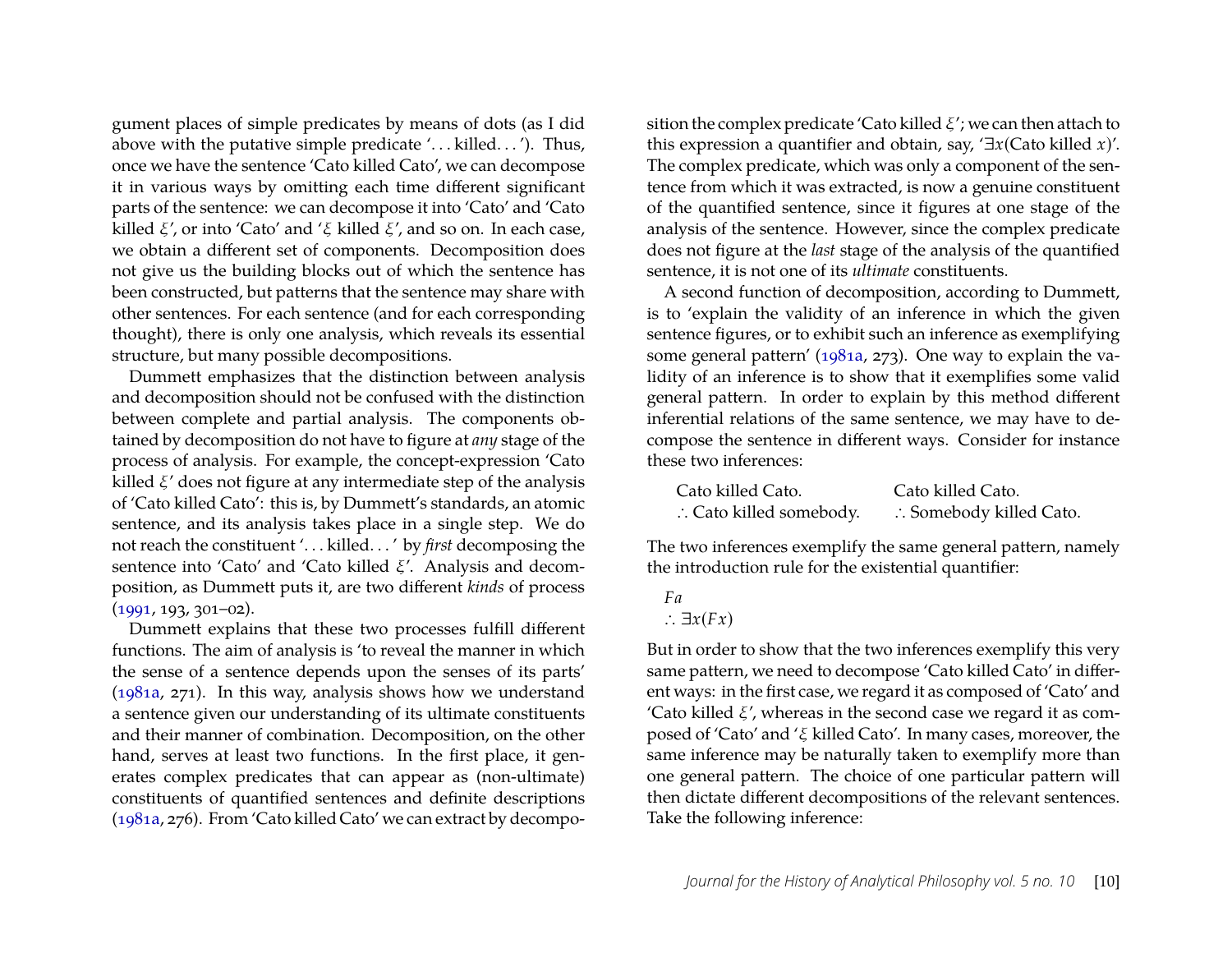If anybody killed Cato, he is an honorable man. Cato killed Cato.

∴ Cato is an honorable man.

If we see in this inference the following pattern,

$$
\forall x (Fx \rightarrow Gx)
$$
  

$$
Fa
$$
  

$$
\therefore Ga
$$

we need to regard the concept-expressions 'ξ killed Cato' and 'ξ is an honorable man' as components of the first premise components that fill the empty places of the second-level, twoplace concept-expression ' $\forall x (\phi x \rightarrow \psi x)'$ . But we can also see the same inference as carried out in two steps, each of which exemplifies a different pattern: we first derive 'Cato killed Cato' from the first premise by Universal Instantiation, and then reach the conclusion by *modus ponens*:

|                                                             | Pattern:          |
|-------------------------------------------------------------|-------------------|
| If anybody killed Cato, he is an honorable man.             | $\forall x(Fx)$   |
| $\therefore$ If Cato killed Cato, Cato is an honorable man. | $\therefore Fa$   |
|                                                             | Pattern:          |
| If Cato killed Cato, Cato is an honorable man.              | $p \rightarrow q$ |
| Cato killed Cato.                                           | р                 |
| $\therefore$ Cato is an honorable man.                      | $\therefore$ q    |

If we choose to explain the validity of the inference in this way, we do not need to see the concept-expressions 'ξ killed Cato' and ' $\xi$  is an honorable man' as components of the quantified premise; we only need to decompose it into the secondlevel, one-place concept-expression ' $\forall x (\phi x)'$  and the first-level concept-expression 'If  $\xi$  killed Cato, then  $\xi$  is an honorable man'.

We do not need to enter any further into the details of Dummett's distinction between 'analysis' and 'decomposition'[.14](#page-11-0)

(From this point, I will put these terms and cognate expressions in scare quotes whenever I use them in Dummett's technical sense; all other occurrences of the expressions should not be taken to carry those connotations.) The presentation I offered should suffice to show how the distinction is supposed to accommodate what Frege has to say about the first kind of case in Dummett's interpretation. To repeat, a thought admits of many alternative 'decompositions', but only one 'analysis', which reveals its unique essential structure.

Even though this aspect of Dummett's reading has not met the consensus of commentators, it has considerable advantages[.15](#page-11-1) In the first place, it does justice to the intuitive idea that the various ways of splitting up a sentence (and the corresponding thought) into its logical parts do not all stand on the same level. It seems obvious that the analysis of a sentence of the form '*aRb*' into '*a*' and 'ξ*Rb*' is *less fundamental* than the analysis of the sentence into ' $a'$ , '...R...', and ' $b'$ . After all, the concept-expression 'ξ*Rb*' *contains* the simpler concept-expression '. . . *R* . . . ' and the proper name '*b*'! The former analysis strikes us as merely *partial*. Dummett's distinction can explain the different status of these alternative analyses of the sentence, as well as another contrast that cannot be captured in terms of the distinction between complete and partial analyses. It seems that the analysis of a sentence of the form '*Fa*' into the '*F* . . . ' and '*a*' is *more fundamental* than the analysis of the sentence into '*F* . . . ' and the second-level concept-expression 'φ*a*', even though the latter is in no obvious sense 'more partial' than the former. Dummett gives us the resources for vindicating this intuition. According to his account, the higher-level analysis of the sentence is obtained by regarding one of its significant parts as variable and

<span id="page-11-0"></span><sup>14</sup>For a more comprehensive discussion, see [Sullivan](#page-34-10) [\(2010\)](#page-34-10).

<span id="page-11-1"></span><sup>15</sup>For a critique of the claim that Frege is implicitly operating with Dummett's distinction between 'analysis' and 'decomposition', see [Levine](#page-34-1) [\(2002\)](#page-34-1). For a critique of the attribution to Frege of the correlative distinction between simple and complex predicates, see [Sluga](#page-34-11) [\(1975,](#page-34-11) 480); [Geach](#page-33-16) [\(1975,](#page-33-16) 147ff.), [\(1976a\)](#page-33-17).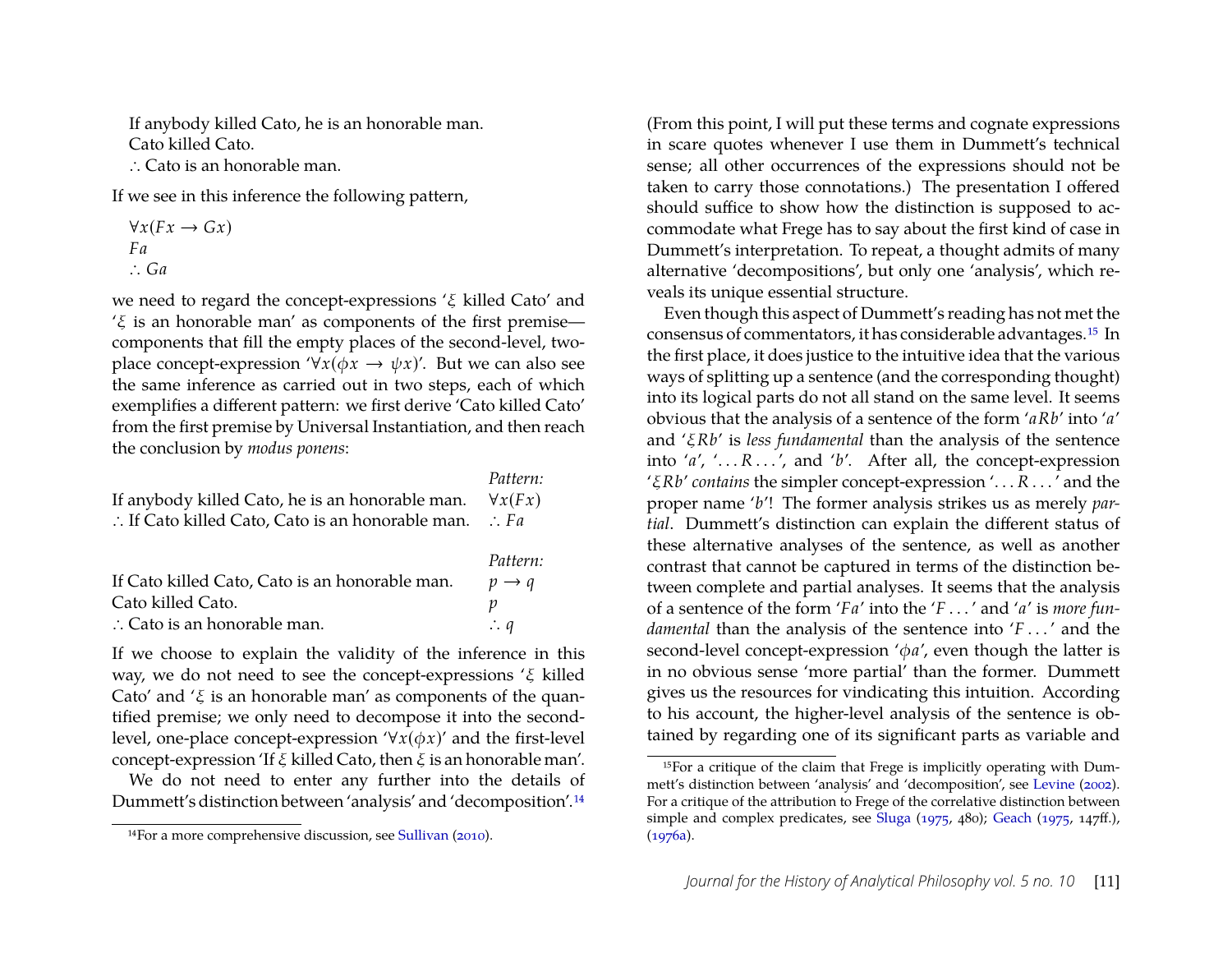the rest as constant; but in order to do so, we need to know *which* significant expressions occur in the sentence, and this is revealed by the lower-level analysis. So the higher-level analysis is less fundamental than the other because it *presupposes* it.

Dummett's attribution to Frege of an implicit commitment to the distinction between 'analysis' and 'decomposition' is also supported by at least two pieces of textual evidence (both of which are extensively discussed by Dummett). First, in *Begriffsschrift*, Frege claims that the different ways of splitting up a judgeable content into function and argument are all on the same level as long as function and argument are 'fully determinate', but if the argument 'becomes indeterminate' (i.e., if the argument becomes a variable governed by a quantifier), then 'the whole splits up into *function* and *argument* according to its content and not merely according to our way of grasping it' [\(Frege](#page-32-2) [1879,](#page-32-2) §9). This last remark fits well with Dummett's claim that complex predicates can only be *components* of nonquantified sentences, but may be (non-ultimate) *constituents* of quantified sentences[.16](#page-12-0) Secondly, in another early writing, after stressing that he arrives at a concept by splitting up a complete judgeable content, Frege remarks that '[o]f course, if the expression of the content of possible judgment is to be analyzable in this way, it must already be itself articulated'. From this, Frege continues, 'we may infer that . . . at least the properties and relations that are not further analyzable must have their own simple designations' [\(Frege](#page-32-3) [1880–81,](#page-32-3) 18–19, translation 17). The idea that the various ways of splitting up a judgeable content (and the sentence that expresses it) presuppose a pre-existing articulation, as well as the explicit contrast between simple and complex concept-expressions, can be plausibly taken to support Dummett's reading.

However successful is Dummett's invocation of the 'analysis'/'decomposition' distinction in connection with the first kind of case distinguished above, he is well aware that he cannot deal in the same manner with the second kind of case. The different recarvings of the same content that Frege discusses in *Grundlagen* and elsewhere are not obtained through Dummettian 'decomposition'. There is no *single* sentence from which we can obtain, by applying different methods of 'decomposition', both ' $a//b'$  and ' $D(a) = D(b)'$ . Dummettian 'analysis', when applied to the two sentences, yields different sets of ultimate constituents. The two sentences, therefore, have different semantic structures. And yet, Frege says that pairs of sentences of that form express the same content or sense. Dummett concedes that Frege's remarks here are incompatible with the idea that each thought has a unique identifying structure, but holds that they should be dismissed as local aberrations [\(1981a,](#page-32-10) 332– 36; [1991,](#page-32-13) 292–96). He claims that they are 'too strong' [\(1991,](#page-32-13) 293) and 'embod[y] an exaggerated claim' [\(1981a,](#page-32-10) 335), and suggests that Frege was misled by a 'false analogy' with cases in which a single sentence (and the thought it expresses) is 'decomposed' in different ways [\(1991,](#page-32-13) 295). By the time he wrote *Grundgesetze*, according to Dummett, Frege abandoned his early, incorrect view and got rid of any claim that is incompatible with the idea that each thought has a unique structure  $(1991, 293)$  $(1991, 293)$ .<sup>17</sup>

Dummett addresses also some of the cases of the third kind. Here he adopts a new strategy. He introduces a distinction, not explicitly drawn by Frege, between *essential structure* and *form of representation* [\(1981a,](#page-32-10) 328–32). The essential structure of a sentence is what accounts for the way in which its sense depends upon the senses of its ultimate constituents. The form of representation is the particular grammatical construction that we adopt in order to represent a certain essential structure. The idea is that different sentences can have the same essential structure, even though they represent it in different ways. This is what

<span id="page-12-0"></span><sup>16</sup>For a critique of Dummett's appropriation of this passage and an alternative (but not very convincing) interpretation, see [Currie](#page-32-6) [\(1985,](#page-32-6) 288–90).

<span id="page-12-1"></span><sup>17</sup>Dummett rejects, accordingly, the view that Basic Law V in *Grundgesetze* expresses identity of sense as well as identity of *Bedeutung* (see note [5](#page-6-0) above).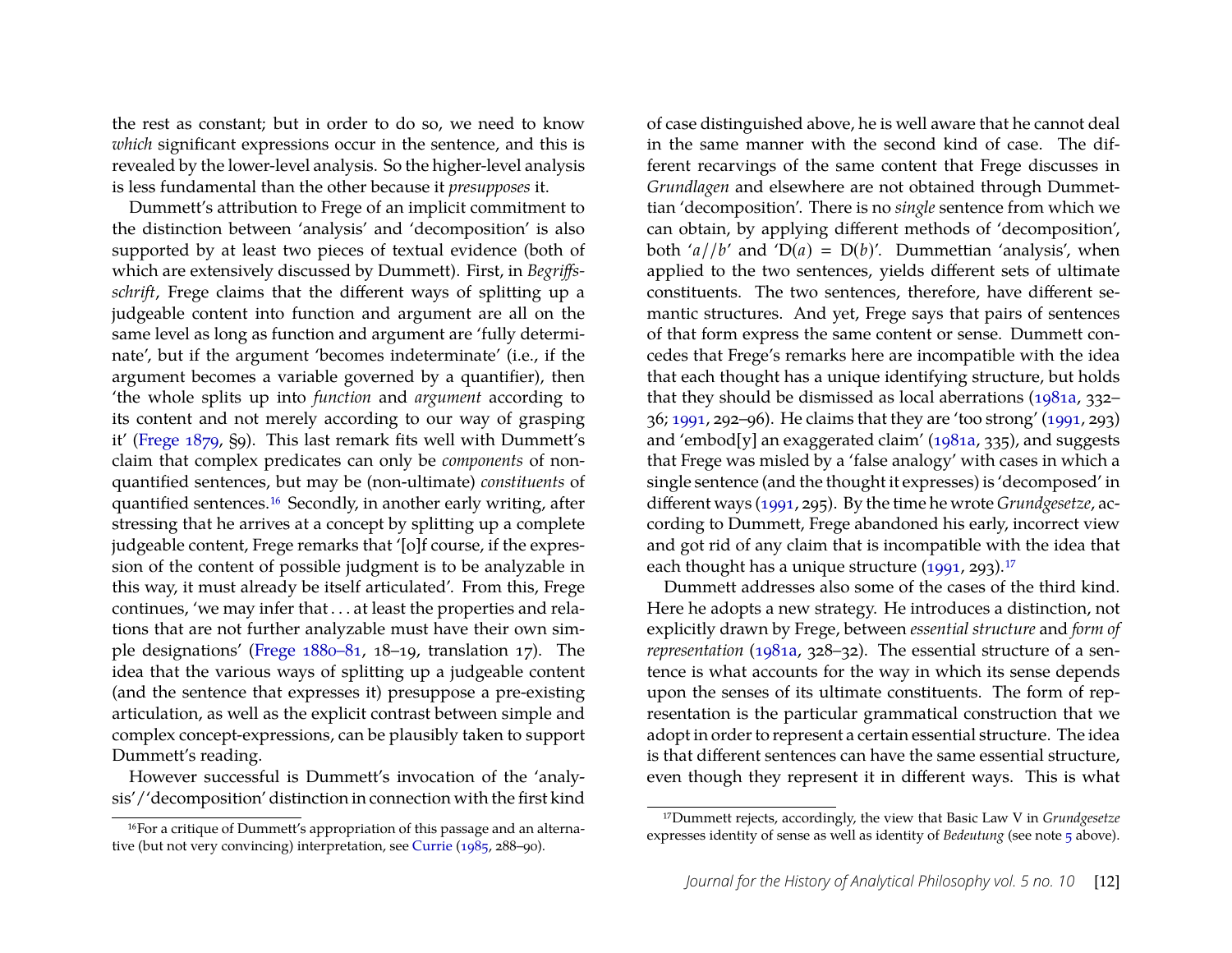happens, according to Dummett, when we express a material conditional in Frege's notation, in contemporary logical notation, and in Polish notation [\(1981a,](#page-32-10) 328–29):

$$
\begin{array}{ccc}\nq & & p \to q & & \to pq \\
p & & & & \n\end{array}
$$

For Dummett, these formulas have the same essential structure and express the same thought; what changes is merely the form of representation. Dummett uses this model to account for the relationship between sentences of natural language and their translations in logical notation [\(1981a,](#page-32-10) 329–30), and then argues that we can explain in the same way Frege's remarks about the first two cases listed in [Table 3](#page-6-2) [\(1981a,](#page-32-10) 330–32). For Dummett, Frege says that '*p* & *q*' and '*q* & *p*' express the same thought because he holds that the two sentences represent in different ways the same essential structure. Frege holds the same view, according to Dummett, about '*p*' and '*p* & *p*'. The fact that, in these cases, the same thought is expressed by different sentences of Frege's notation is a sign of its imperfection. In an *ideal* logical notation, each thought would be expressed by a single sentence. Dummett suggests that an adequate notation, with respect to the two cases under consideration, would be one in which 'each conjoint is written on top of one another, as in a monogram, but each only half as bold as their unconjoined counterparts' [\(1981a,](#page-32-10) 332).

Dummett's ambition, here, is to show that Frege's remarks about conjunction are fully compatible with the view that each thought has a single structure. In this respect, his treatment of these cases is similar to his discussion of the first kind of case, and unlike his dismissive response to the second kind of case. But Dummett's attempted accommodation of cases involving conjunction is not as developed and compelling as his account of the first kind of case. Dummett does cite textual evidence in support of his reading. Concerning the pairs '*p* & *q*' and '*q* & *p*', and '*p*' and '*p* & *p*', Frege says that the 'divergence of

expressive symbol and expressed thought is an inevitable consequence of the difference between spatio-temporal phenomena and the world of thoughts' [\(Frege](#page-33-4) [1923,](#page-33-4) 39, translation 393). This suggests, as Dummett maintains, that in an ideal notation each pair of sentences would be replaced by a single formula. But it is not clear that this is consistent with Frege's other commitments. Frege lumps together the two pairs of sentences, but even if his view worked for the former pair, it would not automatically carry over to the latter pair. As we saw in Section [2,](#page-3-2) for Frege logical connectives are functional expressions with senses and references of their own, and their senses are part of the thoughts expressed by the sentences in which they occur. Given these assumptions, '*p* & *p*' contains a semantic component not contained in 'p' and the thought expressed by the former contains a sense not contained in the thought expressed by the latter. So, from the perspective of Frege's official account of the logical connectives, a notation in which the two sentences were replaced by a single formula, far from being logically ideal, would obscure a genuine difference in semantic structure. The same considerations apply to double negation and contraposition (the last two cases in [Table 3\)](#page-6-2), which Dummett does not discuss.

Let's take stock. Dummett offers a compelling accommodation of the first kind of case, but he is forced to dismiss the second kind of case. His attempted accommodation of the third kind of case might work for the pair '*p* & *q*' and '*q* & *p*', but applies to the three remaining pairs only if one ignores Frege's official account of the logical connectives. To my knowledge, Dummett does not address at all the fourth and fifth kind of case. These are clearly beyond the reach of the 'analysis'/'decomposition' distinction, and it seems that Dummett would be forced to choose between two options: either dismiss as local mistakes Frege's claims to the effect that the relevant pairs of sentences express the same thought, or maintain that for Frege those sentences differ in form of representation but not in semantic structure, thereby dismissing the textual evidence reviewed in the previ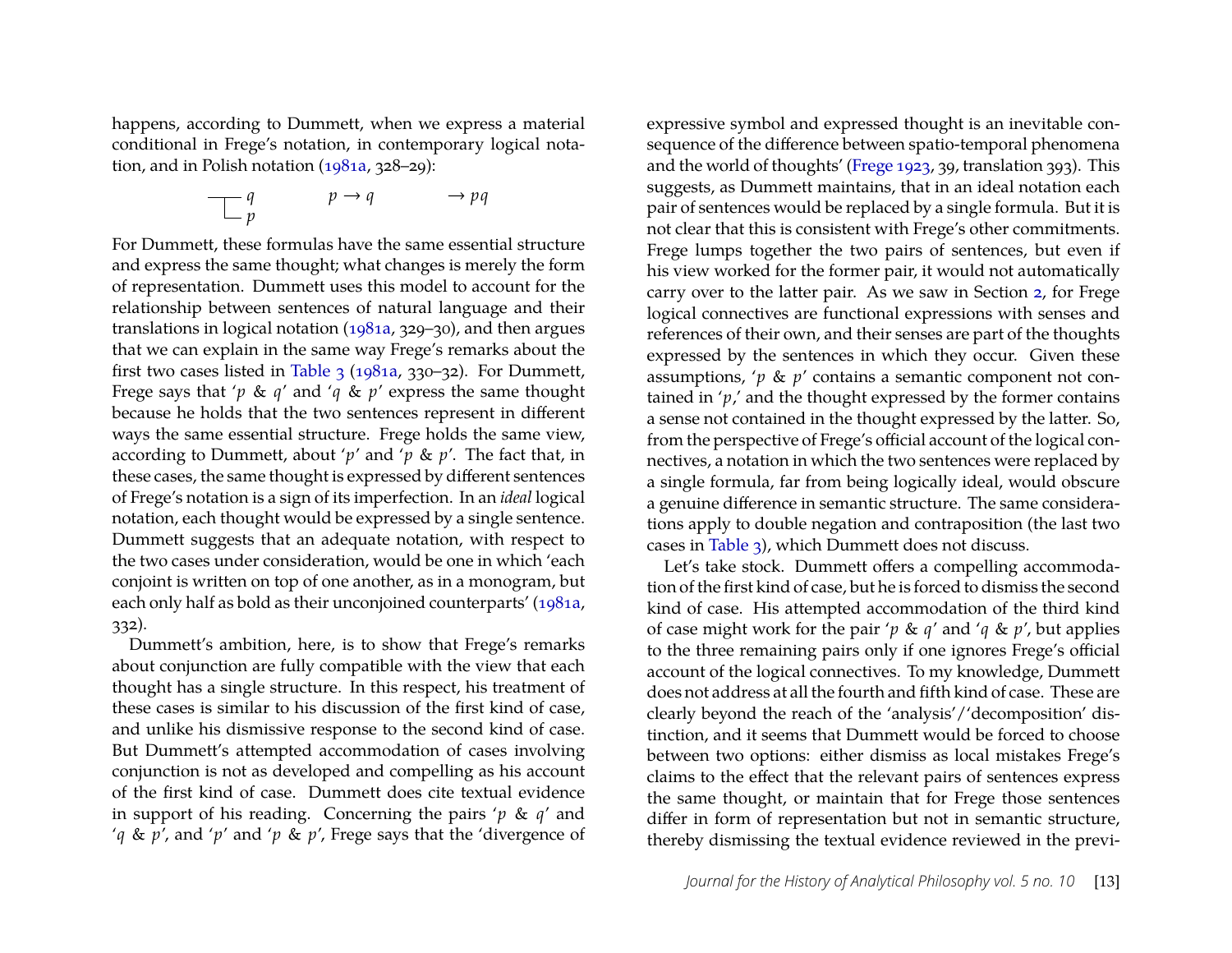ous section. (Notice that whether or not it would actually be *correct* to regard those sentences as having the same semantic structure is beside the point: the question under discussion is whether Frege was committed to the possibility of multiple analyses, not whether he was right in claiming that those particular pairs of sentences illustrate of phenomenon.) I conclude that, when we look beyond the first kind of case, the claim that each thought has for Frege a unique structure appears as a requirement that Dummett *imposes* on the texts—as a commitment that Frege *must* accept—rather than as a view that Dummett *gathers* from the texts as they stand.

The need for an interpretation that takes seriously Frege's statements about the possibility of multiple analyses is one of the main motivations of the anti-Dummettian camp of the debate. Unfortunately, as we will begin to see in the next section, this camp assumes that in order to allow for multiple analyses of the same thought, Frege *must* regard thoughts as intrinsically unstructured wholes.

#### <span id="page-14-2"></span>**4. Sluga on the Priority of Complete Thoughts**

The first representative of the anti-Dummettian camp that I shall consider is the interpretation developed by Hans Sluga in explicit opposition to Dummett's[.18](#page-14-0)

Sluga argues that a central feature of Frege's philosophy is his opposition to the traditional approach to logic, which starts with 'concepts' (here generically understood as sub-propositional contents), construes judgments as combinations of concepts, and finally gets to inferences as combinations of judgments. According to this tradition, which supposedly spans from Aristotle to Boole, concepts are given prior to and independently of the complete thoughts in which they may occur. Similarly, at the linguistic level, sub-sentential expressions are taken to have meanings prior to and independently of their occurrences in meaningful sentences. As Sluga nicely puts it, the Aristotle-Boole tradition 'treats concepts as if they where initially independent of judgments and entered them only incidentally' [\(1980,](#page-34-13) 91). The fact that concepts appear in thoughts or contents of judgments, as well as the fact that words are used in sentences, is treated as a merely accidental feature of concepts and words respectively.

Frege, according to Sluga, replaces this traditional atomistic approach with a form of holism that inherits the Kantian doctrine of the priority of judgments over concepts, of which Frege's Context Principle ('It is only in the context of a proposition that words have any meaning', [Frege](#page-32-4) [1884,](#page-32-4) §62) is a 'logical consequence' or 'linguistic version' [\(Sluga](#page-34-14) [1987,](#page-34-14) 86). Frege's contextualism, for Sluga, *reverses* the direction of priority between the thought and its parts, as well as the correlative direction of priority between sentence-meaning and word-meaning. The traditional logician takes thoughts to arise from the combination of antecedently given thought-components; Frege, by contrast, takes thought-components to arise from the segmentation of antecedently given thoughts. As Sluga puts it, Frege 'reversed [the] order [of traditional logic] and began his logic with the treatment of propositions . . . as unanalyzed wholes whose initially significant feature is their truth or falsity' [\(1975,](#page-34-11) 482). Frege begins with complete thoughts, which can be judged to be true or false; and a thought, according to Sluga's interpretation, is an 'unanalyzed whole' or 'unity' [\(1975,](#page-34-11) 483)—where a 'unity' is something intrinsically 'simple' [\(1975,](#page-34-11) 484) and unstructured: a *sense-monolith*, we might say. Similarly, on the linguistic level, 'sentence meanings precede word meanings'  $(1987, 86)$  $(1987, 86)$ .<sup>19</sup> The meanings of sentences are first grasped as unarticulated wholes:

<span id="page-14-0"></span><sup>&</sup>lt;sup>18</sup>The following account of [Sluga](#page-34-11)'s interpretation is based on Sluga [\(1975\)](#page-34-11), [\(1977\)](#page-34-12), [\(1980,](#page-34-13) especially 90–95, 134–36), and [\(1987\)](#page-34-14).

<span id="page-14-1"></span><sup>19</sup>See also [Sluga](#page-34-12) [\(1977,](#page-34-12) 239): 'I wish to maintain that for Frege the recognition of the sense of a sentence is primary and that of the senses of the parts of the sentence secondary'.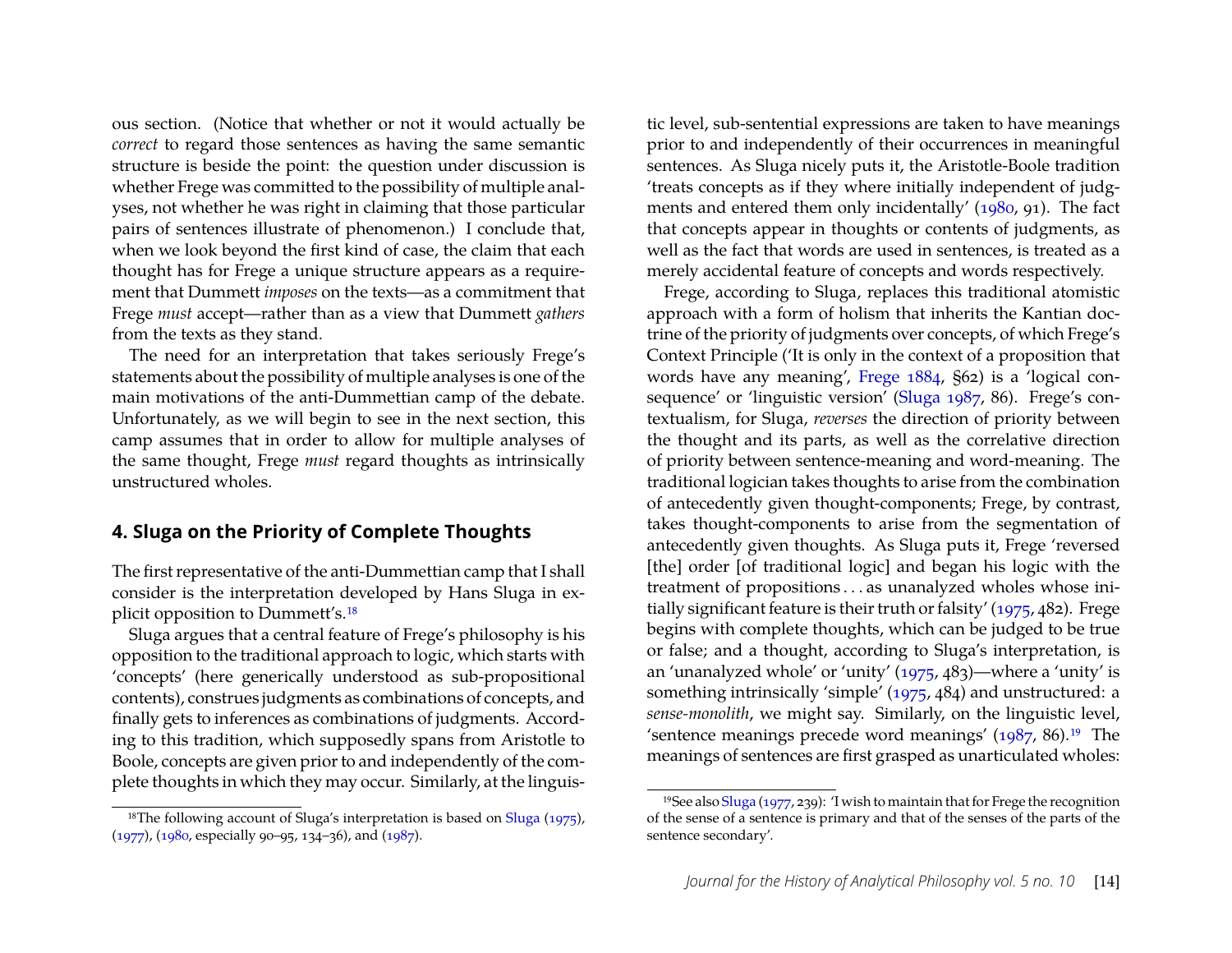for Sluga, Frege considers 'sentences as primarily simple' [\(1975,](#page-34-11) 480). According to this account, it would seem, the manifest grammatical articulation of sentences plays no role in the initial apprehension of their sense.

According to Sluga's interpretation, once the content expressed by a sentence has been grasped, we may proceed to analyze it into components, which may (but need not) correspond to the grammatical parts of the sentence. The necessity of this process of analysis rests on our need of 'making and explaining inference-relations' [\(1975,](#page-34-11) 480):

In logic we must first speak of a judgment in which a whole thought is grasped. When we account for the logical relations that hold between judgments or the thoughts expressed by them, we may be forced to conceive of the judgment as falling apart into constituents. In a particular case, the logical constituents we have to distinguish in a judgment may closely correspond to the words out of which the grammarian sees the sentenced composed. [\(Sluga](#page-34-11) [1975,](#page-34-11) 483)

We can grasp the content of each sentence as an unarticulated whole. But in order to recognize and explain the inferential relations between these contents, we need to break them down into logical components, so as to present valid inferences as the exemplification of general patterns. Sluga does not explain *why* this is the case—why the validity of inference is accessible to us only through its formal character. But given Sluga's commitments, it seems that this can only be a consequence of the limitations and parochialism of our cognitive capacities. Presumably, the thoughts expressed by our sentences stand *already* in definite logical relations with one another before we articulate them into logical parts.

This leads, finally, to the introduction of the idea of multiple analyses. According to Sluga, Frege believes that in order to bring out different sets of inferential relations of a given thought, we may need to analyze it in different ways. As Sluga puts it, we might have to 'assign' a different 'logical structure' to the thought and to the sentence that expresses it:

. . . logical structure is not an absolute property of a sentence, but a relational one involving a sentence and a set of sentences relative to which structure is assigned. We need to assign to a sentence only enough structure to account for the logical relations between it and the other sentences in the set. [\(Sluga](#page-34-13)  $1980, 135$  $1980, 135$ )<sup>20</sup>

The possibility of multiple analyses is grounded in the fact that the contents of sentences are in and of themselves unstructured. Internal articulation is something that is merely 'assigned' or imposed *by us*—something that reflects only 'our subjective perception and our manner of speaking' (1980, 157). Reversing the remark that Sluga uses to characterize the atomistic tradition that Frege opposes, we can say that thoughts are *initially independent* of internal articulation and receive such an articulation *only incidentally*. Different analyses do not alter the identity of a thought, because thoughts are intrinsically *inarticulate*.

Sluga's interpretation is informed by two implicit assumptions, whose joint effect is to suggest that (a) the rejection of the atomistic approach to logic, (b) the view of thoughts as intrinsically unstructured, and (c) the recognition of the possibility of multiple analyses come in a single package. The first assumption is that (a) entails (b). Sluga proceeds as if the *only* way to oppose a view that accords priority to the components of thoughts were to adopt the opposite view, i.e., a view that construes thoughts as intrinsically unstructured wholes that may become articulated only at a subsequent and optional stage. The second assumption is that (c) requires (b). This is the Underlying Assumption. Sluga never envisions the possibility of allowing for multiple analyses without maintaining that thoughts are intrinsically unstructured.

The first assumption is not relevant for our immediate purposes, but will become relevant in Section [8,](#page-24-0) where I present my positive proposal. I will in fact agree with Sluga that in

<span id="page-15-0"></span><sup>20</sup>See also [Sluga](#page-34-12) [\(1977,](#page-34-12) 482, 484). For the explicit attribution to Frege of the doctrine of multiple analyses, see [Sluga](#page-34-13) [\(1980,](#page-34-13) 182), and [\(1987,](#page-34-14) 89–90).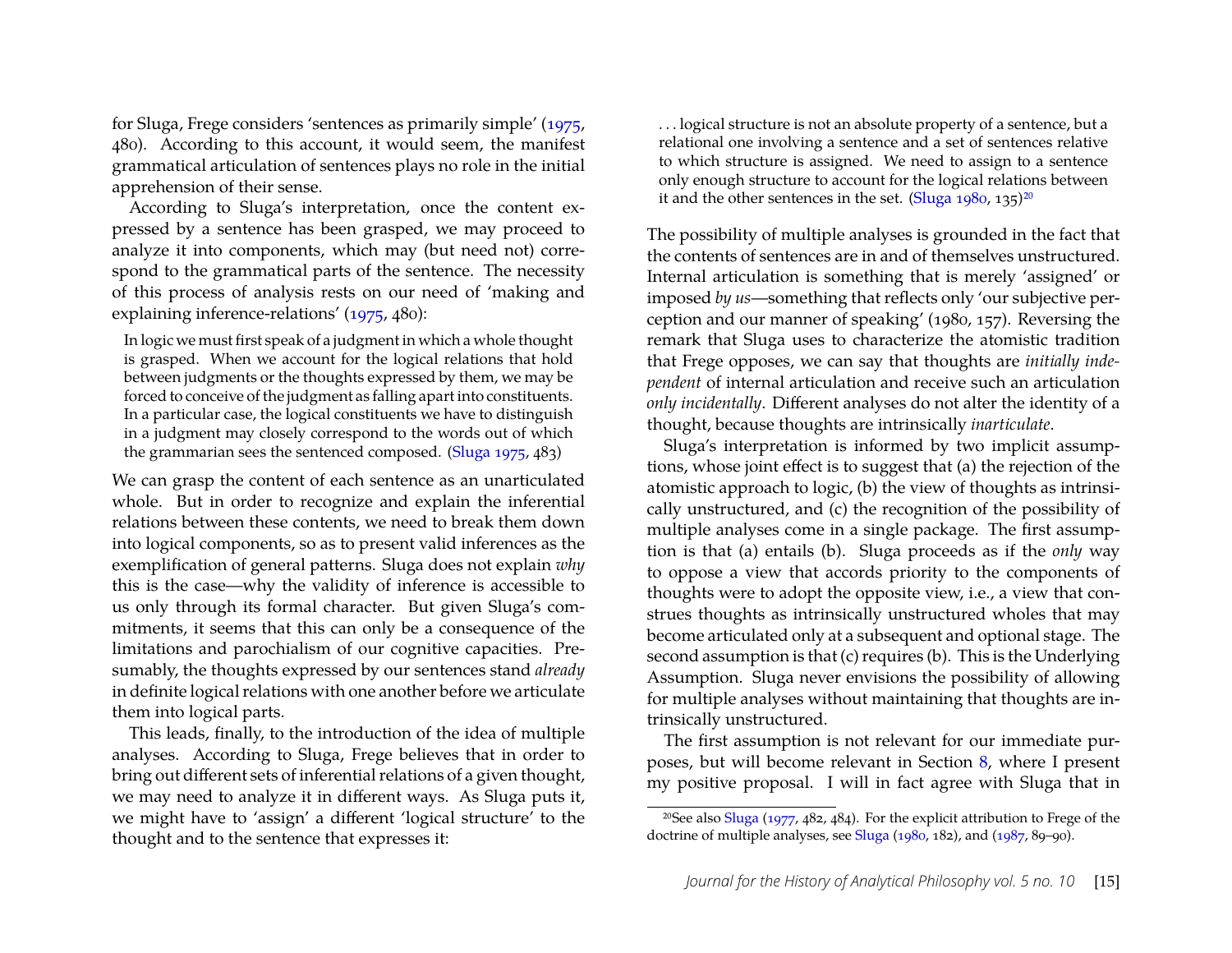order to understand Frege's commitment to the Multiple Analyses Thesis, we need to appreciate his anti-atomistic conception of language and thought. But I will argue that we should reject both of Sluga's assumptions.

Before we turn to Dummett's arguments against Sluga, we will look at a different kind of 'anti-Dummettian' approach, namely the proposal advanced by David Bell. There are several substantial differences between Sluga's and Bell's respective accounts. But in spite of these differences, they share the idea that the possibility of multiple analyses rests on the intrinsically unstructured nature of thoughts. In this respect, I shall argue, they are equally liable to Dummett's objections.<sup>21</sup>

#### **5. Bell and the Function/Argument Model of Sentential Complexity**

David Bell argues that the apparent tension between the Articulation Thesis and the Multiple Analyses Thesis is generated by the fact that Frege is working with two quite different notions of 'thought', which he fails to distinguish[.22](#page-16-1) The tension is supposed to vanish as soon as we see that each thesis applies to a distinct notion of 'thought'. As Bell puts it, 'Frege is involved in no doctrinal inconsistency here: it is only his use of the term 'thought' that is inconsistent'  $(1981, 223).^{23}$  $(1981, 223).^{23}$ 

Bell maintains that we should distinguish between the 'linguistic meaning' or 'sense' expressed by a sentence, and the 'conceptual content' or 'thought' (properly so-called) it conveys [\(1981,](#page-32-14) 223; [1987,](#page-32-15) 46; [1996,](#page-32-16) 594). The *linguistic meaning* of a sentence is characterized by part/whole complexity: it is a whole that is *composed* of the senses of the parts of the sentence. Each sentential linguistic meaning has a unique intrinsic structure that is isomorphic to the structure of the sentences that express it. Structurally different sentences cannot express the same linguistic meaning. This is the notion of 'thought' to which the Articulation Thesis applies.

The *conceptual content* of a sentence, by contrast, is 'the value that a certain conceptual function takes for a certain conceptual argument' [\(Bell](#page-32-16) [1996,](#page-32-16) 595). At the level of conceptual content, sentences are characterized by function/argument complexity. Sentences with different function/argument structures can unproblematically convey the same judgeable conceptual content: the same judgeable conceptual content can be the value of different conceptual functions for appropriate conceptual arguments, just as a number can be the value of different arithmetical functions for appropriate numbers as arguments. Moreover, the judgeable conceptual content that is the value of a given conceptual function for a given conceptual argument is not *composed* of the function and the argument, just as the number 16 is not *composed* of the function  $x^2$  and the number 4. Finally, the function/argument structure of a sentence that expresses a certain conceptual content does not reveal its *intrinsic structure*—just as the function/argument structure of an arithmetical expression that designates a certain number, say  $'4^{2'}$ , does not reveal the 'inner structure' of that number. Indeed, according to Bell, a Fregean judgeable conceptual content (or 'thought' in the

<span id="page-16-0"></span> $21$ For an interpretation structurally similar to Sluga's, see [Garavaso](#page-33-9) [\(1991,](#page-33-9) [2013\)](#page-33-10). For Garavaso (as for Sluga) thoughts are *in themselves* unstructured and are articulated *by us*, for the purpose (not primarily of understanding inferential relations, as in Sluga, but rather) of grasping and communicating thoughts that have not been previously encountered.

<span id="page-16-2"></span><span id="page-16-1"></span><sup>&</sup>lt;sup>22</sup>I shall focus mainly on [Bell](#page-32-14) [\(1981\)](#page-32-14), [\(1987\)](#page-32-15), and [\(1996\)](#page-32-16).

<sup>23</sup>The general strategy of reconciling Frege's two theses by arguing that they apply to two different sorts of item, which Frege supposedly conflated under the single rubric of 'thought', has enjoyed some popularity among commentators, especially in recent years; see for example [Kemmerling](#page-34-15) [\(1990\)](#page-34-15), [Penco](#page-34-2) [\(2003\)](#page-34-2), [Textor](#page-34-3) [\(2009\)](#page-34-3), and [Kemmerling](#page-34-4) [\(2010\)](#page-34-4). Commentators have proposed different ways of implementing that general strategy. In this paper, I

address only Bell's particular proposal. I wish to emphasize, however, that my own proposal opposes all the interpretations that adopt the aforementioned general strategy.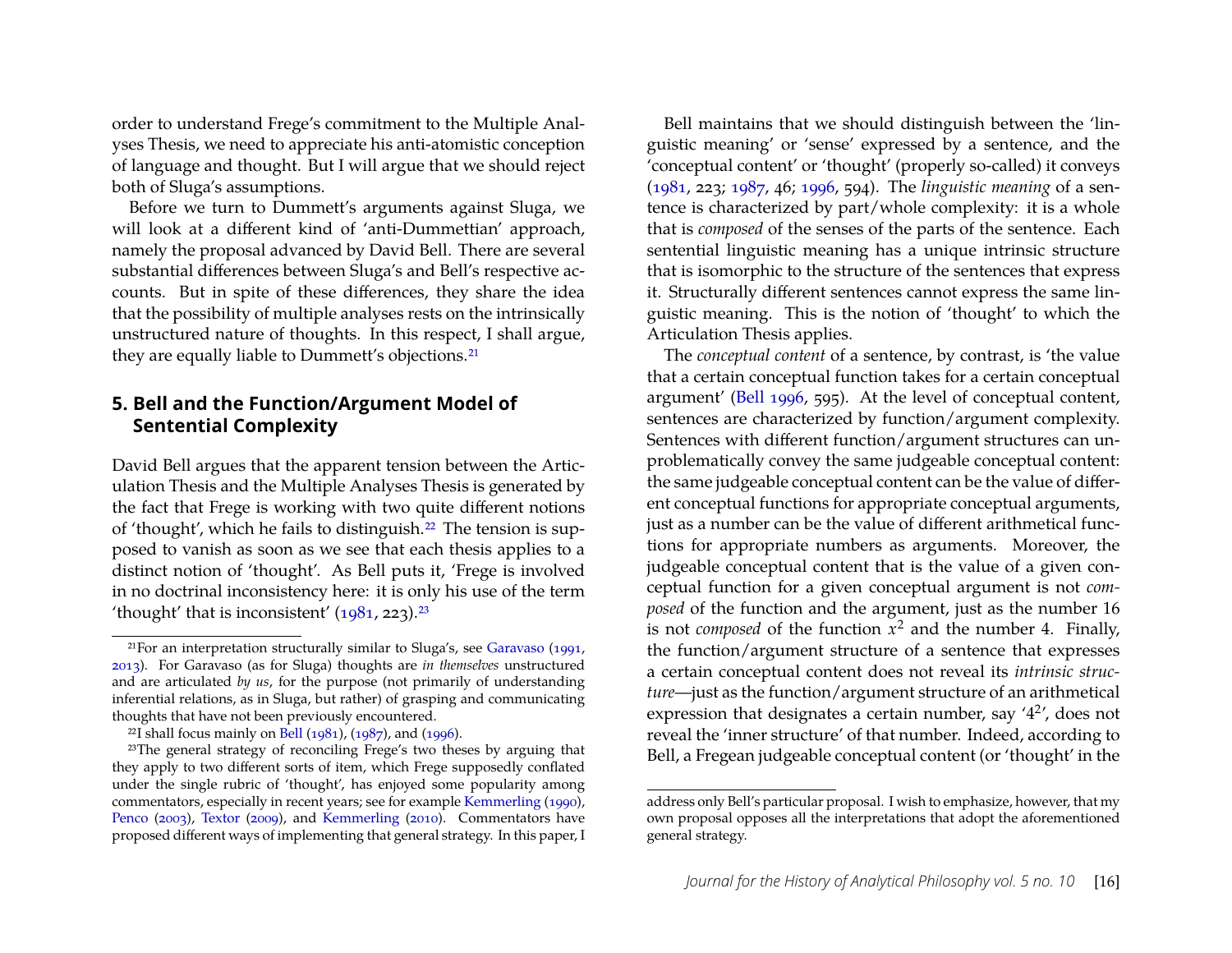proper sense of the term) has *no* intrinsic structure: it is a 'structureless whole' [\(1981,](#page-32-14) 223; see also [1996,](#page-32-16) 595). This is the notion of 'thought' to which the Multiple Analysis Thesis applies.

By means of this distinction, Bell can account for all the different kinds of cases of multiple analyses reviewed in Section [2.](#page-3-2) In particular, he can make room for the cases that Dummett is forced to dismiss, such as the different recarvings of the same conceptual content by means of the sentences '*a*//*b*' and  $'D(a) = D(b)$ . The value of the conceptual function expressed by the relational sign ' $\xi$ //ζ' for the conceptual arguments expressed by the proper names '*a*' and '*b*' is the *same* judgeable conceptual content that is the value of the conceptual function expressed by the relational sign ' $\xi = \zeta'$  for the conceptual arguments expressed by the complex proper names  $'D(a)$ ' and  $'D(b)'$ . The two sentences have the same truth-value, the same conceptual content, but different linguistic meanings.

Bell maintains, therefore, that while Frege explicitly proposed (after the introduction of the sense/reference distinction) a three-stage analysis of language,<sup>24</sup> he was in fact committed (at least in so far as complete sentences are concerned) to a *four-stage* view. Frege's official view is that sentences designate a truthvalue, which is their reference, and express a 'thought', which is their sense. For Bell, Frege should have said that sentences designate a truth-value, convey a 'thought' or judgeable conceptual content, and express a 'sense' or linguistic meaning[.25](#page-17-1)

A noteworthy feature of this picture is that, at the level of conceptual content, things function in the same way as they do at the level of reference. Frege drew a contrast between sense and reference: the sense of a complex expression is composed of the senses of its parts, but the referent of a complex expression is not in general composed of the referents of its parts. 'The capital of Sweden', he remarked, is a complex proper name referring to Stockholm; but neither Sweden nor the function designated by the expression 'The capital of ξ' are *parts* of Stock-holm [\(Frege](#page-33-0) [1919,](#page-33-0) 275, translation 255).<sup>26</sup> Similarly, the sentence 'Stockholm is a capital' is a complex proper name referring to the True; but neither Stockholm nor the concept designated by the concept-expression ' $\xi$  is a capital' are *parts* of the True.<sup>27</sup> At the level of reference, for Frege, linguistic expressions do not exhibit in general part/whole complexity, but only function/argument complexity. On Bell's account, the *same* holds for the conceptual content that sentences express. In fact, even though Bell normally speaks of judgeable conceptual contents as 'expressed' by sentences, it would be more appropriate to say that they are *designated* or *picked out* by sentences. Sentences designate (i.e., are names of) truth-values in virtue of the reference of their parts; and similarly, they designate (i.e., are names of) judgeable conceptual contents or 'thoughts' in virtue of the conceptual content of their parts. We may speak, accordingly, of judgeable conceptual contents as the *immediate referents* of sentences, and of truth-values as their *ultimate referents*[.28](#page-17-4) On Bell's proposed emendation of Frege's view, the sort of contrast that Frege draws between sense and reference holds only between linguistic meaning on the one hand, and reference and conceptual content on the other.

<span id="page-17-0"></span><sup>&</sup>lt;sup>24</sup>I am borrowing this way of characterizing Frege's official view from [Hyl](#page-34-16)[ton](#page-34-16) [\(2005,](#page-34-16) chap. 7).

<span id="page-17-1"></span><sup>25</sup>It is unclear whether Bell wants to apply this four-stage theory across the board to both sentential *and* sub-sentential expressions (as Frege does with his official three-stage theory).

<span id="page-17-2"></span><sup>&</sup>lt;sup>26</sup>See also [Frege](#page-33-5) [\(2004,](#page-33-5) 87): 'The meanings of the part of the sentence are not parts of the meaning of the sentence. However: The sense of a part of the sentence is part of the sense of the sentence.'

<span id="page-17-3"></span><sup>27</sup>At one point, Frege *did* hold such a view about the reference of sentences, even though he qualified it by saying that when he speaks of the 'parts of a truth-value', he is using 'the word "part" in a special sense' [\(Frege](#page-32-17) [1892a,](#page-32-17) 35–36, translation 159). However, there is consistent evidence that Frege gave up this earlier view.

<span id="page-17-4"></span><sup>28</sup>I borrow this terminology from [Dummett](#page-32-10) [\(1981a,](#page-32-10) 44). Dummett uses this distinction to characterize what he calls the 'map-reference view of language'. The position that Bell attributes to Frege is in effect a version of the mapreference view.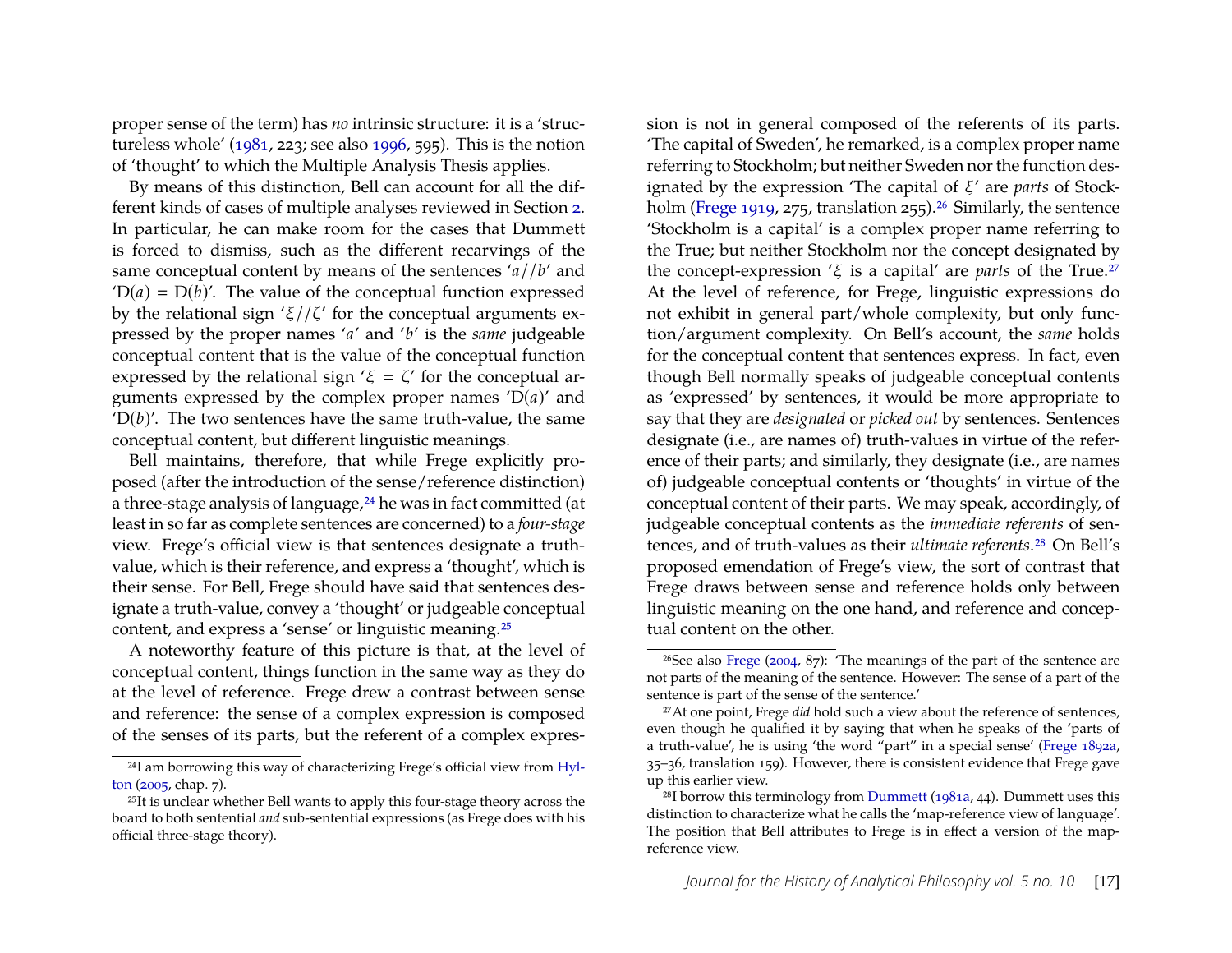### **6. Dummett's Critique of Sluga and Bell**

We have seen that Sluga and Bell attempt to make room for the possibility of multiple analyses by regarding thoughts as intrinsically unstructured wholes, which in no way mirror the structure of the sentences that express them. For Sluga, thoughts can be analyzed in alternative ways because internal articulation is extrinsic to the nature of thoughts and is merely imposed *by us*. For Bell, thoughts are values of conceptual functions; and since the same thing can be the value of different functions for appropriate arguments, the same thought can be 'expressed' (or, as I suggested we should say, *picked out*) by sentences involving different combinations of conceptual arguments and conceptual functions. The strategies that these commentators adopt in order to accommodate Frege's apparent commitment to the Articulation Thesis differ accordingly. For Sluga, this thesis does not really concern thoughts in themselves, but only what happens to thoughts when *we* articulate them (after we have grasped them as inarticulate wholes) in order to make perspicuous some of their inferential relations. For Bell, the Articulation Thesis does not really apply to thoughts, but only to the 'linguistic meanings' of sentences.

Dummett has criticized these interpretations in detail[.29](#page-18-0) The aspect of his critique that I find most insightful—and that will be our concern in this section—has received little attention in the literature. It hinges on two mutually related distinctions: the distinction between *languages* and (mere) *codes*, and the distinction between *expressing* a thought and *referring* to it. Dummett argues that Sluga and Bell conflate these different notions, reducing the former member of each pair to the latter. As a result, they lose sight of the deepest philosophical rationale for the Articulation Thesis and saddle Frege with an untenable position. This line of critique brings out *why* we should accept the idea that thoughts are internally articulated, in a way that mirrors by and large the internal articulation of the sentences that we use to express them: we must hold on to that idea if we want to be talking about *language* and *thought* in the full and proper sense of these terms.

Dummett writes:

Sentences do not encode thoughts, but *express* them: it is only because we can conceive of the thought as having parts corresponding to the parts of the sentence that we can distinguish expressing the thought from a systematic way of identifying it. [\(Dummett](#page-32-13) [1991,](#page-32-13) 290)

Dummett is making a conceptual remark about what it is to be a *sentence*, belonging to a *language*, and also about what it is to be a *thought*. A sentence is something that *expresses* a thought; a thought is something that may be *expressed* by a sentence; and a language is something that allows for the *expression* of thoughts. Dummett claims that the concept of expression that figures in each of these statements is one that requires a by and large correspondence between the parts of the sentence and the parts of the correlative thought. In order to persuade us of this point, Dummett develops a contrast. We speakers of language have the capacity to come up with various ways of *encoding* rather than expressing our thoughts. For instance, we can devise a code that associates a certain number of thoughts to semantically simple signs, as we do—to take one of Frege's examples—when we use a simple signal (say, a green light) to communicate the thought that 'The track is clear' (see [Frege](#page-33-2) [1914b,](#page-33-2) 127, translation 320). Alternatively, we can devise a way of encoding thoughts in a systematic way, by means of signs that may exhibit some form of internal semantic complexity. Dummett mentions the way in which the coordinate system is used to pick out any point on the surface of the Earth. The signs of this system are complex, but in a way that does not correspond

<span id="page-18-0"></span><sup>29</sup>For Dummett's criticism of Sluga, see [Dummett](#page-32-10) [\(1981a,](#page-32-10) 292–322, 537–51); for his criticism of Bell, see [Dummett](#page-32-13) [\(1991,](#page-32-13) 289–314).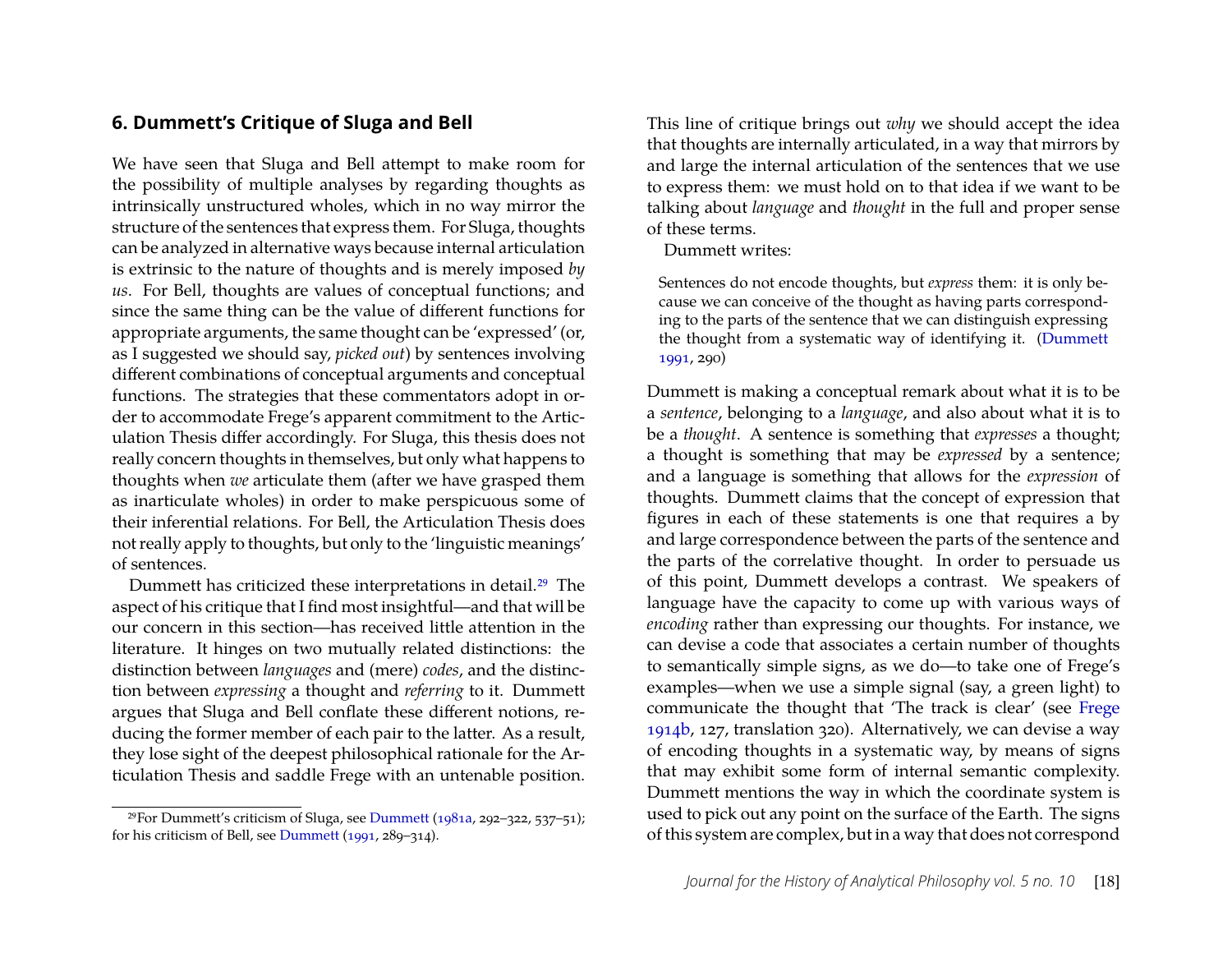to the internal structure of the point that they identify: it is hard to see how the sign '41°52'55" N,  $87^{\circ}37'40''$  W' could be said to reveal the 'internal structure' of the topographic center of Chicago. Similarly, Dummett suggests, we could perhaps devise a system that picks out any thought by specifying its relative position in the inferential space, without having to reveal its internal articulation[.30](#page-19-0) For Dummett, however, the possibility of codes of either kind is *parasitic* on our mastery of a language that complies with the requirements specified by the Articulation Thesis. It is crucial, in fact, that when it is time to specify what *is* the thought that a certain sign encodes, we need to use a *sentence* of our language which *expresses* the thought by displaying its internal structure[.31](#page-19-1)

Dummett points out that the contrast between expressing a thought and merely encoding it is connected to the contrast between expressing a thought and referring to it. Our language gives us the tools for referring to thoughts without expressing them. We may refer, for example, to the thought expressed by the last sentence of Frege's *Grundlagen*, in order to claim, say, that it is true, or insightful, or hasty. But it is significant that when we need to specify what this thought *is*, we need to use a sentence that *expresses* it. This shows that the possibility of referring to thoughts is parasitical on the possibility of expressing them. A thought is the sort of thing that is primarily expressed, and only derivatively designated. The phrases that we use to refer to thoughts may certainly exhibit internal semantic complexity; but that is merely the complexity of a complex referring expression, which differs essentially from the complexity of sentences. We may understand what someone says when she speaks of 'The capital of Sweden' without knowing that the capital of Sweden is Stockholm; similarly, we may understand what someone says when she speaks of 'The thought expressed by the last sentence of *Grundlagen*' without knowing which thought that is; but if we understand a sentence that somebody is uttering, we *thereby* know which thought the sentence expresses. Understanding a sentence and knowing which thought it expresses are one and the same thing. The kinds of codes that we considered above codes that can be contrasted with languages—exhibit, at most, the kind of complexity of referring expressions. Their signs, which may be simple or complex, serve to pick out thoughts, just as Fregean proper names, be they simple or complex, serves to pick out objects.

We are now in a position to see how these Dummettian ideas afford the materials for a critique of Sluga and Bell. For Sluga, thoughts are devoid of any internal structure, and the same holds for the sentences that convey them. Internal articulation is something that we impose on both thoughts and sentences only at a subsequent and optional stage, *after* we have grasped the thought that each sentence conveys. Thus, according to Sluga's picture, 'language' is like one of our simple, completely noncompositional codes (which associate English sentences with semantically simple signs), with the crucial difference that this so-called 'language' is supposed to be *all there is*: it is not taken to be parasitic on any other system of communication, qualitatively different from it. The Dummettian criticism, then, is that Sluga is not really entitled to claim that he is speaking about *language* and *thoughts*[.32](#page-19-2)

<span id="page-19-0"></span><sup>30</sup>See the discussion of the 'map-reference view of language' in [Dummett](#page-32-10) [\(1981a,](#page-32-10) 41–45, 296–304).

<span id="page-19-1"></span><sup>31</sup>See the discussion of the phrase-book knowledge of a foreign language in [Dummett](#page-32-10) [\(1981a,](#page-32-10) 308–11). I discuss this issue in more detail in [Bronzo](#page-32-18) [\(2011\)](#page-32-18).

<span id="page-19-2"></span><sup>&</sup>lt;sup>32</sup>Even though this criticism is fully Dummettian in spirit, Dummett actually refuses to believe that Sluga can mean what he says when he claims that sentences are primarily and originally semantically simple signs. Dummett argues that Sluga must in fact be attributing to Frege a variant of the 'map-reference view of language', according to which sentences are indeed semantically complex and pick out thoughts by specifying their position in the inferential space, without displaying their internal structure. Thus, Dummett's actual criticism of Sluga is the same as his criticism of Bell, which I am going to rehearse in the next paragraph.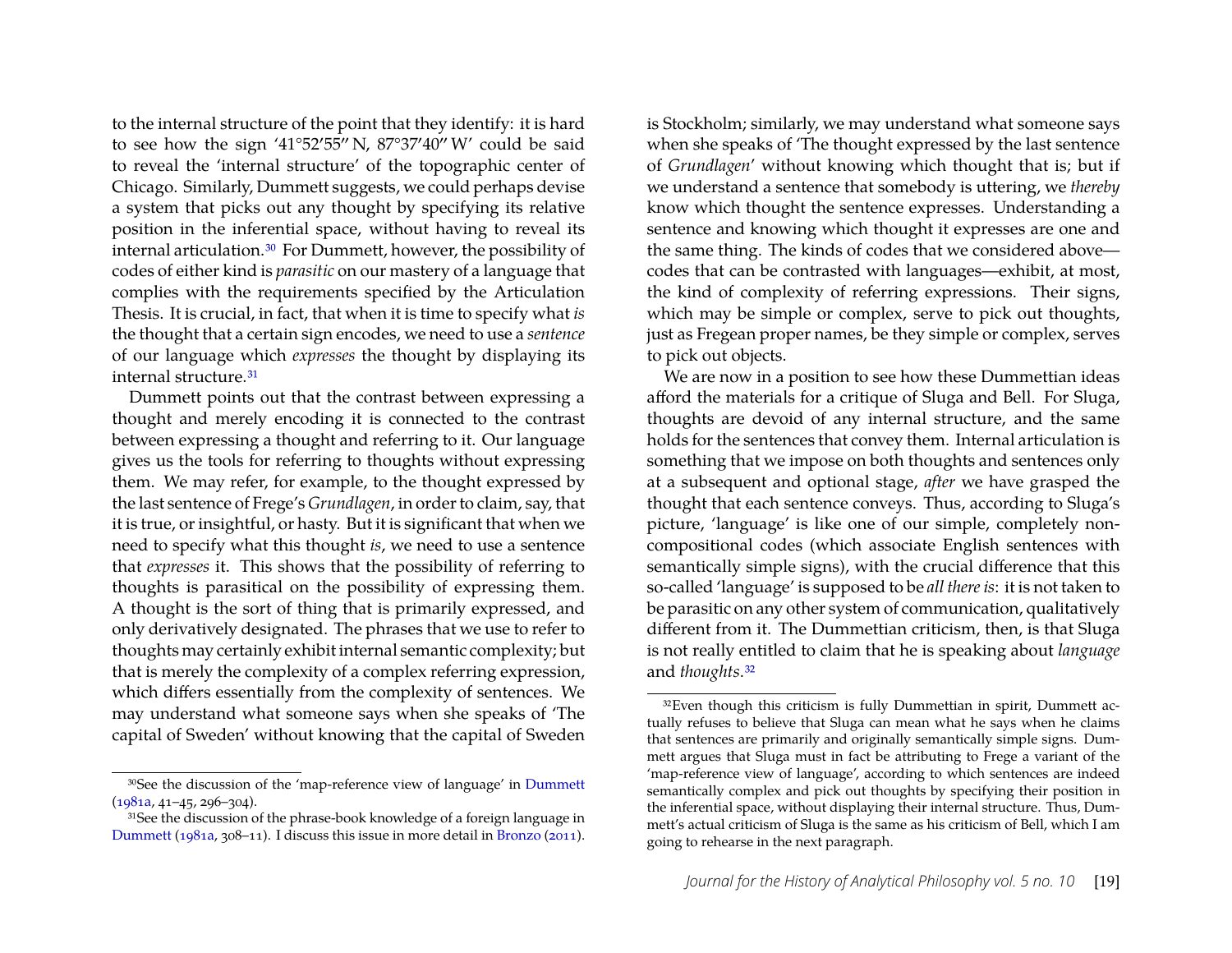The same criticism applies, with some modifications, to Bell's proposed emendation of Frege's view. For Bell, sentences are logically articulated, but merely as a complex referring expression is logically articulated. According to Bell's picture, sentences are like the complex phrases that we use ordinarily to refer to thoughts without expressing them, with the crucial difference that this is supposed to be the *only* way in which language is related to thoughts: there is *no such thing* as expressing a thought in the way specified by the Articulation Thesis. Dummett's conclusion is, once again, that Bell is not really entitled to claim that he is offering an account of *language* and *thoughts*.

Bell might reply that the view he ascribes to Frege does in fact account for all the notions that Dummett cares so much about. The way in which a sentence is related to its 'linguistic meaning', in fact, satisfies the requirements of the Articulation Thesis. Thus, even though sentences merely *pick out* 'thoughts' or 'conceptual contents' (in the same way in which they pick out truth-values), they can still be said to *express* their linguistic meanings.

But this response does not give Bell what he needs. Recall that what we are trying to understand is how structurally different sentences can express the same thought, where a 'thought' is *what a sentence says or expresses*. Bell purports to explain this phenomenon by pointing out that sentences with different function/argument structures may pick out the same *item*, which bears no isomorphic relation with the sentences that pick it out—and is, indeed, intrinsically *un*structured. However, Dummett's considerations show that whatever this 'item' might be, it cannot be *what the sentences says or expresses*. Thus, whatever Bell manages to show by appealing to the function/argument model, he does not show how structurally different sentences may say or express the same thing. Here we must not let ourselves be deceived by the fact that Bell calls the items he invokes 'thoughts' or 'conceptual contents'. In order to really address the question of the multiple analyzability of what *Frege* calls

'thoughts' (i.e., *what sentences say or express*), Bell should explain how the same item may be expressed by structurally different sentences, *where the item in question is both internally structured and by and large isomorphic to the sentences that express it*. But the function/argument model, in the form that Bell considers, is not equipped for that task.

In the [next section,](#page-0-0) we will examine the appeal to a *special* version of the function/argument model, which may initially appear to be a better candidate for making sense of the Multiple Analyses Thesis, because it is not liable to the fundamental criticism that Dummett mounts against Sluga and Bell.

### **7. Geach and the** *Special* **Function/Argument Model of Sentential Complexity**

Peter Geach was probably the first commentator to maintain that in order to make sense of the possibility of multiple analyses one must adopt a function/argument model (as opposed to a part/whole model) of the semantic complexity of sentences, not only at the level of reference, but also at the level of sense. His interpretation has sometimes been assimilated to Bell's. Dummett, in particular, takes Bell and Geach to be equally liable to the fundamental objection that I discussed in the previous section [\(Dummett](#page-32-10) [1981a,](#page-32-10) 264–70). But while there *are* passages in Geach that encourage this assimilation, his reading of Frege is significantly different from a position like Bell's and deserves a separate discussion, even though Geach himself appears to have been unclear about this difference. When Geach argues that a thought, for Frege, is the value of a sense-function for one or more sense-arguments, he is thinking about a *special* kind of function. The special character of the functions to which Geach appeals renders his interpretation immune to Dummett's criticism. But at the same time, it leads to no progress for the vindication of multiple analyses.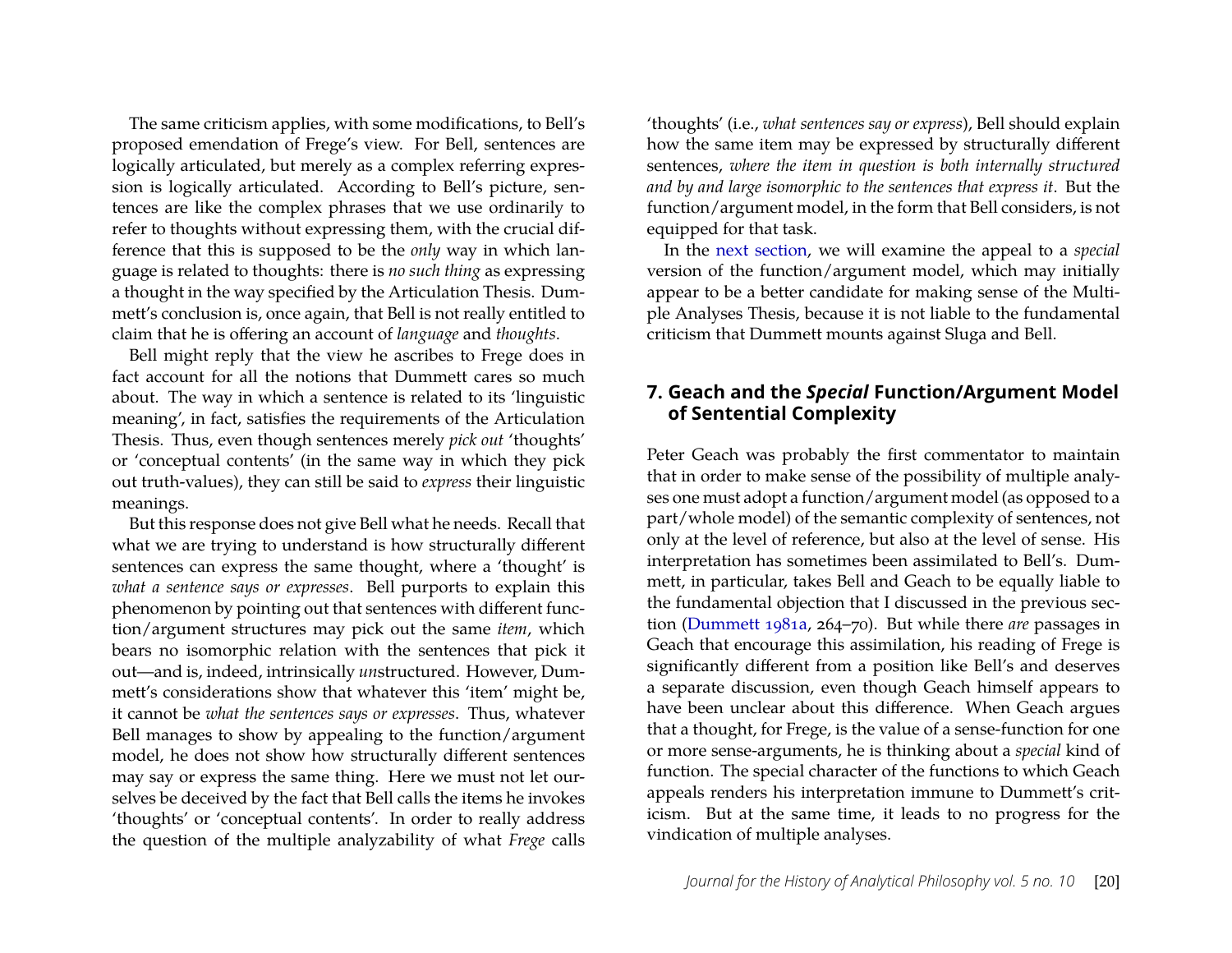Let's begin with an overview of Geach's official position. In explicit opposition to Dummett, Geach maintains that the Articulation Thesis should *not* be ascribed to Frege. He admits that Frege states on several occasions that the thought expressed by a sentence is composed of the senses of the words that compose the sentence. But for Geach, this 'way of speaking' should be 'charitably expounded, not imitated' [\(Geach](#page-33-16) [1975,](#page-33-16) 149; see also [1976a,](#page-33-17) 444). The metaphor of the 'composition of thoughts', which Frege certainly employed, is for Geach just as inadequate at the level of sense as it is at the level of reference. The reference of 'Denmark', he remarks, contributes to determining the reference of 'The capital of Denmark'; but as Frege himself realized, it would be absurd to conclude, on this basis, that Denmark is *part* of Copenhagen. Similarly, the sense of 'Copenhagen' contributes to determining the sense expressed by 'Copenhagen is a capital'; but according to Geach, it would be equally absurd to conclude, on this basis, that the sense of 'Copenhagen' is *part* of the sense of the sentence in which the expression occurs [\(1976a,](#page-33-17) 444). In both cases, according to Geach, Frege should have consistently applied the function/argument model of semantic complexity. A Fregean thought, for Geach, is the *value* of a function from senses to senses:

Frege would quite clearly reject Dummett's doctrine of how the sense of 'John hit Mary' is made up; there is not an object, the sense of 'hit', but a function giving the complete thought as its value for the senses of the names as arguments . . . . [\(Geach](#page-33-17) [1976a,](#page-33-17) 445; see also 440, 444, and [1975,](#page-33-16) 149–50.)

The sense of a concept-expression such as  $\zeta$  hit  $\zeta$  is a function that maps senses of singular terms into complete thoughts. In the example at hand, it maps the senses of the proper names 'John' and 'Mary' into the thought expressed by the sentence 'John hit Mary'. This functional understanding of the complexity of sentences *at the level of sense* provides, according to Geach, a straightforward solution to the supposed puzzle about multiple analyses:

[O]ne and the same number may be the value of one function for one argument, of another function for another argument, and of a two-argument function for a certain pair of arguments: the number 16 is the value of the square function for the argument 4, the value of the function  $4^\xi$  for the argument 2, and the value of the function  $\zeta$ . ζ for the arguments 2 and 8. Nobody would now ask which one it is *really* . . . . And this is the analogy Frege would have us bear in mind. If we suppose definite meanings attached to '*a*', '*R*', and '*b*', then one pattern of propositions is given by 'ξ*Rb*'—'*aRb*, *bRb*, etc.'; a second by '*aR*ζ'—'*aRa*, *aRb*, etc.'; and a third by 'ξ*R*ζ'—all the propositions thus far listed are instances of this pattern: '*aRa*, *aRb*, *bRa*, *bRb*, etc., etc.' The proposition '*aRb*' comes on all three lists: it illustrates all three patterns, is a value of three different Fregean functions; why not? [\(Geach](#page-33-16) [1975,](#page-33-16) 146)

Strictly speaking, this passage does not concern the problem that I have been discussing in this paper, i.e., the multiple analyzability of *thoughts*, but the multiple analyzability of what Geach calls 'propositions'. Geach uses this term 'in the medieval sense: for a sentence serving, as grammarians would say, to express a complete thought, to say what is or is not so, rather than for the thought so expressed' [\(1975,](#page-33-16) 139). A Geachean proposition is a meaningful declarative sentence, a sentence *used* to say that something is the case. The problem that Geach is addressing in the previous passage, therefore, is the problem of how it is possible for the same meaningful sentence to be analyzed into different sets of meaningful expressions. But this problem, for Geach, is closely related to the problem of the multiple analyzability of the thoughts that propositions express: the two problems have the same structure, and admit of the same kind of solution. Geach, in fact, argues that concept-expressions should be conceived as *linguistic functions*that take (in the simplest case) proper names as their arguments and yield propositions as values. A proposition is the *value* of a linguistic function [\(Geach](#page-33-16) [1975,](#page-33-16) [1976a,](#page-33-17) [1976b,](#page-33-18) [Geach and Anscombe](#page-34-17) [1961,](#page-34-17) 143–57). For example, the proposition '*aRb*' is the value, say, of the linguis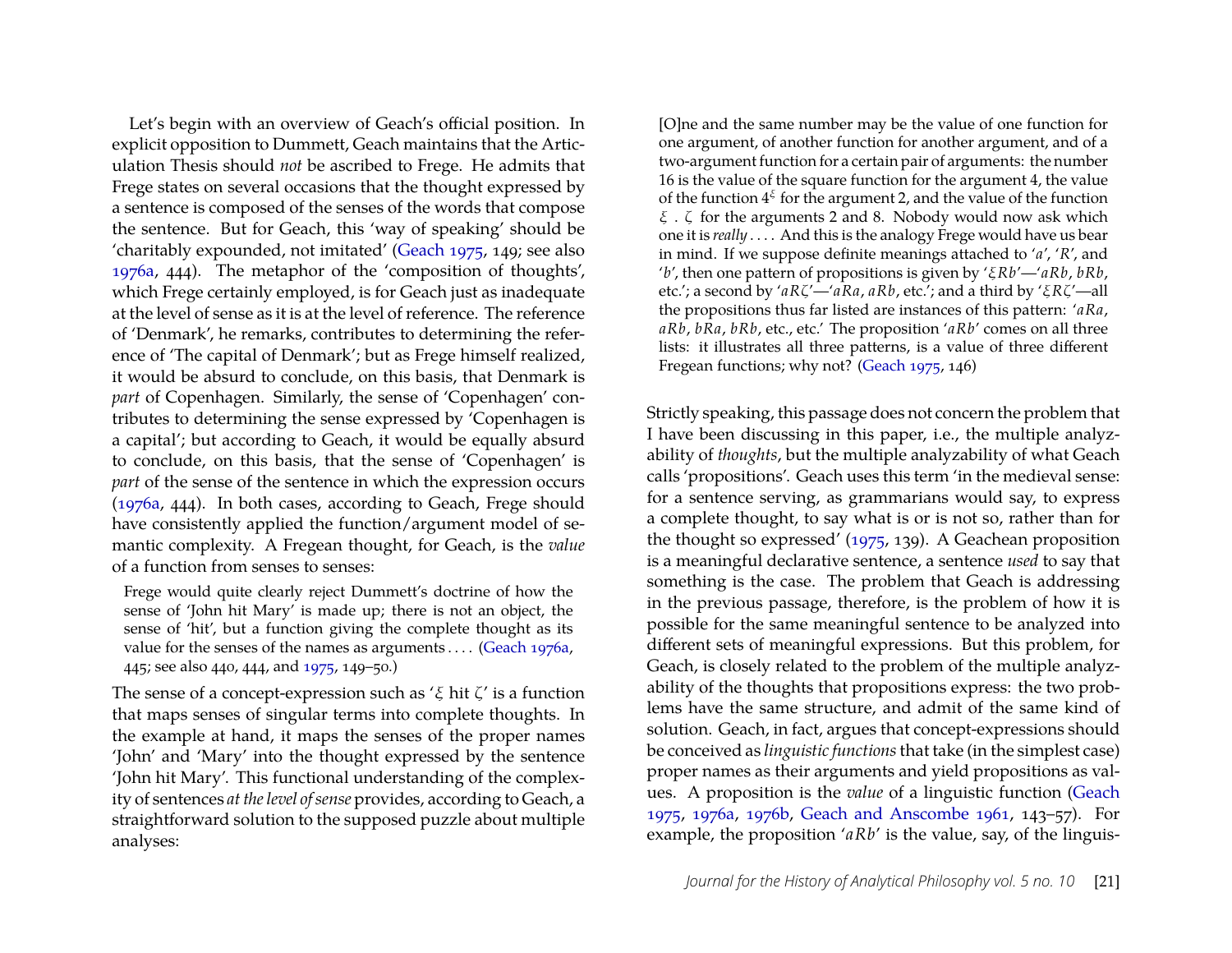tic function 'ξ*R*ζ' for arguments '*a*' and '*b*'[.33](#page-22-0) Similarly, Geach thinks that the *thought* expressed by the proposition '*aRb*' is the *value*, say, of the sense-function expressed by the linguistic function 'ξ*R*ζ' for the senses expressed by the proper names '*a*' and '*b*'. In either case, according to Geach, the problem of multiple analyses turns out to be a pseudo-problem. There is no mystery in the fact that the same number can be the value of different arithmetical functions for appropriate numbers as arguments. Similarly, the same proposition (i.e., the same meaningful sentence) can be the value of different linguistic functions for appropriate meaningful linguistic expressions as arguments—and the same thought can be the value of different sense-functions for appropriate senses as arguments.

Geach insists that in order to understand the possibility of multiple analyses, we must bear in mind the analogy with arithmetical functions. This strongly suggests that he is anticipating the strategy championed by Bell. But a closer inspection shows that Geach's interpretation stands in a more complicated relationship to an interpretation like Bell's. Geach, in fact, is *wrong* in maintaining that arithmetical functions can serve as a good analogy for illustrating the view he ascribes to Frege. The functions with which Geach is working (be they linguistic functions or sense-functions) have special features that do not belong to functions in general and that sort them apart, in particular, from the ordinary arithmetical functions that Geach wishes to use as models. For our present purposes, it is worth emphasizing three such features.<sup>34</sup>

i) The arguments of Geachean functions are *parts* of their values. The proper names '*a*' and '*b*' are parts of the proposition '*aRb*'—and their senses are parts of the corresponding thought.

This is obviously not the case for functions in general: the number 4 is not part of 16, even though there is a function (indeed many functions) whose value is 16 for argument 4 (see [Hylton](#page-34-16) [2005,](#page-34-16) 133; [Levine](#page-34-1) [2002,](#page-34-1) 200, 211; [Brandom](#page-32-19) [1968,](#page-32-19) 268)[.35](#page-22-2)

ii) Geachean functions are not fully representable in settheoretical terms, as sets of order pairs, or as mappings between two sets of objects. Such a representation would leave out the fact that the values of those functions are always *structured items* containing their respective arguments. Again, this is obviously not the case for functions in general (see [Hylton](#page-34-16) [2005,](#page-34-16) 134).

iii) All the values of a Geachean function *share the same structure*. We may also say that they share the same form. Here it is helpful to have in view some of Russell's characterizations of 'propositional functions', which are much closer to Geachean functions than ordinary arithmetical functions. In the *Principles of Mathematics*, he writes that the constancy of form that is exhibited by a certain number of propositions is expressed by the fact that they are all values of the same propositional function. He also refers to the values of a propositional function as its 'instances', and says that a propositional function 'typifies' a class

<span id="page-22-0"></span><sup>33</sup>For a critique of the claim that Frege construed concept-expressions, and more generally function-names, as linguistic functions, see [Oliver](#page-34-18) [\(2010,](#page-34-18) especially 131–41).

<span id="page-22-1"></span><sup>&</sup>lt;sup>34</sup>The following remarks draw on [Brandom](#page-32-19) [\(1968\)](#page-32-19), [Sullivan](#page-34-19) [\(1992\)](#page-34-19), [Levine](#page-34-1) [\(2002\)](#page-34-1), and [Hylton](#page-34-16) [\(2005,](#page-34-16) chap. 7).

<span id="page-22-2"></span><sup>&</sup>lt;sup>35</sup>The question of whether or not the values of a Geachean function contain the *function* itself (in addition to its arguments) is more controversial. Geach would fiercely oppose this idea. He insists that a linguistic function is not a 'quotable part' of a sentence, but (in the simplest case) *what has to be done to a proper name to obtain a proposition*. Similarly, for Geach, a sense-function is not a thought-component, but (in the simplest case) *what has to be done to the sense of a proper name to obtain a thought*, which is not another part or element of the thought. Sullivan appears to side with Geach on this point when he writes that '[i]f a predicate is a first level linguistic function it cannot be a literal *part* of any sentence' [\(Sullivan](#page-34-19) [1992,](#page-34-19) 96); but he also writes that '[w]hen linguistic functions are specified in such a way as to respect intuitions cohering around the part-whole model [which is precisely what Geach does, according to Sullivan], they can be regarded as constituent elements of sentences' (101). On the other hand, Levine and Brandom see no problem in the idea of a function being part of its own values [\(Levine](#page-34-1) [2002,](#page-34-1) 211, 213; [Brandom](#page-32-19) [1968,](#page-32-19) 268). For the present purposes, it suffices to notice that the values of Geachean functions always contain their arguments.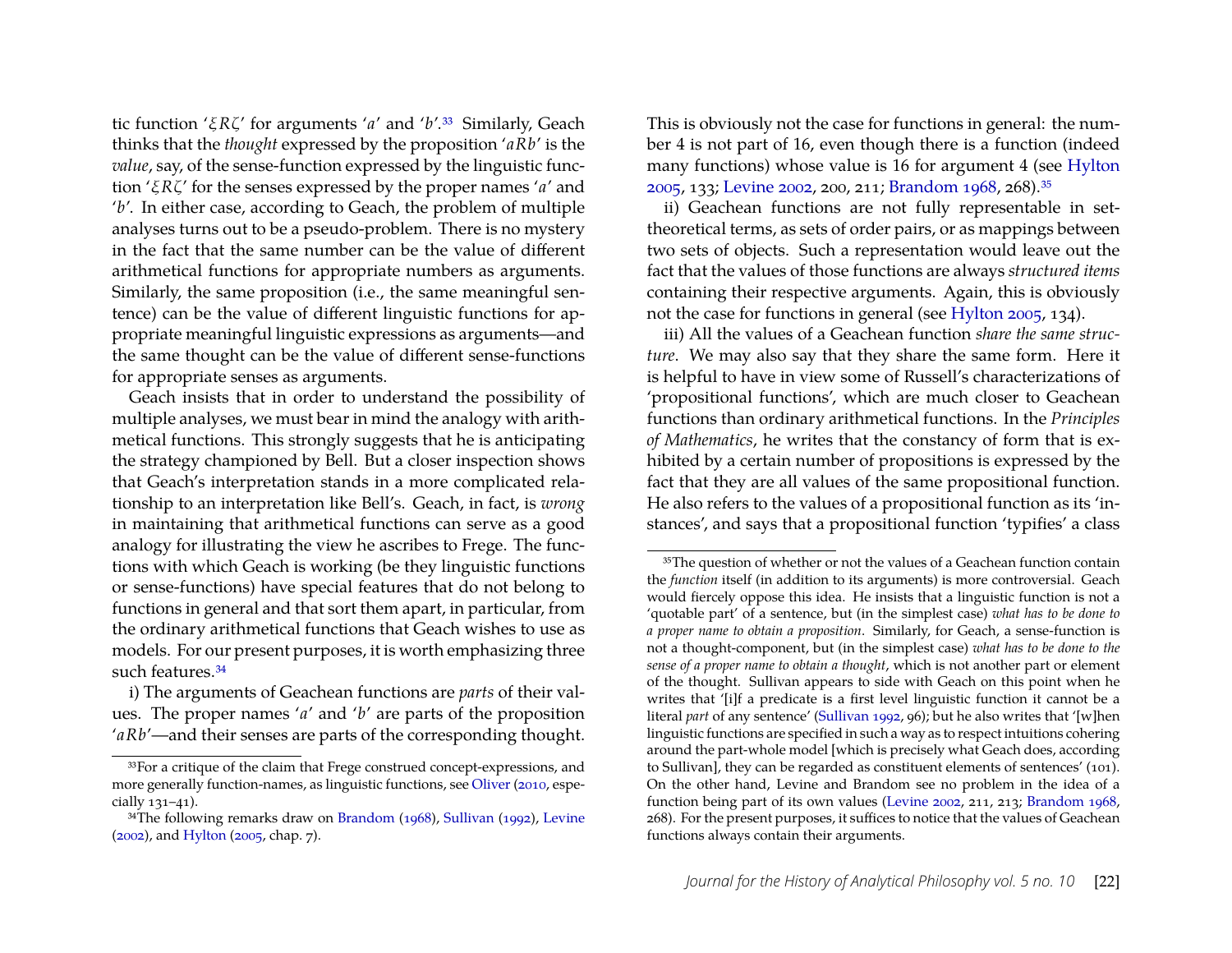of propositions that share a common form [\(Russell](#page-34-20) [1903,](#page-34-20) §§81– 82). Moreover, in other writings of the same period, he states that analyzing a proposition into argument(s) and propositional function is for him the *same* as exhibiting the proposition as an 'instance' or 'special case' or a certain 'type'[.36](#page-23-0) These remarks of Russell's on propositional functions apply as well to Geachean functions. This is why Geach can intelligibly say, in the last passage quoted above, that a proposition 'illustrates' the pattern formed by the propositions that are values of the same linguistic function. This would be a puzzling remark if it referred to functions in general, and to ordinary arithmetical functions in particular. Of course, given a bunch a numbers, we may say that we can discern a pattern in them, meaning that they are all values of a certain function. The numbers 1, 4, 16, 64 and 256, for example, form a pattern, in the sense that they are all values of the function  $4^\xi$ ; but it is not clear what it would mean to say that each of those numbers, taken singularly, 'illustrates' the pattern that they form when put together. By contrast, a Geachean proposition, say '*aRb*', can properly be said to illustrate the pattern formed by the propositions '*aRa*', '*aRb*', '*aRc*', and '*aRd*', because it exhibits the structure or form that they all have in common. Those propositions exemplify the same form; they are all instances of the same type. This is at least part of what we bring out by representing them as values of the same linguistic function, '*aR*ξ'; and the same holds, *mutatis mutandis*, for thoughts and sense-functions.

By appealing to functions that have these special features, Geach avoids the fundamental criticism that Dummett levels against Bell. For Geach, both propositions (i.e., meaningful sentences) and thoughts are structured items. Moreover, the structure of propositions mirrors the structure of the thoughts they express. So Geach can account for the idea that propositions *express* the thoughts they convey by displaying their internal articulation. The function/argument model, when developed *à la* Geach, incorporates a substantial component—even though perhaps not the entirety<sup>37</sup>—of the Articulation Thesis, which suffices to vindicate the distinction between expressing a thought and merely encoding or referring to it. In spite of his misleading use of arithmetical analogies, Geach is not culpable of conflating the complexity of sentences at the level of sense to the complexity of referring expressions.

The question, now, is whether Geach's proposal helps to vindicate the Multiple Analyses Thesis. It is significant that Geach applies his special function/argument model only to the first kind of case of multiple analyses reviewed in Section [2.](#page-3-2) But in that sort of case, it is hard to resist a Dummettian approach. There are many ways of analyzing the sentence '*aRb*' into arguments and linguistic functions; but it seems that *one* of those analyses—namely its analysis into the linguistic function 'ξ*R*ζ' and the arguments '*a*' and '*b*'—has a privileged status, because it *accounts* for the possibility of all the others. Geach does not suggest or provide any reason for supposing that things stand in the realm of thoughts any different than they stand in the realm of meaningful sentences. Thus Geach's proposal, in so far as we stick to his own illustrations, cuts no ice against the idea that for each thought there are many possible *derivative* analyses, but only one *fundamental* analysis (see [Sullivan](#page-34-19) [1992,](#page-34-19) 98–99).

In order to vindicate the Multiple Analyses Thesis, Geach would have to show how his proposal can be applied, for example, to cases of the second kind, which Dummett is forced to dismiss. Unlike Dummett, Geach does not explicitly deny that ' $a$ //*b*' and 'D( $a$ ) = D( $b$ )' can express the same thought. But he does nothing to show that his *special* function/argument model can account for this sort of case. Pointing out that the thought

<span id="page-23-0"></span><sup>36</sup>See the passages from [Russell\(1904\)](#page-34-21) quoted and discussed in [Levine](#page-34-1) [\(2002,](#page-34-1) 207).

<span id="page-23-1"></span> $37$ As observed in note  $35$ , it is debatable whether the function/argument model can incorporate the part/whole model completely or only partially.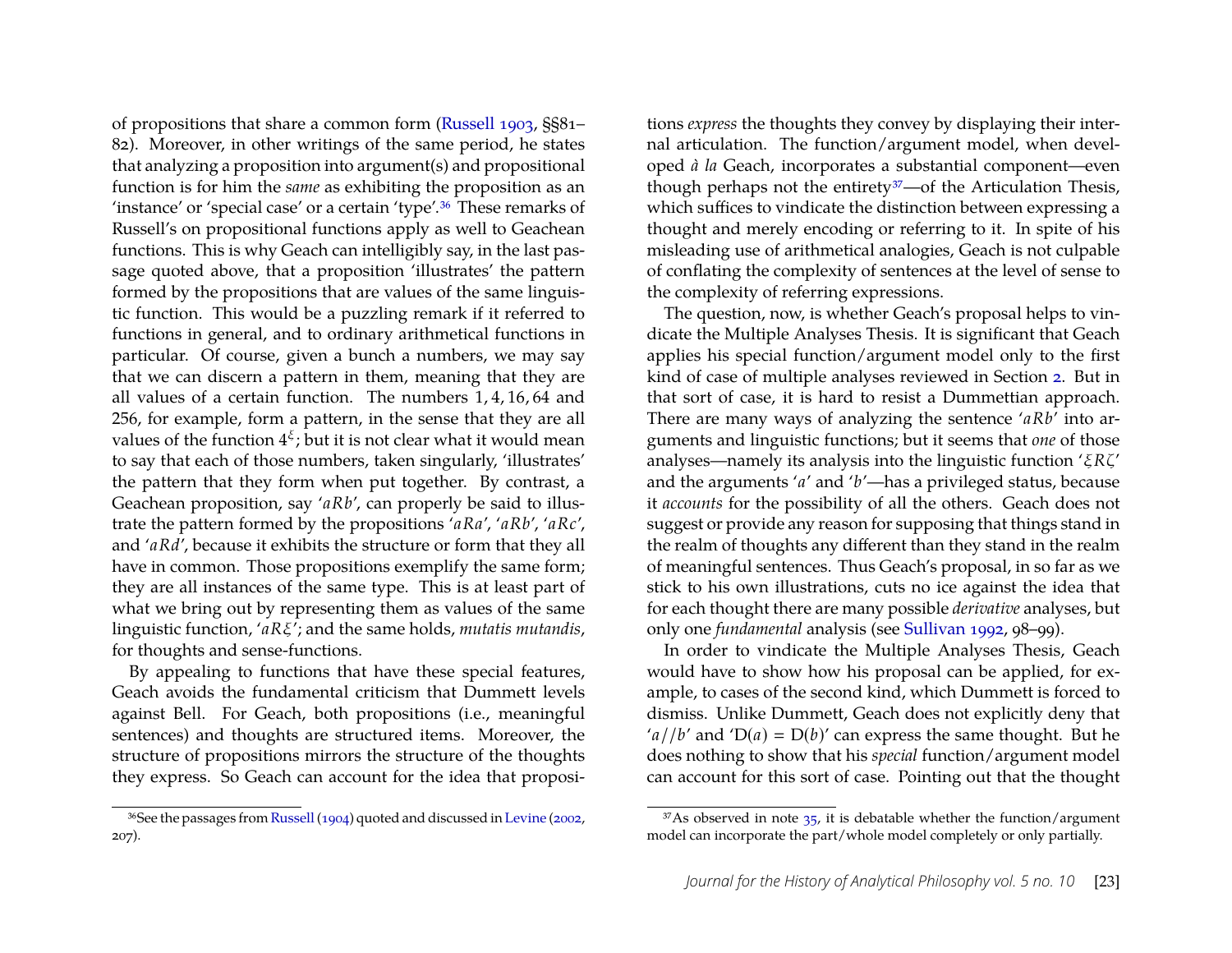expressed by the proposition '*a*//*b*' can be the value of the sensefunction expressed by 'ξ//*b*' for the sense of '*a*' as argument, as well as the value of the sense-function expressed by '*a*//ξ' for the sense of '*b*' as argument, does very little service. The question is how the propositions '*a*//*b*' and ' $D(a) = D(b)$ ' may express the same thought. But it is mysterious how we could reach this result by invoking Geach's special function/argument model. Of course, he could easily account for this sort of case by pursuing with consistency the analogy with arithmetical functions, as Bell does. But in that case, Geach would have to relinquish the advantages of the special function/argument model, and his account would become liable, like Bell's, to Dummett's fundamental objection. I conclude, on these grounds, that Geach provides no genuine alternative to the Dummettian and anti-Dummettian sides of the debate.

#### <span id="page-24-0"></span>**8. The Multiple Analyzability of Organic Wholes**

In the previous sections, I showed that there are compelling exegetical reasons for attributing to Frege the Articulation Thesis as well as the Multiple Analysis Thesis. Moreover, I sought to bring out the good philosophical insights that animate the two opposite camps of the exegetical debate. Dummett is right when he maintains (against Sluga and Bell) that thoughts must be regarded as internally articulated, in a way that mirrors, by and large, the manifest articulation of the sentences that express them. If we give up the Articulation Thesis, he argues, we lose our entitlement to claim that we are talking about *thoughts* and *language* in the full sense of these terms. But Dummett provides no comparably convincing independent basis for his additional claim, namely that each thought must have a unique identifying structure, so that two structurally different sentences cannot express the same thought. In fact, one has the impression that Dummett defends this further claim simply because he thinks he *has to*, since he believes, in accordance with the Underlying Assumption, that *essential articulatedness implies unique articulation*. In any case, Dummett never envisions the possibility of questioning this assumption. By rejecting the Multiple Analyses Thesis, Dummett becomes a target for the legitimate objections of the commentators of the opposite camp. These commentators protest that there is no reason to reject the Multiple Analyses Thesis, which amounts to the truism that we can say the same thing in different ways. However, they offer no comparably convincing reason for their additional claim, namely that thoughts are intrinsically unstructured. In fact, one has the impression that they defend this further claim simply because they think they *have to*, since they believe, in accordance with the Underlying Assumption, that *lack of unique articulation requires lack of any articulation*. In any case, they never envision the possibility of questioning this assumption. But by denying the Articulation Thesis, they become liable to Dummett's objections.

My positive proposal aims to overcome this standoff. It takes place in three steps. The first two steps are systematic, and the third one exegetical. The first step consists in the following suggestion: In order to reconcile the two theses in a manner that incorporates the philosophical insights of both camps of the debate, we need to reject the Underlying Assumption. If we do so, we make room for a view of this sort. On the one hand, (a) it is constitutive of thoughts that they are internally articulated, in a way that corresponds by and large to the grammatical articulation of the sentences that express them. Sentences are, in the central case, made up of words with meanings of their own, and their grammatical structure displays the structure of the thoughts they express. But on the other hand, (b) the same thought can be articulated in many equally legitimate ways, none of which has to be able to claim absolute priority over the others. We can *rephrase* the thought expressed by a certain sentence by means of a structurally different sentence; we can *put the*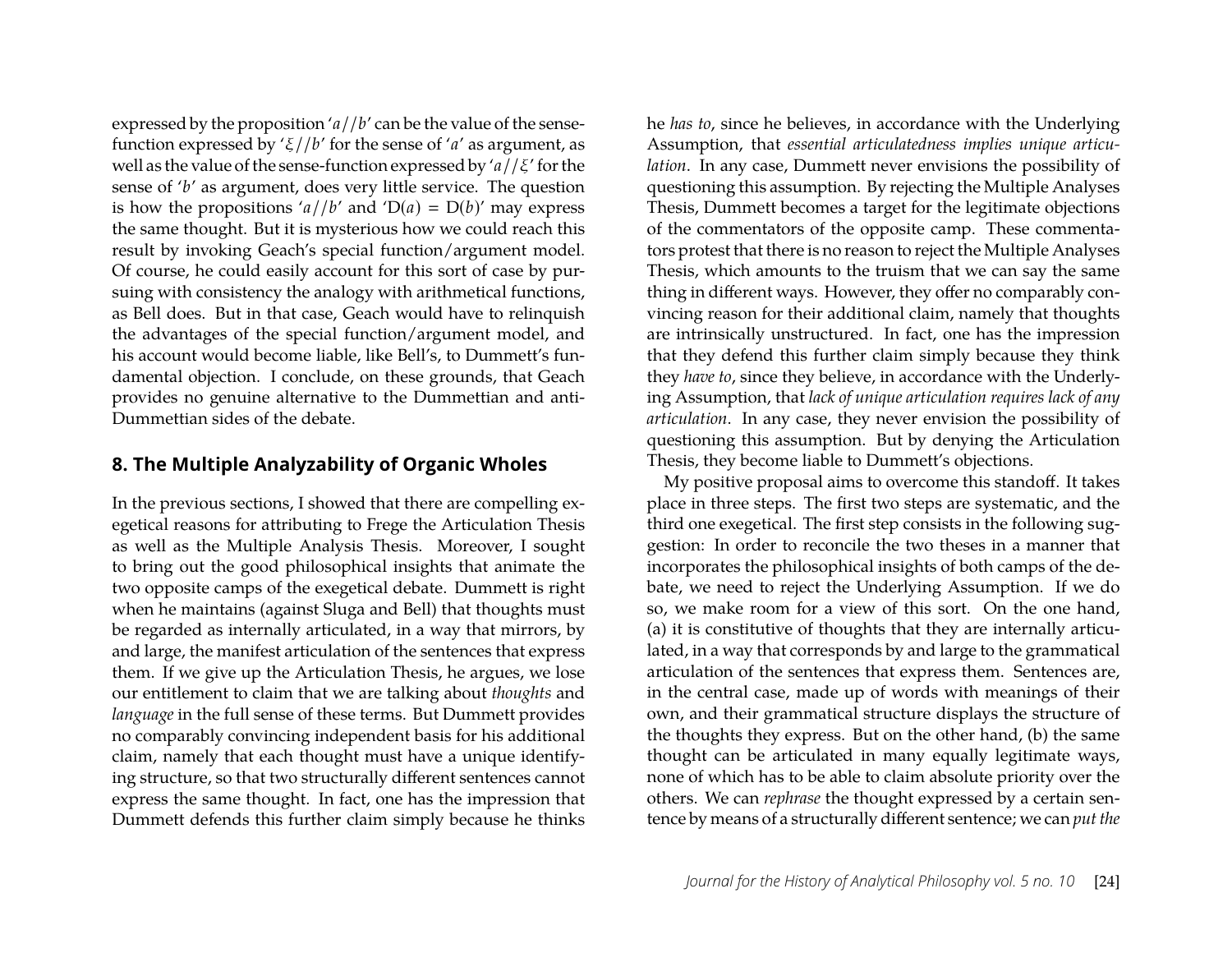*same thought in other words*, where the difference may concern the semantic structure of our forms of expression. The alternative ways in which thoughts can be articulated highlight objective features of the thoughts themselves (rather than merely subjective features of *our* engagements with thoughts, as Sluga's interpretation has it): a thought is the sort of thing that can be articulated in *this*, or *that*, or *that other* way. The choice of a particular way of articulating a thought is dictated by the need of making perspicuous a particular set of its inferential relations. In order to make perspicuous certain inferential relations, we choose a determinate phrasing; in order to make perspicuous other logical relations, we choose a different form of expression; but in each case, we are still expressing the *same* thought. In a slogan: *Essential articulatedness without unique articulation*.

The problem is that a position of this sort can appear unavailable, because the Underlying Assumption may seem inescapable. This takes us to the second and more substantial step of my proposal. I submit that the Underlying Assumption is compulsory if we conceive of the relation between a thought and its parts in accordance with an *atomistic* model of the part/whole relation, but can be resisted if we adopt an alternative, *organic* model of the part/whole relation. Let me begin to spell out this claim by contrasting two kinds of wholes.

There are wholes that can be appropriately characterized by means of what I shall call an *atomistic* notion of 'part' and an *aggregative* notion of 'whole'. Suppose that, having to move my bookshelf, I take the books out of the shelves and arrange them in piles on the desk. Each pile is composed of many volumes; it has 'parts'. The fact that a volume belongs to a certain pile is quite accidental. Each volume can be what it is whether or not it happens to belong to a certain pile, and whether or not it happens to belong to a pile at all—or lies instead on the table all by itself. The relation between books and piles is a part/whole relation where the whole is a mere aggregate of independently conceivable components, and the parts are atomistically independent of the whole to which they contingently belong.

For wholes of this sort, a version of the Underlying Assumption is in fact inescapable. Each pile of books, qua pile of books, has a *unique* ultimate analysis, which specifies the books of which it is composed and the manner they are put together. There is a sense in which we may analyze each pile in many alternative ways: we may describe a 10-volume pile as composed of two 5-volume parts, or as composed of an 8-volume part and a 2-volume part, and so on. But these are only *partial* analyses of the pile. For each pile, there can be many partial analyses, but only *one* ultimate analysis, which accounts for all the possible partial analyses. Each part singled out through a merely partial analysis is nothing but the combination of some of the parts revealed by the ultimate analysis of the whole. An aggregative whole, accordingly, can be appropriately characterized by specifying its ultimate constituents and their manner of composition.

But arguably, there are also wholes of a different kind: wholes that can only be characterized by means of what I shall call a *functional* (as opposed to an atomistic) notion of 'part' and an *organic* (as opposed to an aggregative) notion of 'whole'. There is a long tradition in the history of philosophy, ultimately going back to Aristotle, which takes the living organism as the paradigmatic example of this latter kind of whole. According to this tradition, the living organism is essentially articulated into parts: there is no such thing as an unstructured, 'monolithic' organism. But its parts, i.e., eyes, kidneys, arms, etc., are what they are in virtue of the *function* that they fulfill within the whole. A physically indistinguishable piece of matter that functions as a tooth in the context of one organism can conceivably function in a different way in a different kind of organism—say, as a nail—and *be*, therefore, in the context of that other organ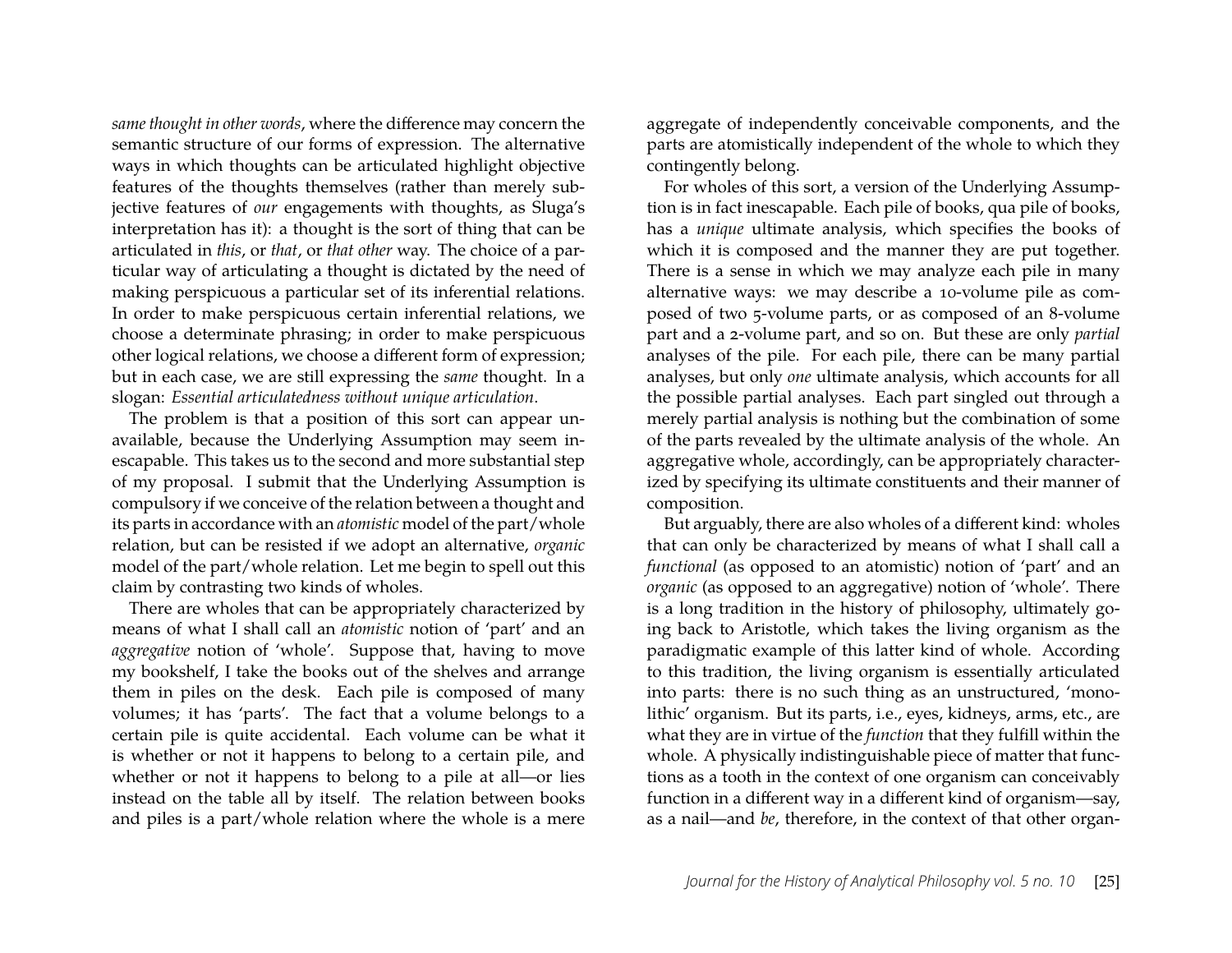ism, a different functional part.<sup>38</sup> The living organism is made up of parts that cannot be what they are except as parts of the appropriate wholes.

This last claim requires some clarifications.<sup>39</sup> First, the identity of functional parts, as *kinds* of functional parts, is not tied to the *particular* organism to which they belong. Different organisms can have parts that fulfill the same function, and thus share the same *kinds* of functional parts: you and I, for instance, have both *a heart*, which is individuated as such by the function that it fulfills in our respective bodies. Secondly, the functional part of an organism may continue to be the same *particular* functional part when it is transplanted into a different organism, as long as the transplant is successful and the part functions appropriately in the new organism. Thirdly, one might wonder about the status of functional parts that have been separated from a living or recently deceased organism, perhaps awaiting to be transplanted into a new organism. Should we say, in accordance with a view often attributed to Aristotle, that a 'severed hand is not a hand'—or, as Aristotle actually puts it, that a severed hand is a hand 'only homonymously' [\(Aristotle](#page-32-20) [1984,](#page-32-20) vol. 2, *Politics* 1253a19-25; see also *Metaphysics* 1035b23–25)? Statements of this sort are often dismissed as obviously absurd; but the dismissal might be premature. Here is a way of construing those statements that render them, at the very least, worthy of serious consideration. (My aim, here, is not to make any exegetical claim about Aristotle, but to clarify the notion of organic whole introduced above.) We should distinguish between the primary and the derivative senses of terms for functional parts of living organisms. A hand (or a heart, or a tooth, or a nail), in the primary sense of the term, is what *actually fulfills a certain function*

*in a certain living organism*. If the hand is severed from the living body, or if the body dies, we continue to call it a 'hand', and not without right; but we use the word in a different and derivative sense, to mean (say) *what used to be a hand in the primary sense of the term*. This is a case of homonymy, because the same term is used to express different notions; but it differs from other cases of homonymy (such as 'bank' the riverbank and 'bank' the financial institution), because the two notions are closely related: more specifically, one presupposes the other. Similarly, we may speak of a part of a statue as a 'hand', using the word to express a different derivative notion—say, the notion of *what visually looks like a hand in the primary sense of the term*. The same holds of the case, envisioned by an anonymous referee, of 'a fully functioning heart that is grown in isolation in a lab and never implanted in any organism'. To call the item in question a 'heart' is to use the term in a derivative sense. The term conveys the notion, say, of *what would function as a heart in the primary sense of the term if properly implanted in the appropriate sort of organism*—or, perhaps, the notion of *what was designed to do so*. In either case, we presuppose the primary notion of a heart, as what actually functions as a heart in a living organism. In this primary sense of the term, an isolated heart could not possibly exist[.40](#page-26-2)

Organic wholes, like aggregative wholes, are articulated into parts. But unlike aggregative wholes, they have a distinctive kind of unity, which is due to the fact that their functional parts cannot be what they are—except in derivative senses—unless they are parts of appropriate wholes. As anticipated, I hold that when we are dealing with organic wholes, any relevant version

<span id="page-26-0"></span><sup>38</sup>For a discussion of this point and other similar examples, see [Thompson](#page-34-22)  $(2008, 53 - 56)$  $(2008, 53 - 56)$ .

<span id="page-26-1"></span><sup>39</sup>I am grateful to an anonymous referee for pressing me on some of the following issues.

<span id="page-26-2"></span><sup>40</sup>There is of course an atomistically-minded philosophical tradition that challenges this sort of account of the living organism and rejects the very idea of an organic whole. An instructive manifesto of this atomistic approach can be found in one of the founding texts of analytic philosophy, [Moore](#page-34-23) [\(1903,](#page-34-23) esp. §§20–22). My aim, in the last two paragraphs, was not to give a full defense of the organicist tradition, but to show that it deserves more serious consideration than often assumed.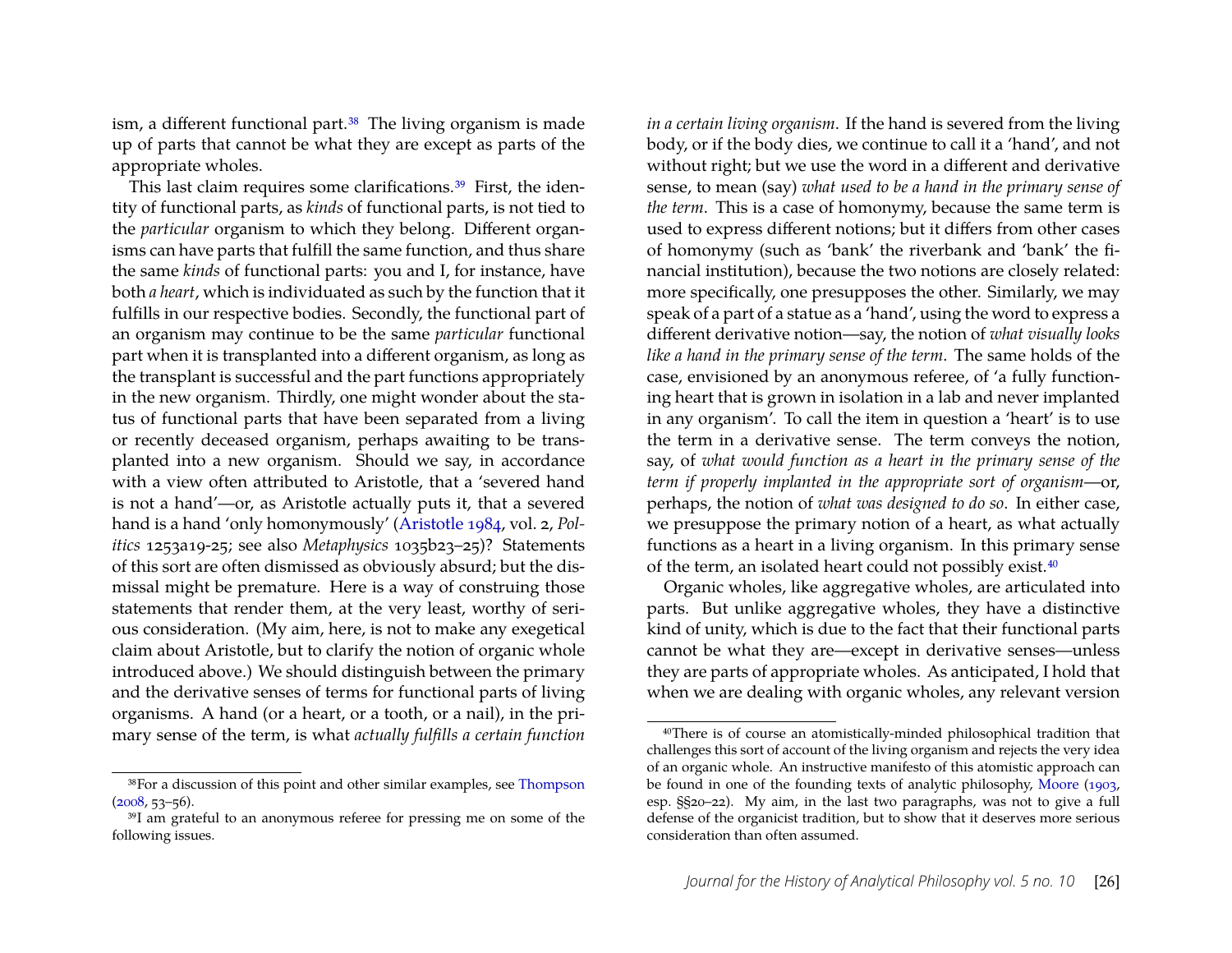of the Underlying Assumption is not compulsory. In order to see why this is the case, let's focus on the living human organism.

The living human organism is composed of many anatomical parts—organs and structures—which are identified by their physiological functions. Browsing the chapters of an anatomy textbook, we find diagrams that display a great number of anatomical parts in their mutual arrangements, accompanied by descriptions of their form, position, and function. There will be diagrams, say, of the cardiovascular system, of the nervous system, of the visual apparatus, of the digestive apparatus, etc. But we will look in vain for *the* diagram of *the* anatomical parts of the organism. The very question of what are *the* ultimate anatomical parts of the organism is misplaced. Of course, at the end of a good textbook, say of *Gray's Anatomy*, we find an index of all the parts that have been discussed in the previous chapters, and a student should be able to say, for each part, what is its function, form, position, tissue, etc. But there is no subset of the index which provides a list of 'the ultimate anatomical building blocks' of the organism, to which all the other anatomical parts can be reduced. In order to discern different anatomical structures, we need to carve up the body in different ways, and there is no ultimate analysis of the organism that accounts for all the others. In a description of the digestive apparatus, for example, the mouth will appear as an anatomical part; but it will not figure as a unit at all in a description of the cardiovascular system, even though there are certainly arteries and veins going through the various parts of the mouth; and there is no underlying anatomical structure in terms of which both the cardiovascular system and the digestive apparatus can be reduced. More specifically, there is no set of ultimate anatomical units of which we can say: the cardiovascular apparatus and the digestive system are nothing but combinations of parts taken from this set. To point out that all organs and anatomical structures are ultimately made up of atoms would be irrelevant, for at *that* level of description all anatomical complexity is lost. It is no accident that an anatomy textbook does not include at all a 'diagram' that displays the atomic composition of the organism. This is not because the diagram would have to be too big in order to be readable, or because we lack the relevant knowledge, but because such a diagram would tell us *nothing* of what anatomy has to tell us. The living organism, as studied in tandem by anatomy and physiology, is not the sort of thing that can be characterized by specifying a set of ultimate constituents and their manner of combination.

An anonymous referee voiced some skepticism about the significance of the fact that anatomy textbooks contain distinct anatomical diagrams, but no single complete anatomical diagram: 'from the fact that anatomical diagrams usually focus, for pragmatic-medical reasons, on some sub-system, such as the cardiovascular system, it does not follow that no complete diagram, with all systems overlapping, can be given; it might just not be very useful to do so.' We can certainly entertain the idea of taking all the diagrams contained in an anatomy textbook, adjust scale and orientation, and overlap them. If we use the diagrams printed in actual textbooks, the result would probably look like a dark patch of color with the contours of a human body. Perhaps, however, this is a merely technical inconvenience that could in principle be overcome. The point I want to make applies also to the superimposition of just two diagrams, where no such inconvenience arises. Suppose we overlap a diagram of the cardiovascular system and one of the digestive apparatus. The distinctions drawn by each diagram through lines and colors would remain discernible. A combined diagram of this sort might not only be readable, but also useful: it might be helpful, say, in order to show which veins and arteries go though the stomach and how they hook up to the overall cardiovascular system. (Overlap diagrams of this sort are in fact quite common in anatomy textbooks.) The point, however, is that the two dia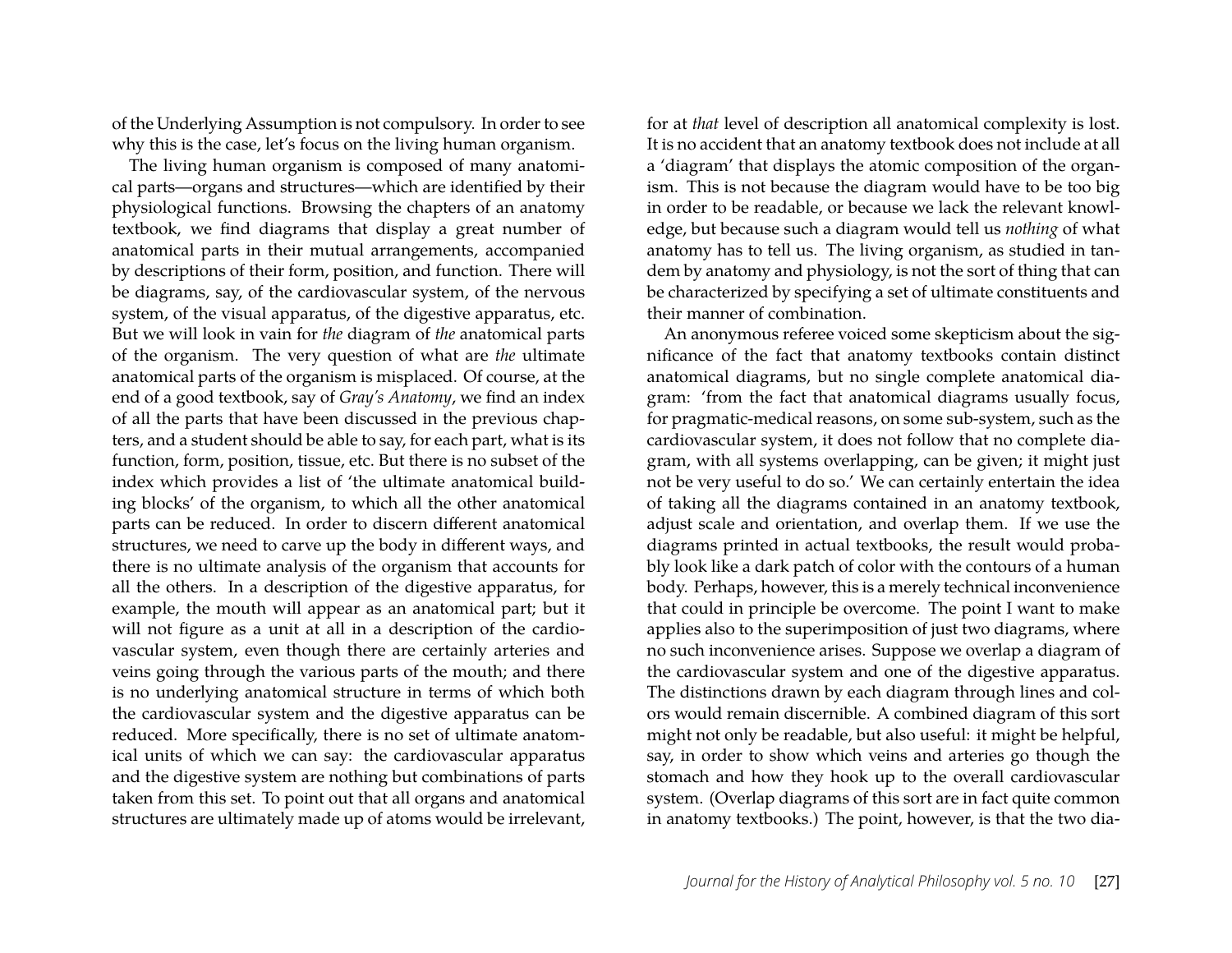grams, even if combined in a single figure, remain distinct, qua anatomical diagrams. We retrieve each diagram from the figure by focusing on some aspects of the figure and ignoring others as irrelevant. For example, if we look at it as a diagram of the digestive apparatus, we must ignore the heart, even though it is clearly represented in the figure. Similarly, the alleged superanatomic diagram envisioned by the referee, even if technically realizable, would not display the ultimate anatomical structure of the human body, but would be a figure from which we could retrieve, through a process of abstraction, different diagrams displaying actual anatomical structures. The case mentioned by the referee, therefore, does not constitute an objection to my claim about the multiple anatomical analyzability—and the correlative absence of a single set of ultimate anatomical parts—of the human body.

Let's now apply these considerations to the case of thoughts and their parts. Suppose we adopt an organic—as opposed to an aggregative—conception of the internal complexity of thoughts. To do so is to hold that thoughts are essentially articulated into parts, but by parts that are individuated by the function that they actually fulfill within the whole, i.e., by the way in which they contribute to the representation of things as being a certain way. If we conceive of thoughts in this way, we are entitled to reject the Underlying Assumption. This should be readily visible if we keep in view the analogy with the anatomical complexity of living organisms. I have argued that the same organism can be carved up in many different ways in order to highlight different aspects of its internal anatomical structure. Each different 'analysis' of the organism brings out an objective feature of the organism: the organism would not be what it is if it did not have such an anatomical structure, or if it had no anatomical structure at all. And yet, there is no such thing as *the* ultimate, unique anatomical analysis of the organism, which would make perspicuous at once *all* its physiological functions, and to which all the other analyses could be reduced. *Similarly*, one can main-

tain that the same thought can be carved up in many alternative ways, each of which highlights an aspect of its internal structure and thus makes perspicuous a certain set of its inferential relations. Each of these alternative analyses of the thought brings out an objective feature of the thought: the thought would not be what it is if it did not have such a logical structure, or if it had no logical structure at all. And yet, there is no such thing as *the* ultimate, unique analysis of the thought, which would make perspicuous at once *all* its inferential relations, and to which all the other analyses could be reduced. There is no unique set of ultimate logical building blocks of which each thought is composed, in the same way in which there is no unique set of ultimate anatomical parts of which an organism is built up[.41](#page-28-0)

The third and last step of my positive proposal is that there are independent reasons for attributing to Frege an organic conception of the internal complexity of thoughts, in explicit opposition to a widespread aggregative conception. This attribution is supported by Frege's commitment to the Context Principle and the related doctrine of the primacy of judgment.

The Context Principle concerns the level of language and states, as I have already mentioned, that 'it is only in the context of a proposition that words have any meaning' [\(Frege](#page-32-4) [1884,](#page-32-4) §62). This dictum has been the subject of much controversy. It is often assumed that under any literal understanding, the principle faces obvious and decisive objections. The task of a charitable reader, accordingly, is often taken to consist in identi-

<span id="page-28-0"></span><sup>41</sup>My claim is that the organic conception of the internal complexity of thoughts *makes room* for a position that combines the Articulation Thesis and the Multiple Analyses Thesis, not that it *necessitates* it. One may conceive of thoughts as organic wholes, and yet maintain, in virtue of subsidiary commitments, that each thought must have a unique ultimate analysis. Arguably, this is the position advocated by Wittgenstein's *Tractatus*. Wittgenstein insists that each thought or proposition must have a unique ultimate analysis [\(1922,](#page-34-24) 3.25), even though his firm commitment to a version of the Context Principle (3.3ff.) suggests that he conceives of thoughts and propositions as organic wholes.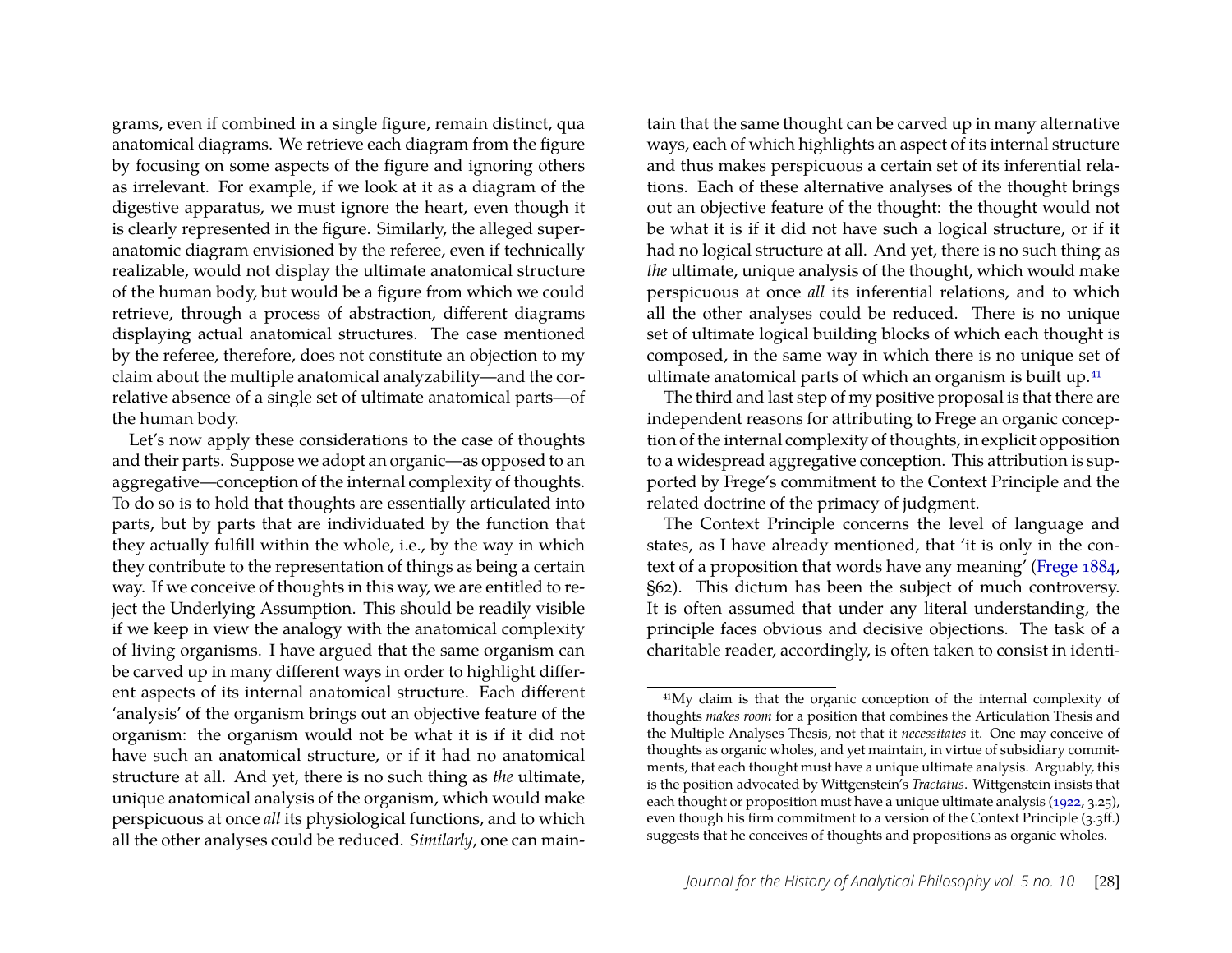fying the 'kernel of truth' hidden behind the misleading letter of the principle. The resulting interpretations generally posit some form of dependence of meaningful words on meaningful sentences, but the dependence in question is generally weaker than demanded by a conception of meaningful sentences as organic wholes. There is however a reading of the Context Principle that accords with its letter and construes meaningful sentences as organic wholes, without being liable to the most common objections. It is no doubt a controversial reading of the principle, and properly defending it on both exegetical and philosophical grounds would required an extensive discussion. But for the present purposes, the following sketch should suffice[.42](#page-29-0)

The crucial move is to draw a distinction that goes beyond, but not against, what Frege has explicitly written. We should distinguish between the meanings that words *actually* have on particular occurrences, and their semantic *potentialities*, which are fixed by the existing conventions of the language. The Context Principle, according to this reading, holds that words have a meaning, in actuality and not merely in potentiality, only on those occasions in which they make a contribution to the meaning of a complete sentence, because for a word to actually have a meaning just *is* for it to fulfill a certain function in a meaningful sentence. Thus, there is no such thing as an isolated word or expression actually expressing a sub-sentential content. We may identify the semantic potentialities of isolated words; but such potentialities are actualized only when the words do their job in meaningful sentences. If we just look at the word 'bank', for example, we may confidently say that it has in English at least two semantic potentialities: it can mean river-bank, or a kind of financial institution; but it will actually have either of those meanings only when it occurs in complete sentences which say something intelligible about river-banks or financial institutions.

<span id="page-29-0"></span>42I discuss this reading of the Context Principle in more detail in [Bronzo](#page-32-21) [\(2015,](#page-32-21) [2017\)](#page-32-22).

The same point applies to non-ambiguous words. Dictionaries, which are often taken to be a counterexample to Frege's formulation of the Context Principle, are not by themselves a problem for the present reading, because one can plausibly maintain that the main function of dictionaries is to specify the semantic potentialities of words. This reading of the Context Principle does not assert, as Sluga's does, that sentences are intrinsically devoid of semantic articulation, and in this sense prior to the meanings of words. It is fully compatible with *linguistic compositionality*, if by this we mean the idea, repeatedly emphasized by Frege, that the meanings of sentences, in so far as they are semantically articulated, are determined (at least in part) by the meanings of their parts and the way they are put together[.43](#page-29-1) It is also compatible with the fact that words may carry the same meanings in an indefinite number of different sentences. And it is equally compatible with what may be termed *linguistic stability*, i.e., the fact that words, by default, mean on new occasions what they always meant. This is so because the present construal of the Context Principle can be supplemented with the claim that meaningful words, by default, actualize semantic potentialities established by the existing linguistic conventions. In this way, one can account for the capacity of competent speakers to understand sentences that they have never heard before. When we encounter a sentence, the default assumption is that its constituent words work in accordance with the existing conventions of the language. But according to the present understanding of the Context Principle, that assumption is always defeasible: Whether a word, on any particular occasion, actualizes a given conventional semantic potentiality is *conclusively* settled only by whether the word actually contributes in the appropriate way to the expression of a complete sentential content. Finally, it is worth noting that some common uses of isolated words or

<span id="page-29-1"></span><sup>43</sup>For Frege's endorsement of this construal of linguistic compositionality, see the passages cited after the first quotation in Section [1.](#page-1-1)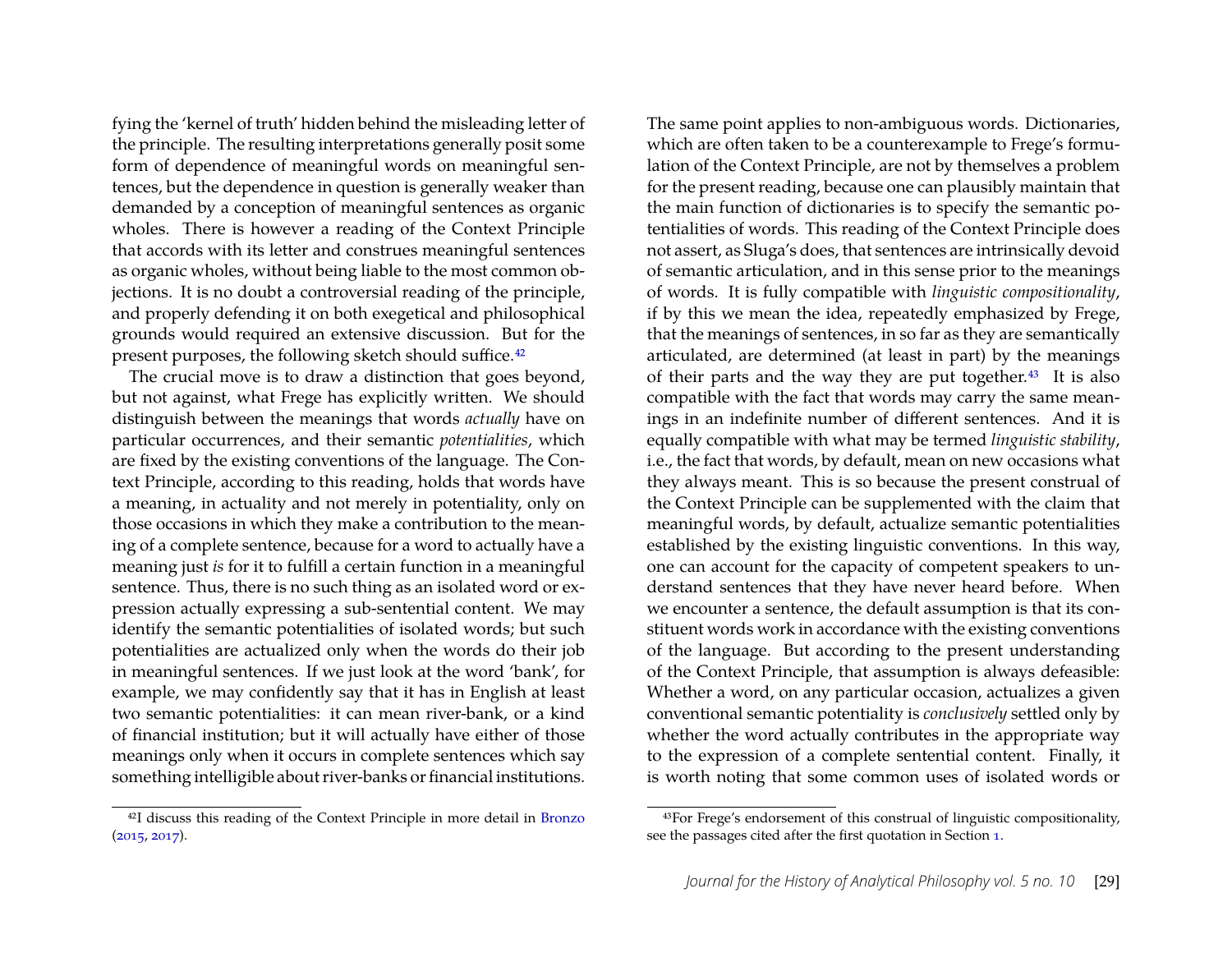sub-sentential phrases, such as the use of names on products, vehicles, and buildings ('poison', 'ambulance', 'Ministry of Defense'), do not by themselves refute the present reading of the Context Principle, for one could hold that such words or phrases, when used in those ways, are abbreviations or elliptical versions of complete sentences ('This is poison', 'This is an ambulance', etc.). It is not obvious, therefore, that a reading of the Context Principle that accords with its letter and construes meaningful sentences as organic wholes must deny any manifest feature of language.

An analogous conception can also be attributed to Frege at the level of the *contents* of sentences, i.e., at the level of 'judgeable contents' or 'thoughts'. Throughout his career, Frege subscribes to a view about the priority of judgments over concepts. He opposes the view of thoughts (or judgeable contents) as aggregates of prior and independent components and holds that he always comes by the parts of a thought (or judgeable content) by analyzing a complete thought (or judgeable content):

[I]nstead of putting a judgment together out of an individual subject and an already previously formed concept as predicate, we do the opposite and arrive at a concept by splitting up the content of possible judgment. [\(Frege](#page-32-3) [1880–81,](#page-32-3) 18, translation 17)

What is distinctive of my conception of logic is that I begin by giving pride of place to the content of the word 'true', and then immediately go on to introduce a thought as that to which the question 'Is it true?' is in principle applicable. So I do not begin with concepts and put them together to form a thought or judgment; I come by the parts of the thought by analyzing the thought. [\(Frege](#page-33-0) [1919,](#page-33-0) 273, translation 253)

Thought-components always come as parts of complete thoughts. There is no such thing as a thought-component 'in isolation', which may become part of a thought only incidentally, at a subsequent and optional stage. The reason for this, I suggest, is that a thought-component, for Frege, is what it is in virtue of the logical role that it performs within a whole thought. Thoughts are articulated into parts, but parts that are identified by the function that they fulfill within the whole. This organic conception of thoughts goes hand in hand with the organic conception of sentences expressed by the Context Principle[.44](#page-30-0) If there is no such thing as a thought-component in isolation, then there is no such thing as an isolated word signifying an isolated thoughtcomponent. Conversely, if there *were* thought-components in isolation, it would be hard to see why we could not express them by means of significant sub-sentential expressions, prior to and independently of the employment of those expressions in complete sentences. If this is correct and Frege does indeed conceive of thoughts as organic wholes, he can reject the Underlying Assumption, for the reasons given above, and coherently endorse both the Articulation Thesis and the Multiple Analysis Thesis.

There are other commentators who have argued, as I have just done, that in order to understand Frege's doctrine of multiple analyses, we need to appreciate his anti-atomistic commitments. I shall conclude by pointing out some differences between my proposal and the accounts of these other commentators. One such commentator, as we saw in Section [4,](#page-14-2) is Sluga. The form of anti-atomism that Sluga attributes to Frege construes thoughts as intrinsically unstructured, and it is because thoughts are intrinsically unstructured, according to Sluga, that multiple analyses are possible. Thus Frege's anti-atomism, in Sluga's account, leaves untouched the Underlying Assumption and makes room for the Multiple Analyses Thesis at the price of giving up the Articulation Thesis. By contrast, the form of anti-atomism that I have attributed to Frege is designed to undermine the Un-

<span id="page-30-0"></span><sup>44</sup>The idea that there is a close connection between the Context Principle and Frege's doctrine of the primacy of judgment is not uncommon among commentators; see [Bell](#page-32-23) [\(1979,](#page-32-23) 5), [Sluga](#page-34-14) [\(1987,](#page-34-14) 86), [Conant](#page-32-24) [\(1998,](#page-32-24) 231–33). For a dissenting voice, see [Dummett](#page-32-10) [\(1981a,](#page-32-10) 295–96, 539).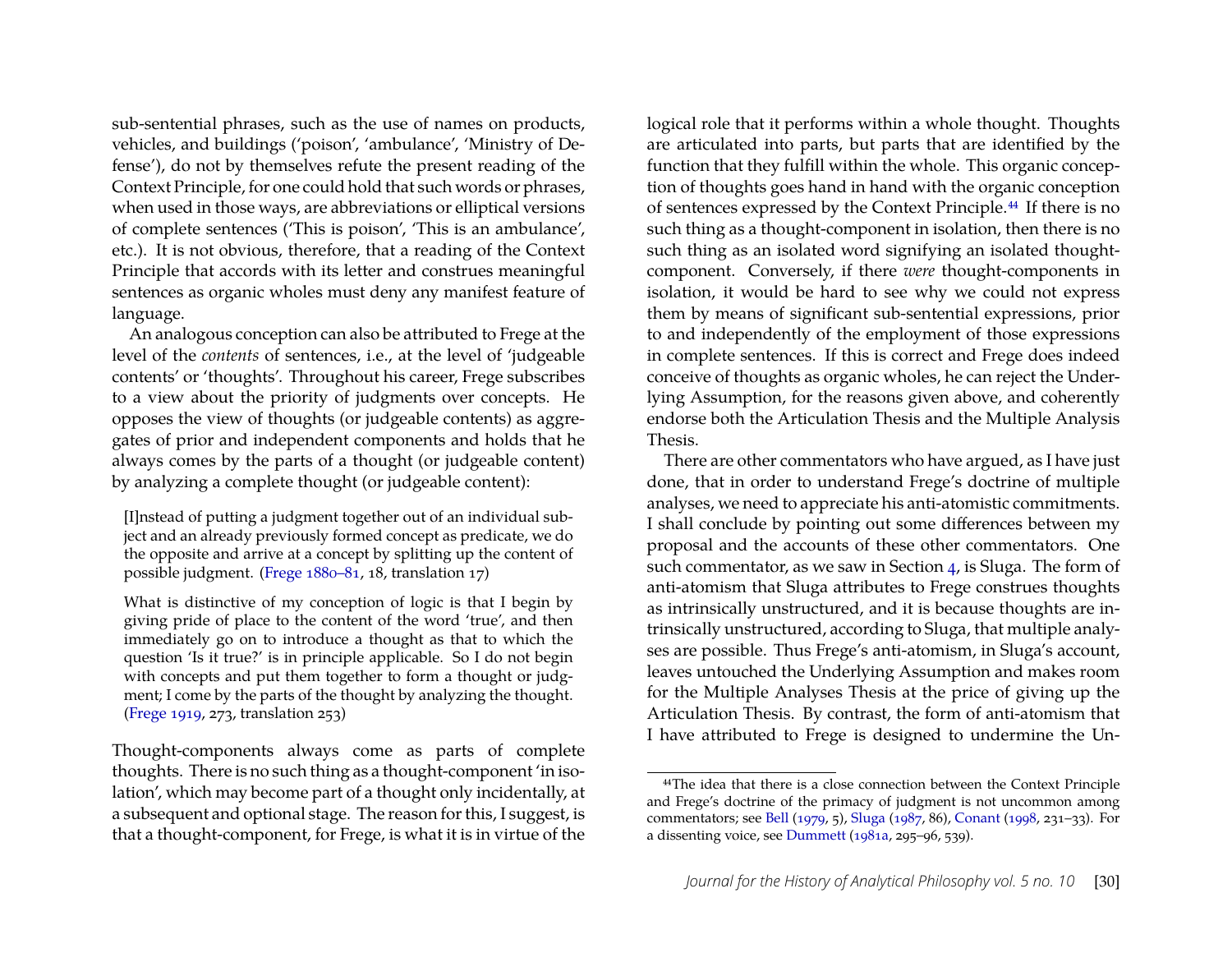derlying Assumption and to show that Frege is entitled to the simultaneous assertion of the two apparently incompatible theses.

James Levine has also argued, more recently, that Frege's view about multiple analyses rests on his 'non-atomistic mereology' [\(2002,](#page-34-1) 201–03). However, Levine's contrast between 'atomistic' and 'non-atomistic mereologies' differs from the contrast between alternative models of the part/whole relation that I have described. Levine points out that for Frege the same whole can be seen as composed of different sets of parts, according to the particular notion of part that we take into consideration: the same regiment may be seen as composed of 3 battalions, 10 companies, or 1000 soldiers, whereas for the advocates of an atomistic mereology, 'every whole admits of a unique analysis into simple parts' (202). This distinction, however, is orthogonal to my distinction between aggregative and organic wholes: the point that Levine attributes to Frege applies indifferently to both kinds of wholes. But more importantly, it is not clear how the distinction drawn by Levine helps to make sense of the idea that the same thought may be analyzed into different (not mutually reducible) sets of parts. In this case, in fact, the relevant notion of 'part' *has been fixed*: what we are asking is how the same thought may be composed of different sets of *logical parts*. The problem, therefore, cannot be solved by pointing out that there is no determinate answer to the question 'How many parts compose a regiment?' unless we specify the kind of 'parts' that we have in mind (whether battalions, or companies, or soldiers). The problem can be avoided, I have argued, when we see that a thought, for Frege, is a *particular* kind of whole—namely, an

*organic* whole, whose parts are identified by the function that they fulfill in the whole in which they occur.<sup>45</sup>

#### **Acknowledgements**

I am grateful to Michael Kremer, James Conant, Cora Diamond, David Holiday and two anonymous referees for their comments on previous versions of this paper. The comments of one of these referees were so detailed, careful, and constructive as to go well beyond any professional obligation. Whoever you are, thanks.

#### **Silver Bronzo**

National Research University Higher School of Economics, Moscow silver.bronzo@gmail.com

<span id="page-31-0"></span><sup>45</sup>An anonymous referee expressed the impression that the rejection of the Underlying Assumption, which is central to my proposal, can also be found in [Levine](#page-34-1) [\(2002\)](#page-34-1) and [Textor](#page-34-3) [\(2009\)](#page-34-3). I agree that Levine wishes to reject the assumption, but I don't think that his attempt is successful, for the reason I gave in the text. With regard to Textor, it doesn't seem to me that he is even trying to reject the assumption. His commitment to the assumption is explicit: 'If we cannot privilege one way of decomposing a thought as mirroring the structure of the thought, the thought itself cannot have a structure' (112; see also 109). It is true that Textor seeks to reconcile the Articulation Thesis and the Multiple Analyses Thesis, and in this respect, my account is similar to his. But he seeks to carry out this reconciliation by distinguishing two notions of 'thought': *decomposed thoughts*, to which the former thesis applies, and *types* of decomposed thoughts, to which the latter thesis applies. Types of decomposed thoughts, for Textor, are abstract entities which admit of alternative, mutually irreducible decompositions precisely because they are intrinsically unstructured.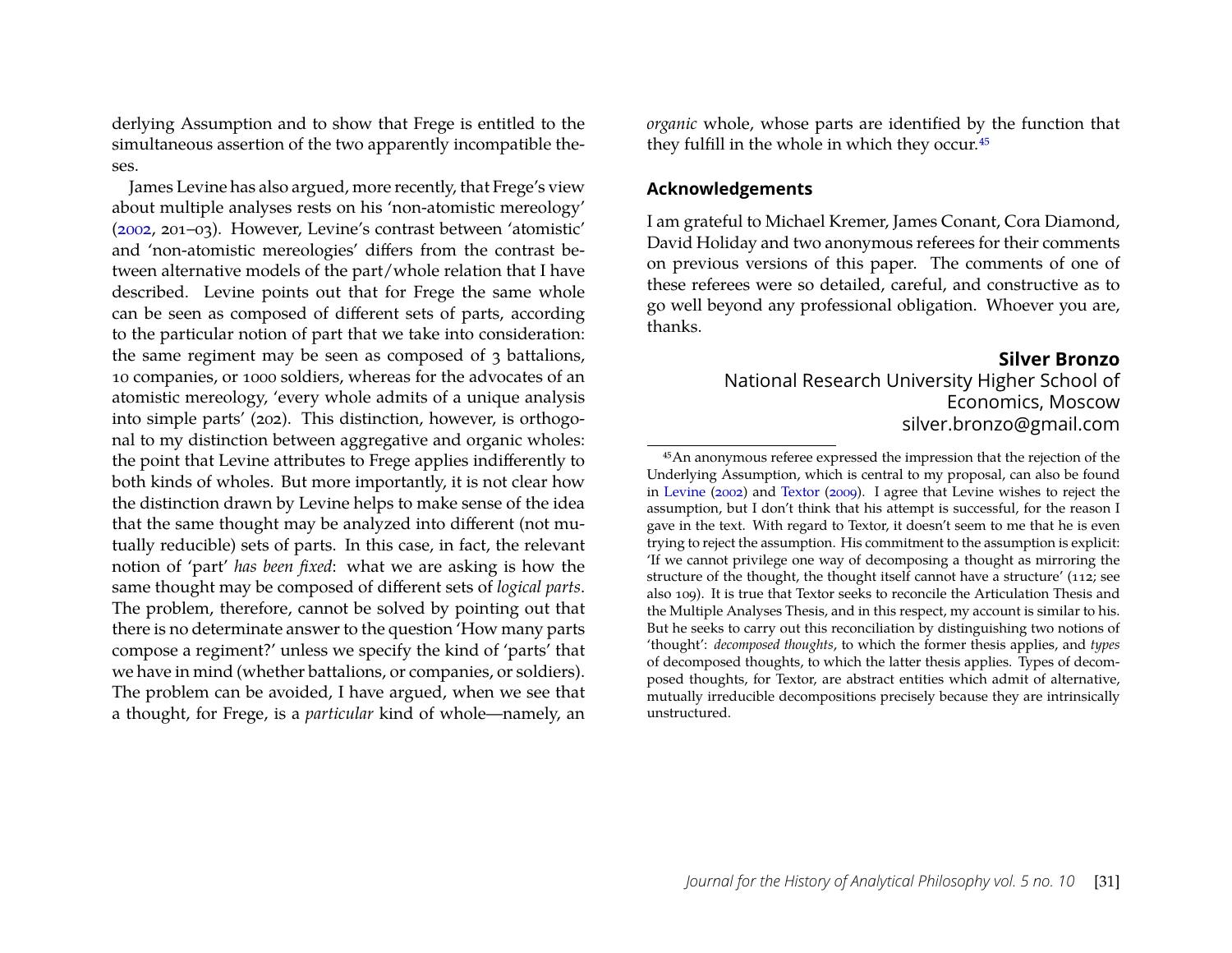### **References**

- <span id="page-32-20"></span>Aristotle, 1984. *The Complete Works of Aristotle*, 2 vols., edited by J. Barnes. Princeton, NJ: Princeton University Press.
- <span id="page-32-23"></span>Bell, David, 1979. *Frege's Theory of Judgment*. Oxford: Oxford University Press.
- <span id="page-32-14"></span>, 1981. 'The Place of the *Grundlagen* in Frege's Development.' *Philosophical Quarterly* 31: 209–24.
- <span id="page-32-15"></span>, 1987. 'Thoughts.' *Notre Dame Journal of Formal Logic* 28: 36–50.
- <span id="page-32-16"></span>-, 1996. 'The Formation of Concepts and the Structure of Thoughts.' *Philosophy and Phenomenological Research* 61: 583– 96.
- <span id="page-32-7"></span>Bermúdez, José Luis, 2001. 'Frege on Thoughts and Their Structure.' *Logical Analysis and History of Philosophy* 4: 87–105.
- <span id="page-32-19"></span>Brandom, Robert, 1968. 'Frege's Technical Concepts.' In *Frege Synthesized*, edited by L. Haaparanta and J. Hintikka, pp. 253– 95. Dordrecht: Reidel.
- <span id="page-32-18"></span>Bronzo, Silver, 2011. 'Context, Compositionality, and Nonsense in Wittgenstein's *Tractatus*.' In *Beyond the Tractatus Wars: The New Wittgenstein Debate*, edited by R. Read and M. Lavery, pp. 84–111. New York and Abingdon: Routledge.
- <span id="page-32-21"></span>, 2015. 'Words, Sentences, and Speech Acts: An Interpretation and Defense of the Context Principle.' PhD Dissertation, The University of Chicago.
- <span id="page-32-22"></span>, 2017. 'Frege and Propositional Unity.' *British Journal for the History of Philosophy* 25: 750–71.
- <span id="page-32-11"></span>Burge, Tyler, 2005. *Truth, Thought, Reason: Essays on Frege*. Oxford: Oxford University Press.
- <span id="page-32-24"></span>Conant, James, 1998. 'Wittgenstein on Meaning and Use.' *Philosophical Investigations* 21: 222–50.
- <span id="page-32-6"></span>Currie, Gregory, 1985. 'The Analysis of Thoughts.' *Australian Journal of Philosophy* 63: 283–98.
- <span id="page-32-10"></span>Dummett, Michael, 1981a. *The Interpretation of Frege's Philosophy*. Cambridge, MA: Harvard University Press.
- <span id="page-32-12"></span>, 1981b. *Frege: Philosophy of Language*, 2nd ed. Cambridge, MA: Harvard University Press.
- <span id="page-32-13"></span>, 1991. *Frege and Other Philosophers*. Oxford: Oxford University Press.
- <span id="page-32-2"></span>Frege, Gottlob, 1879. *Begriffsschrift*. Halle an der Saale: Louis Nebert. Partially translated in [Frege](#page-33-12) [\(1997\)](#page-33-12), pp. 47–78.
- <span id="page-32-5"></span>, 1879–1891. 'Logik.' In [Frege](#page-33-19) [\(1969\)](#page-33-19), pp. 1–8. Translated as 'Logic' in [Frege](#page-33-11)  $(1979)$ , pp.  $1-9$ .
- <span id="page-32-3"></span>, 1880–1881. 'Booles rechnende Logik und die Begriffsschrift.' In [Frege](#page-33-19) [\(1969\)](#page-33-19), pp. 9–52. Translated as 'Boole's Logical Calculus and the Concept-Script' in [Frege](#page-33-11) [\(1979\)](#page-33-11), pp. 9–46.
- <span id="page-32-1"></span>-, 1882. Letter to Marty, 29 August 1882. In [Frege](#page-33-20) [\(1976\)](#page-33-20), pp. 162–65. Translated in [Frege](#page-33-12) [\(1997\)](#page-33-12), pp. 79–83.
- <span id="page-32-4"></span>, 1884. *Die Grundlagen der Arithmetik*. Breslau: W. Koebner. Translated as *The Foundations of Arithmetic*, 2nd ed., translated by J. L. Austin. Evanston, IL: Northwestern University Press, 1980.
- <span id="page-32-9"></span>, 1891. *Funktion und Begriff*. Jena: Hermann Pohle. Translated as 'Function and Concept' in [Frege](#page-33-12) [\(1997\)](#page-33-12), pp. 130–48.
- <span id="page-32-17"></span>, 1892a. 'Über Sinn und Bedeutung.' *Zeitschrift für Philosophie und philosophische Kritik* 100: 25–50. Translated as 'On *Sinn* and *Bedeutung*' in [Frege](#page-33-12) [\(1997\)](#page-33-12), pp. 151–71.
- <span id="page-32-0"></span>, 1892b. 'Über Begriff und Gegenstand.' *Vierteljahresschrift für wissenschaftliche Philosophie* 16: 192–205. Translated as 'On Concept and Object' in [Frege](#page-33-12) [\(1997\)](#page-33-12), pp. 181–93.
- <span id="page-32-8"></span>, 1893. *Grundgesetze der Arithmetik*, Band I. Jena: Hermann Pohle. Translated as [Frege](#page-33-21) [\(2013\)](#page-33-21), vol. I.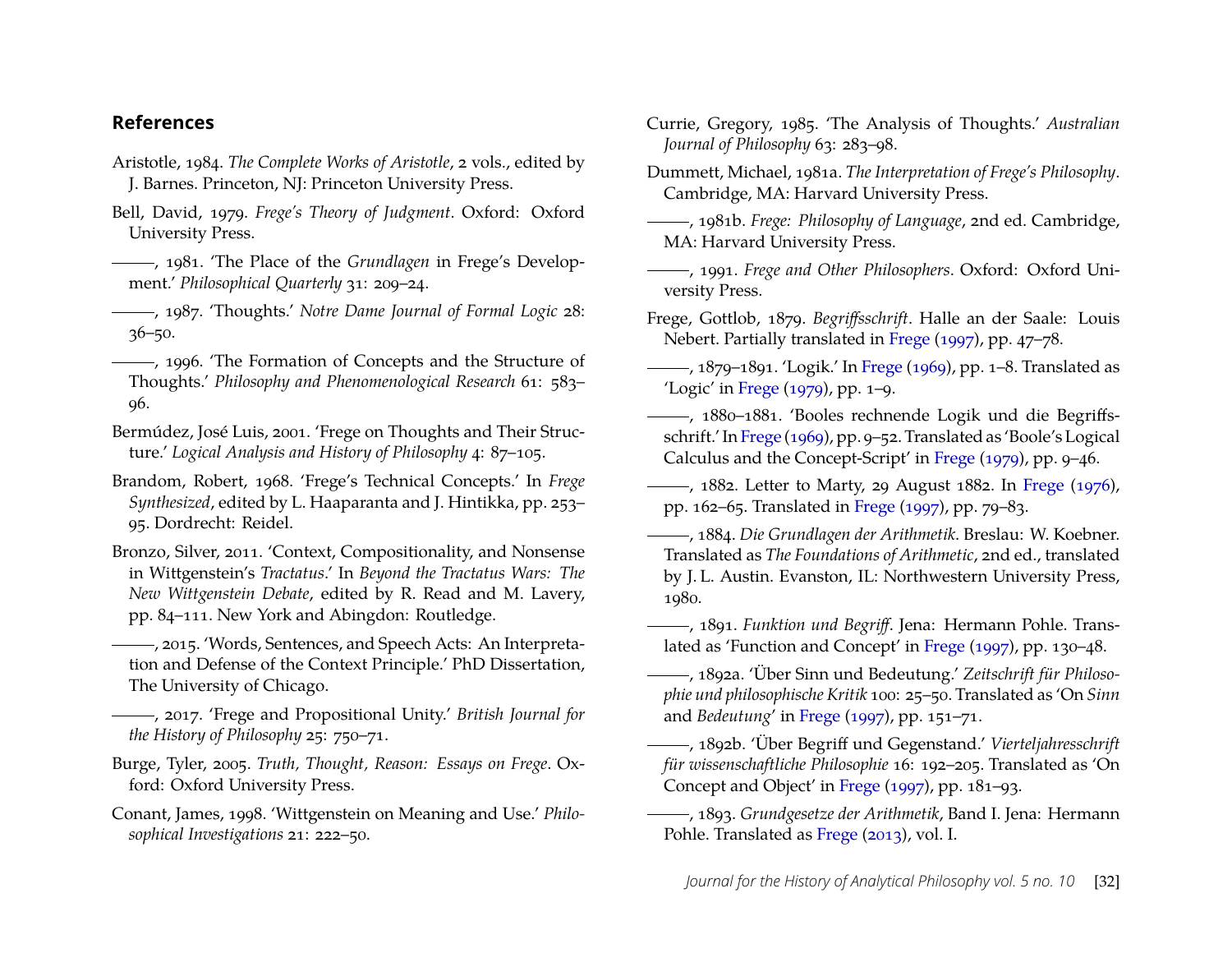<span id="page-33-7"></span>, 1897. 'Logik.' In [Frege](#page-33-19) [\(1969\)](#page-33-19), pp. 137–63. Translated as 'Logic' in [Frege](#page-33-11) [\(1979\)](#page-33-11), pp. 126–51.

<span id="page-33-13"></span>, 1897–1898. 'Begründung meiner strengeren Grundsätze des Definierens.' In [Frege](#page-33-19) [\(1969\)](#page-33-19), pp. 164–70. Translated as 'The Argument for My Stricter Canons of Definition' in [Frege](#page-33-11) [\(1979\)](#page-33-11), pp. 152–56.

<span id="page-33-6"></span>, 1906. 'Kurze Übersicht meiner logischen Lehren.' In [Frege](#page-33-19) [\(1969\)](#page-33-19), pp. 213–18. Translated as 'A Brief Survey of My Logical Doctrines' in [Frege](#page-33-11) [\(1979\)](#page-33-11), pp. 197–202.

<span id="page-33-1"></span>, 1914a. 'Logik in derMathematik.' In [Frege](#page-33-19) [\(1969\)](#page-33-19), pp. 219– 70. Translated as 'Logic in Mathematics' in [Frege](#page-33-11) [\(1979\)](#page-33-11), pp. 203–50.

<span id="page-33-2"></span>, 1914b. Letter to Jourdain, January 1914. In [Frege](#page-33-20) [\(1976\)](#page-33-20), pp. 127–28. Translated in [Frege](#page-33-12) [\(1997\)](#page-33-12), pp. 319–21.

<span id="page-33-14"></span>, 1915. 'Meine grundlegenden logischen Einsichten.' In [Frege](#page-33-19) [\(1969\)](#page-33-19), pp. 271–72. Translated as 'My Basic Logical Insights' in [Frege](#page-33-11) [\(1979\)](#page-33-11), pp. 251–52.

<span id="page-33-15"></span>, 1918a. 'Der Gedanke. Eine Logische Untersuchung.' *Beiträge zur Philosophie des deutschen Idealismus* I: 58–77. Translated as 'Thought' in [Frege](#page-33-12) [\(1997\)](#page-33-12), pp. 325–45.

<span id="page-33-3"></span>, 1918b. 'Die Verneinung. Eine Logische Untersuchung.' *Beiträge zur Philosophie des deutschen Idealismus*I: 143–57. Translated as 'Negation' in [Frege](#page-33-12) [\(1997\)](#page-33-12), pp. 346–61.

<span id="page-33-0"></span>, 1919. 'Aufzeichnungen für Ludwig Darmstaedter.' In [Frege](#page-33-19) [\(1969\)](#page-33-19), pp. 273–77. Translated as 'Notes for Ludwig Darmstaedter' in [Frege](#page-33-11) [\(1979\)](#page-33-11), pp. 253–57.

<span id="page-33-4"></span>, 1923. 'Logische Untersuchungen. Dritter Teil: Gedankengefüge.' *Beiträge zur Philosophie des deutschen Idealismus* III: 36–51. Translated as 'Compound Thoughts' in [Frege](#page-33-22) [\(1984\)](#page-33-22), pp. 390–406.

<span id="page-33-8"></span>, 1924–1925. 'Erkenntnisquellen der Mathematik und

der mathematischen Naturwissenschaften.' In [Frege](#page-33-19) [\(1969\)](#page-33-19), pp. 286–94. Translated as 'Sources of Knowledge of Mathematics and the Mathematical Natural Sciences' in [Frege](#page-33-11) [\(1979\)](#page-33-11), pp. 267–74.

<span id="page-33-19"></span>, 1969. *Nachgelassene Schriften*, edited by H. Hermes, F. Kambartel, and F. Kaulbach. Hamburg: Felix Meiner.

<span id="page-33-20"></span>, 1976. *Wissenschaftlicher Briefwechsel*, edited by G. Gabriel, H. Hermes, F. Kambartel, C. Thiel, and A. Veraart. Hamburg: Felix Meiner.

<span id="page-33-11"></span>, 1979. *Posthumous Writings*, edited by H. Hermes, F. Kambartel, and F. Kaulbach, translated by P. Long and R. White. Oxford: Blackwell.

<span id="page-33-22"></span>, 1984. *Collected Papers*, edited by B. McGuinness. Oxford: Blackwell.

<span id="page-33-12"></span>, 1997.*The Frege Reader*, edited byM. Beaney. Oxford: Blackwell.

<span id="page-33-5"></span>, 2004. *Frege's Lectures on Logic: Carnap's Student Notes*, edited and translated by E. H. Reck and S. Awodey. Chicago: Open Court.

<span id="page-33-21"></span>, 2013. *Basic Laws of Arithmetic*, edited and translated by P. A. Ebert and M. Rossberg with C. Wright. Oxford: Oxford University Press.

<span id="page-33-9"></span>Garavaso, Pieranna, 1991. 'Frege and the Analysis of Thoughts.' *History and Philosophy of Logic* 12: 195–210.

<span id="page-33-10"></span>, 2013. 'Four Theses in Frege.' *Paradigmi* 3: 43–59.

<span id="page-33-16"></span>Geach, P. T., 1975. 'Names and Identity.' In *Mind and Language*, edited by S. Guttenplan, pp. 139–58. Oxford: Clarendon Press.

<span id="page-33-17"></span>, 1976a. Critical Notice of *Frege: Philosophy of Language*, by M. Dummett. *Mind* 85: 436–49.

<span id="page-33-18"></span>, 1976b. 'Saying and Showing in Frege and Wittgenstein.'